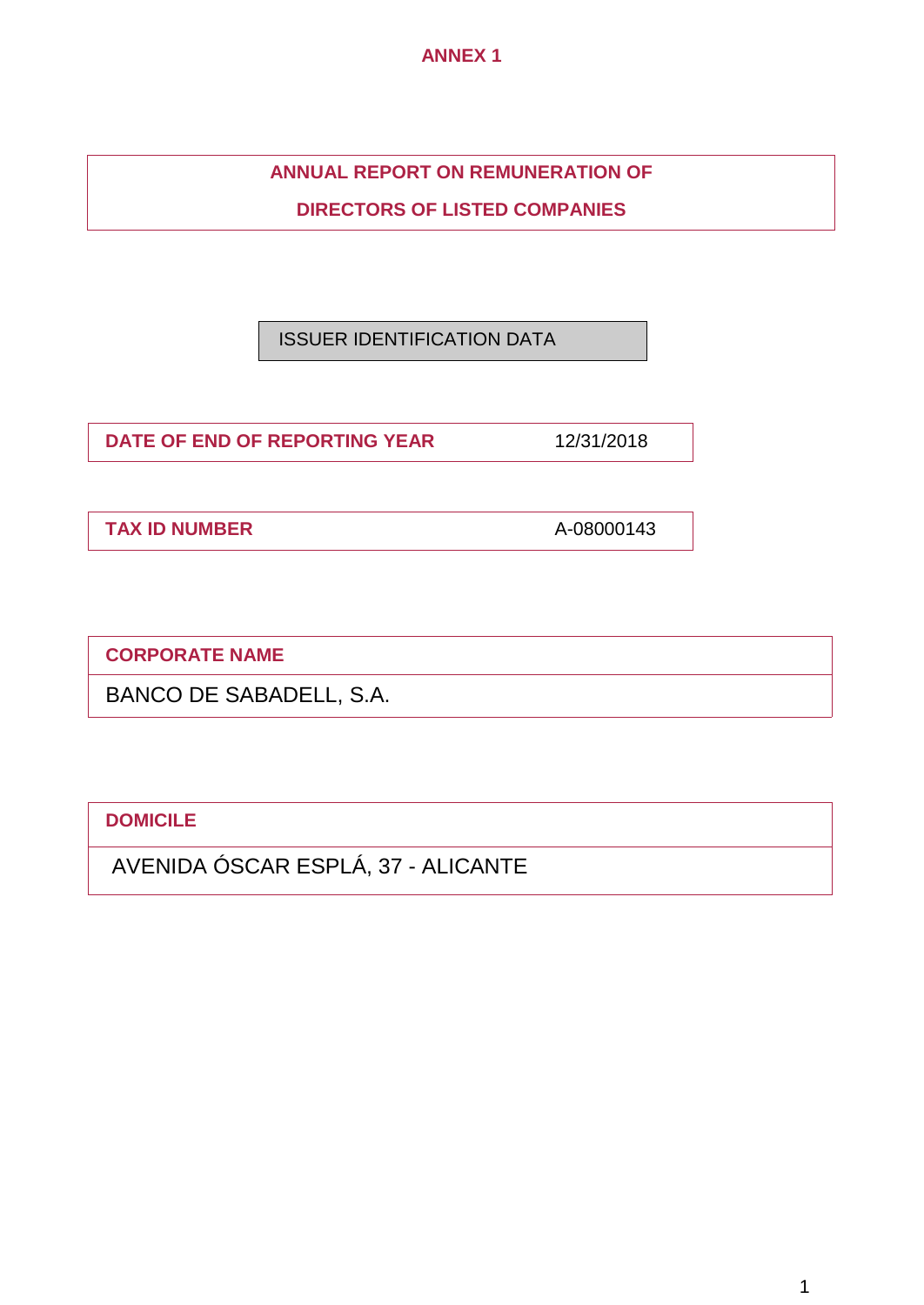## **ANNUAL REPORT ON REMUNERATION**

### **OF DIRECTORS OF LISTED COMPANIES**

### **A COMPANY'S REMUNERATION POLICY FOR THE CURRENT FINANCIAL YEAR**

A.1. Describe the current directors remuneration policy applicable to the current year. To the extent relevant, include disclosures relating to the remuneration policy approved by the General Meeting of Shareholders, provided that these references are clear, specific and concrete. Describe the specific decisions by the Board that apply to this year, relating to both directors' remuneration for their functions as such and for executive functions, as provided in the contracts signed with the executive directors, and to the general remuneration policy approved by the General Meeting of Shareholders. In any event, the following should be disclosed:

- Description of company's procedures and the bodies involved in determining and approving the remuneration policy and its terms and conditions.

- Indicate whether the company's remuneration policy was benchmarked against other companies and, in the event, give details.

- Disclose whether any external advisors were involved in this process and, if so, identify them.

The Remuneration Policy (the "Policy") of Banco de Sabadell, S.A. ("Banco Sabadell", the "Bank" or the "institution") is focused on creating long-term value by aligning the interests of its shareholders and employees, in coherence with the strategic goals in terms of risks and the business, and the values of the bank, all under a prudent risk management approach while avoiding conflicts of interest.

The Policy complies with the current European Directives and Regulations and the other current legislation, in particular Act 10/2014, of 26 June, on ordering, supervision and solvency of credit institutions, Royal Decree 84/2015, of 13 February, implementing Act 10/2014, of 26 June, on ordering, supervision and solvency of credit institutions, and Bank of Spain Circular 2/2016, of 2 February, to credit institutions, on supervision and capital adequacy, which completes the adaptation of Spanish law to Directive 2013/36/EU and Regulation (EU) 575/2013, as well as the EBA Guidelines on internal governance (EBA/GL/2017/11) of 21 March 2018.

The principles of Banco Sabadell's Remuneration Policy are as follows:

- 1. Promote medium- and long-term sustainability of the business and the company, in addition to alignment with the group's values. This entails:
	- Aligning the remuneration with the interests of the shareholders and with the creation of long-term value.
	- Promoting rigorous risk management, with measures to avoid conflicts of interest.
	- Aligning with the Bank's long-term business strategy, objectives, values and interests.
- 2. Ensuring a competitive and equitable remuneration system (external competitiveness and internal fairness):
	- Ability to attract and retain the best talent.
	- Rewarding professional track record and responsibility, regardless of the employee's gender.
	- Aligning with market standards, while providing flexibility to adapt to changes in the situation and in the demands of the sector.
- 3. Reward performance, by aligning remuneration with the results achieved by the individual and the level of risk assumed:
	- An appropriate balance between the various components of the remuneration.
	- Consideration of current and future risks and results, not encouraging the assumption of risks that exceed the level tolerated by the institution.
	- A simple, transparent and clear system. The Remuneration Policy will be understandable and easy to communicate to the entire workforce.

Apart from the Directors Remuneration Policy, which was approved by the General Meeting of Shareholders on 19 April 2018 for the years 2018, 2019 and 2020, the Banco Sabadell Remuneration Policy comprises: the Remuneration Policy for Senior Management, the Remuneration Policy for the Group's material risk takers, the Remuneration Policy for the Banco Sabadell Group and the specific remuneration policies of the group companies, including the Remuneration Policy for Banco Sabadell Spain.

The Remuneration Policy (which includes the various policies mentioned above) has been reviewed by the Board of Directors of Banco Sabadell, following a favourable report adopted by the Remuneration Committee at a meeting on 20 December 2018, in order to incorporate the changes that are set out in the appropriate section of this report. It is planned to ask the forthcoming General Meeting of Shareholders to approve the Directors Remuneration Policy for the next three years, which incorporates the same amendments. The main changes are as follows: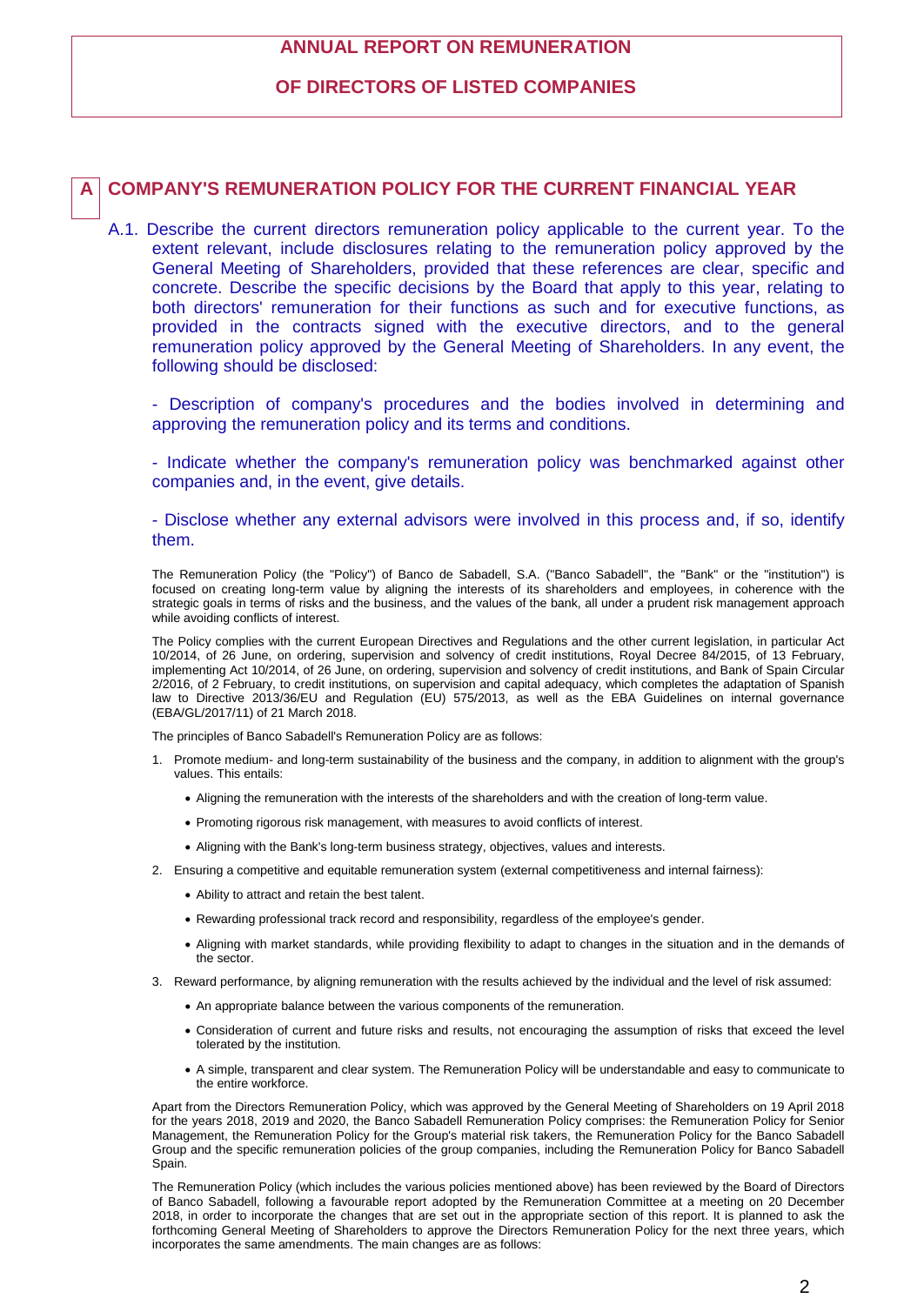- Review of the malus and clawback clauses to include criteria based on earnings and risks, and elimination of the need for malice or negligence, extending the scope of application of the clauses. The following factors will be considered when applying them:
	- Significant failures in risk management by the institution or by a unit.
	- An increase in capital requirements at the institution or one of its business units that was not planned for at the time that exposure was generated.
	- Regulatory penalties or legal convictions for events attributable to the unit or the staff responsable for them. Additionally, failure to comply with the institution's internal codes of conduct.
	- **Improper conduct, whether individual or collective. Negative effects deriving from marketing unsuitable products,** and the liability of persons and bodies making such decisions, will be considered especially significant.
- Better definition of the procedures and responsibilities of the various bodies and departments in connection with remuneration.
- Quarterly payment of the amounts derived from post-contractual non-competition clauses, capped at the amount of remuneration that would have been paid in the non-competition period if the person were still employed. This amount will be paid in equal instalments over the period in which the non-competition obligation subsists following contract termination and only if the material risk taker fulfils the commitment to abstain from competition and has not attained the first age of ordinary retirement under current legislation.
- Post-contractual non-competition clauses subsist at most until the first age of ordinary retirement established in the current legislation. Such clauses must be expressly included in the contracts and approved by the Remuneration Committee.
- The Group's annual and multi-year objectives will include correction factors or minimum thresholds (trigger objectives) linked to the Group's capital and liquidity indicators.
- Amendment of the ex ante adjustment to enable it to be applied at Group, unit, country or even individual level, to reflect the various classes of risk.
	- This variable remuneration adjustment, which can reduce the initial amount of available remuneration to zero, ensures that the variable remuneration is fully aligned with the risks assumed.
	- The variable remuneration adjustment will cover all the cases or situations that might have an impact on the Group's risk profile and that were not fully factored into the assessment of the objectives set at the beginning of the year.
	- If the Maximum Distributable Amount (MDA) established by the regulations is reached, the variable remuneration may be reduced or eliminated entirely.
- Improvement of the definition of the cap consisting of 100% of fixed remuneration for a given year. This cap can be raised to 200% of fixed remuneration, subject to approval by the General Meeting of Shareholders, in the cases expressly defined in the Policy.
- Amendment of one of the principles on which the Remuneration Policy is based to emphasise that the remuneration system rewards professional performance and responsibility, regardless of the employee's gender.

The Remuneration Policy contemplates a vision of total remuneration taking into account all the remuneration elements and the relationship between them, establishing an appropriate balance between fixed and variable remuneration, and a distribution of remuneration between the short and long term, safeguarding the rights and interests of customers.

The components into which the remuneration of all Banco Sabadell employees — including senior management and, therefore, executive directors — is structured are the following:

- A sufficient amount of fixed remuneration so as not to encourage excessive risk-taking. This includes the following items:
	- Fixed salary, which comprises the sum of guaranteed remuneration components linked to the set of functions and responsibilities of the person's position and that recognise the employee's contribution in that position.
	- Benefits, which aim to complement the monetary and non-monetary remuneration with other elements that increase the loyalty and commitment on the part of Banco Sabadell employees. Benefits apply to all Banco Sabadell employees, including material risk takers and senior management, using the same criteria. Benefits may vary according to territory, the sector and/or the collective agreement that is applicable to the employee.
	- Pension and other providential schemes of varying types and amounts depending on the group to which the employee belongs, in order to cover retirement and other contingencies appropriate to the nature of the functions performed by certain employees. The Board of Directors has the power, based on a proposal by the Remuneration Committee, to assign specific providential plans to members of senior management and other material risk takers.
- Short-term variable remuneration, which is defined annually and whose main purpose is to reward performance during the year measured through objectives aligned with the risk incurred. The main goals of the short-term variable remuneration are to promote the attainment of the short- and medium-term strategic objectives without encouraging risk-taking in excess of the level tolerated by the institution, as well as motivating employees to improve their performance. In the case of the material risk takers, senior management and executive directors, this variable remuneration is subject to deferral criteria and award in equity instruments, in accordance with the applicable regulations and with decisions by the competent bodies.
- Long-term remuneration for executive directors, senior management and other material risk takers, which may consist, by decision of the Board of Directors, at the proposal of the Remuneration Committee, of a long-term variable remuneration system, to which end an amount and multi-year objectives may be established, in combination with the executive's performance; or a proposal, for approval by the General Meeting of Shareholders, of a system based on the appreciation of the share price tied to the attainment of certain multi-year objectives in combination with the individual's performance, which is deferred and paid in equity instruments in accordance with the applicable regulations and the decisions of the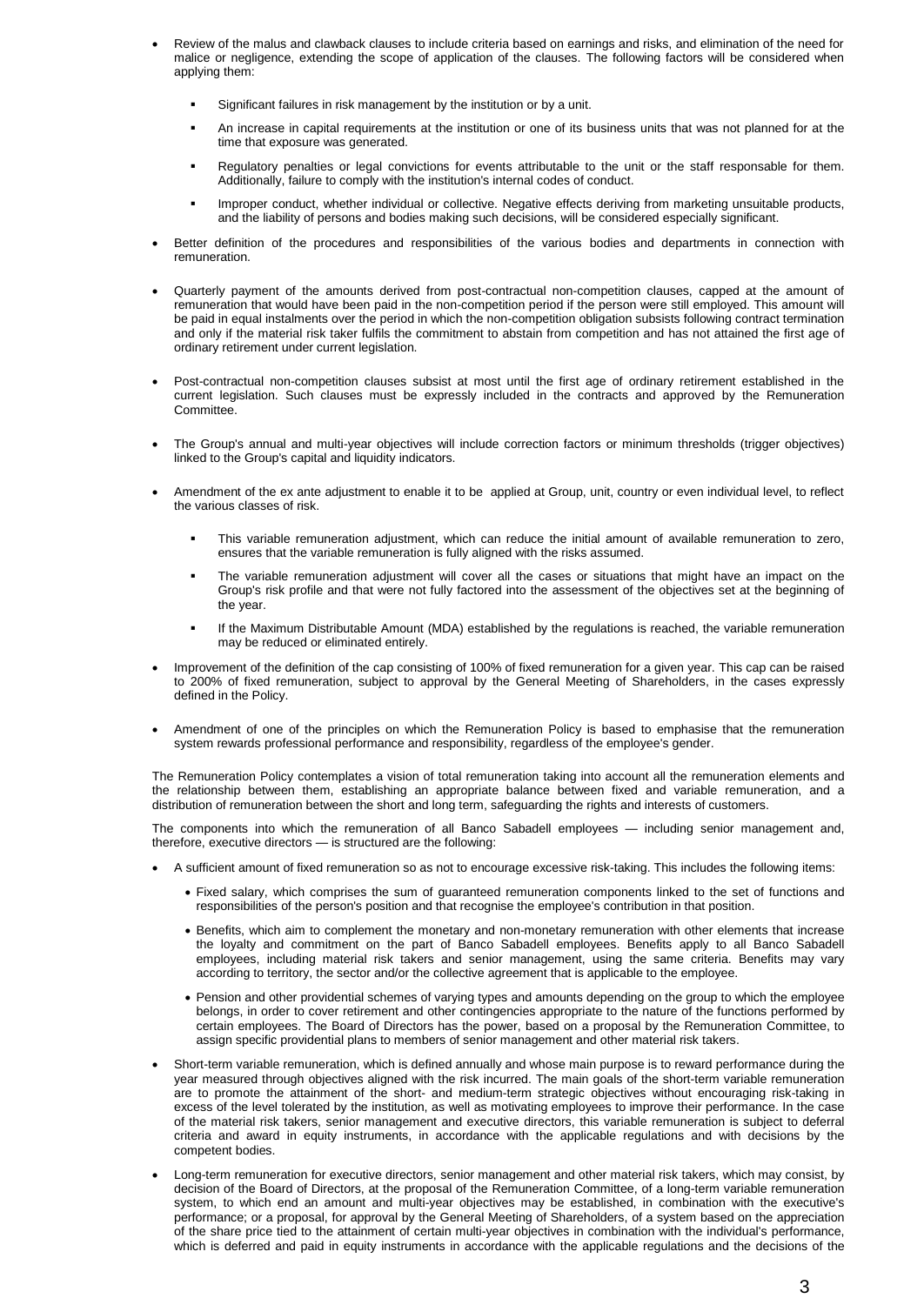competent bodies, thus aligning the remuneration with long-term results and with the interests and risks of the shareholders.

In the case of executive directors, members of senior management and material risk takers, their short-term variable remuneration and long-term remuneration may be subject to malus in the deferral period and clawback in the deferral and lock-up period, until conclusion of the last lock-up period, if the Board of Directors so decides on the basis of a proposal by the Remuneration Committee.

The shares received by executive directors as variable remuneration are under lock-up for a period of one year after their delivery.

Unless they own shares amounting to the equivalent of twice their variable annual remuneration, executive directors may not dispose of the shares they receive until at least three years have elapsed from the time of delivery. The above condition will not apply to any shares that the director must dispose of to cover tax obligations related to their delivery.

Executive directors, senior management and the other material risk takers may not use personal hedging strategies with ad hoc financial products or any mechanism that guarantees that they will collect part or all of the remuneration.

Directors' remuneration for their functions as members of the Board of Directors is structured as follows.Members of the Banco Sabadell Board of Directors who do not have executive functions collect only an amount of fixed remuneration plus meeting fees, capped at fees for at most 11 ordinary meetings; directors may collect attendance fees for at most two meetings per year which they miss for justified reasons provided that they grant proxy in those cases. No amounts are payable for attendance at extraordinary meetings of the Board of Directors.

In addition, they receive other amounts for chairing or being a member of Board sub-committees, and for membership of any of Banco Sabadell's Advisory Boards.

Non-executive directors do not qualify for the remuneration or benefits that apply to Bank employees, material risk takers or senior management, and they are not members of the long-term incentive schemes adopted by the General Meeting of Shareholders.

The Articles of Association of Banco Sabadell set out the competencies of the Board of Directors and its sub-committees. The Board of Directors Regulation, published on Banco Sabadell's corporate website, sets out the terms of reference for the Board of Directors and its sub-committees, establishing their powers and basic rules of operation and organisation, in line with the regulations applicable to listed companies and credit institutions.

In accordance with the provisions of the Capital Companies Act, the Board of Directors is vested with the non-delegable power to determine the company's general policies and strategies and to make decisions regarding the remuneration of the directors, within the framework of the Articles of Association and of any Directors Remuneration Policy that may be adopted by the General Meeting of Shareholders; the Remuneration Committee of a listed company has the power to make proposals to the Board of Directors with regard to the directors remuneration policy and the individual compensation and other contractual conditions of the executive directors, and to oversee compliance. The Remuneration Committee has at least the following basic responsibilities as set out in article 14 bis of the Regulation of the Board of Directors: a) making proposals as to the directors remuneration policy to the Board of Directors; b) proposing, to the Board of Directors, the remuneration policy for general managers and others performing senior management functions who report directly to the Board of Directors, the Executive Committees or the Managing Directors, and the individual remuneration and other contractual conditions for executive directors, exercising oversight to ensure that they are complied with; c) regularly reviewing remuneration policy; d) advising on remuneration programmes based on shares and/or options; e) periodically reviewing the general principles of remuneration and the remuneration programmes for all employees, and considering whether they conform to those principles; f) ensuring that remuneration is transparent; g) ensuring that any conflicts of interests are not detrimental to the independence of external advisors; and h) verifying the information on remuneration contained in the various corporate documents, including the Report on Director Remuneration.

In accordance with the provisions of article 62 of the Articles of Association, Banco Sabadell's Remuneration Committee at the end of 2018 comprised four non-executive directors, all of whom are independent directors, as follows:

Chair (Independent), Ms. AURORA CATÁ SALA

Member (Independent), Mr. ANTHONY FRANK ELLIOTT BALL

Member (Independent), Ms. MARÍA TERESA GARCÍA-MILÀ LLOVERAS

Member (Independent), Mr. GEORGE DONALD JOHNSTON

Secretary (not a member), Ms. MARÍA JOSÉ GARCÍA BEATO

The composition of the Remuneration Committee did not change in 2018:

Each year, the Human Resources Department of Banco Sabadell draws up a report on remuneration to enable the Remuneration Committee to discharge its duties properly. The report is aimed at providing the Remuneration Committee with the basic information it needs to perform the functions entrusted to it in connection with reviewing the general principles of Banco Sabadell's remuneration policy and with supervising the remuneration of executive directors, the Bank's senior management and other material risk takers.

Additionally, in accordance with Article 15 of the Board Regulation, the Risk Committee is responsible for informing the Remuneration Committee as to whether the employee remuneration programmes are coherent with the Bank's risk, capital and liquidity.

The Audit and Control Committee supervises the process of drafting and presenting the regulated financial information, including that related to remuneration, checking for compliance with the law and the correct application of accounting standards.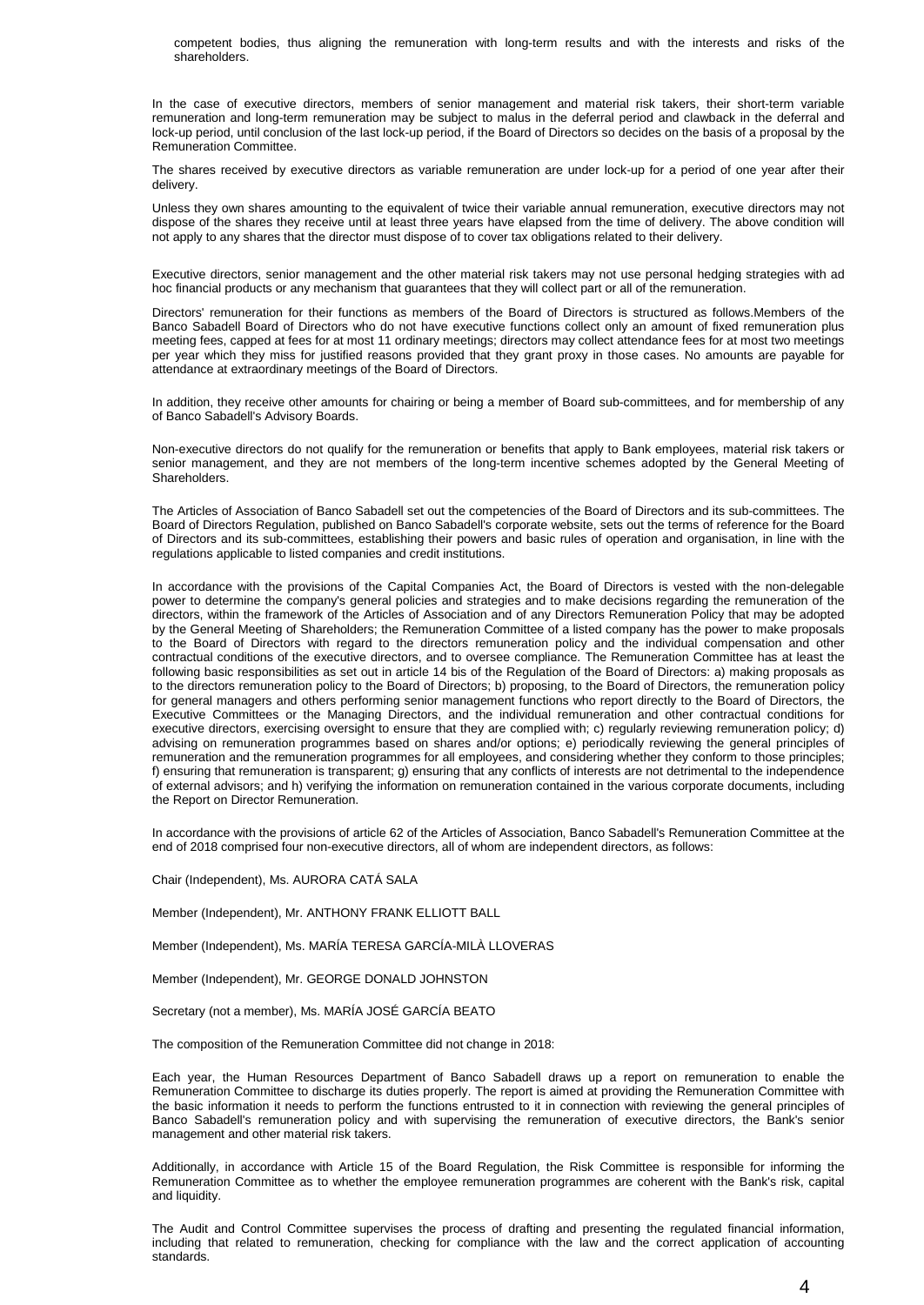In addition to receiving advice from the Bank's internal units, the Remuneration Committee obtains any external advice it may need for that purpose. In this regard, specialised consulting firm Mercer Consulting S.L. issued an independent assessment on the implementation of the Remuneration Policy, confirming that the policy was being applied properly; that report was submitted to the Risk Committee and the Remuneration Committee in January 2019.

Finally, proposals by the Remuneration Committee are submitted to the Board of Directors for consideration and, where appropriate, approval. In the case of proposals whose approval corresponds to the General Meeting of Shareholders, the Board of Directors puts them on the agenda of the General Meeting of Shareholders and accompanies the motions with the mandatory reports.

At a meeting on 31 January 2019, in accordance with the current Directors Remuneration Policy and within the limits established therein, the Board of Directors determined the amount of directors remuneration for the current year both for membership of the Board of Directors per se and for performing executive functions, as disclosed in detail elsewhere in this report.

Banco Sabadell received advice from consulting firm Willis Towers Watson in establishing its Remuneration Policy. Additionally, each year, Banco Sabadell uses the Spencer Stuart Board Index 2018, the KPMG Report on Directors Remuneration in Spain, and the assistance of consulting firm Willis Towers Watson to benchmark the remuneration of the Board of Directors, the executive directors, the members of senior management and the other material risk takers. The most recent analysis was carried out in January 2019 for executive directors and senior management, and in February 2019 for the other material risk takers, concluding that Banco Sabadell's Remuneration Policy conforms to market parameters.

To establish the remuneration of the executive directors in 2019, a benchmark group of 16 European banks (Crédit Agricole, Groupe Société Générale, Santander, BBVA, Intesa San Paolo, Nordea Bank, Natixis, ABN Amro Group, Caixabank, Skandinavska Enskilda Banken, KBC Groep, Swedbank, Bankia, Unione di Banche Italiane, Mediobanca and Bankinter), and another domestic set of peers consisting of 9 Spanish IBEX-35 companies with a market capitalisation of more than 6,000 million euro (Santander, BBVA, Naturgy, Ferrovial, CaixaBank, Amadeus, Bankia, Bankinter, Red Eléctrica) were used, which provide guidance in determining the remuneration mix as well as the competitiveness of the remuneration assigned to them. A sample of domestic banks was used for benchmarking senior executive remuneration. This ensures that the remuneration of executive directors and senior management is in line with market parameters.

- Proportion between variable remuneration and fixed remuneration (remuneration mix) and the criteria and objectives used to determine and ensure an appropriate balance between the fixed and variable components of remuneration. In particular, state the actions adopted by the company in relation to the remuneration system to reduce exposure to excessive risks and adjust it to the company's long-term objectives, values and interests, including references to any measures to guarantee that the company's long-term results are taken into account in the remuneration policy, the measures adopted in relation to those categories of staff whose work has a material impact on the company's risk profile and any measures to avoid conflicts of interest.

Also disclose if the company has established a period for the accrual or vesting of certain variable remuneration items, whether in cash, shares or other financial instruments, any period of deferral of the payment of amounts or the delivery of accrued or vested financial instruments, any clause that reduces the deferred remuneration or that obliges the director to refund remuneration already received, where such remuneration was based on figures that have been clearly shown to be inaccurate.

- In accordance with the Banco Sabadell Directors Remuneration Policy, directors do not collect variable remuneration for their status as such; only executive directors receive variable remuneration, for performing their executive functions.

- Variable remuneration items for executive directors

1. Short-term variable remuneration

In accordance with the provisions of the Directors Remuneration Policy approved by the General Meeting of Shareholders on 19 April 2018, a number of objectives (detailed below) were established for the calculation of the short-term variable remuneration for 2019, and they were approved by the Board of Directors at a meeting held on 31 January 2019, which broadly coincide with the Group's objectives for the year, establishing benchmarks that coincide with those objectives.

The target for short-term variable remuneration is set by the Remuneration Committee based on the characteristics of the functions performed, taking into account that variable remuneration is capped at 100% of the fixed remuneration for each year. The cap can be raised to 200% of annual fixed remuneration, subject to approval by the General Meeting of Shareholders, in the cases expressly defined in the Policy, there being no scope for discretion on the part of the Remuneration Committee at the time when it is recognised.

Attainment parameters are set between 50% and 150% for each of the objectives, based on a non-linear scale of attainment established beforehand by the Remuneration Committee for each objective. Attainment of under 50% is considered as 0% for the purposes of attainment.

Additionally, in order to qualify for variable remuneration, overall attainment of the objectives must exceed 60%. No variable remuneration is earned under 60%, and no additional variable remuneration is earned above 150%.

The targets for the executive directors' variable remuneration for 2019, detailed below, are based on 100% attainment of the objectives. Actual receipt will depend on the degree of attainment of the established objectives, to which a risk-related correction factor will be applied that includes indicators relating to capital (CET1) and liquidity (Liquidity Coverage Ratio).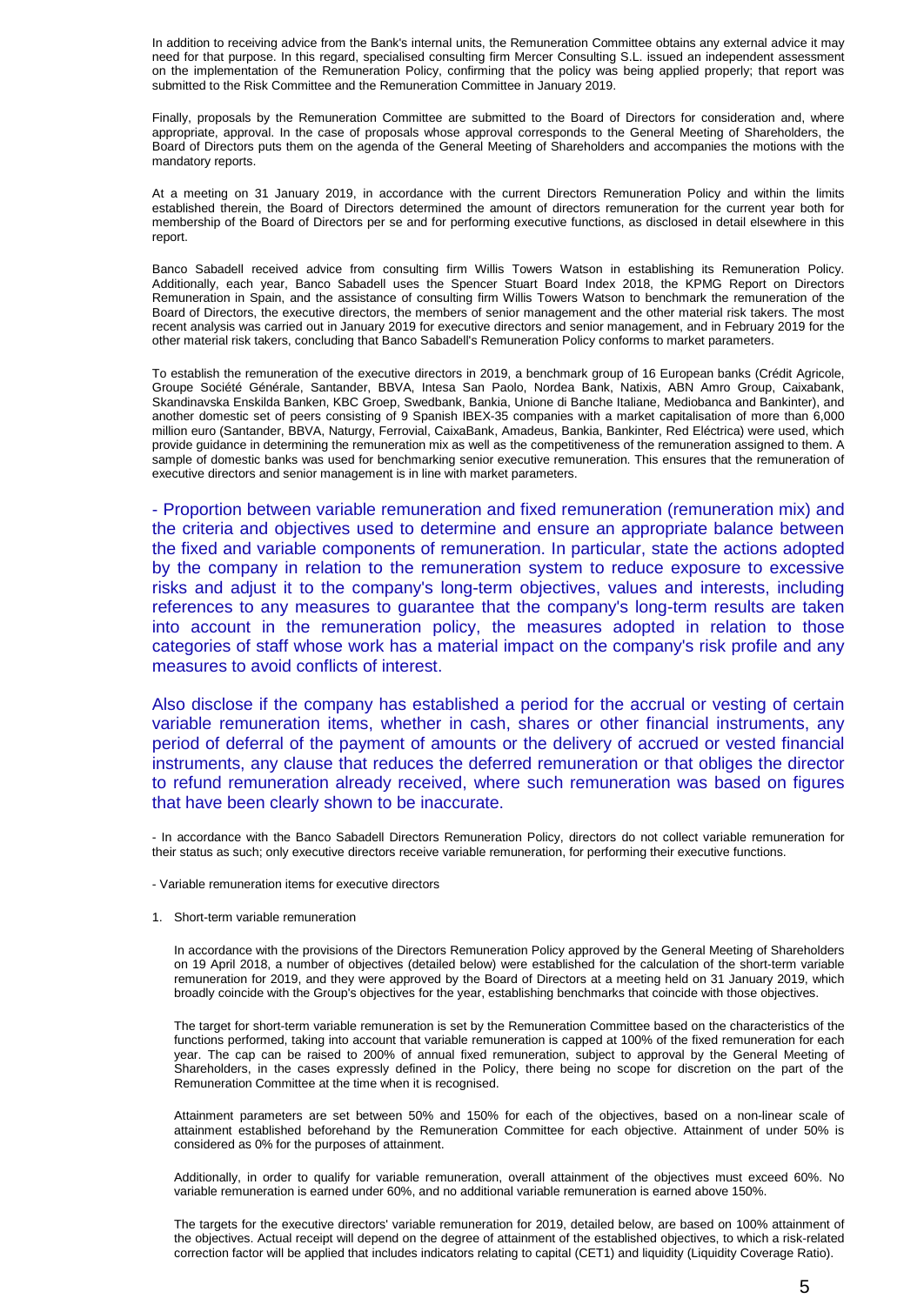Additionally, the total amount of variable remuneration is subject to adjustment at the discretion of the Remuneration Committee, and may even be zero, depending on the following parameters:

- A variable remuneration adjustment based on risk profile and earnings performance.
- The possibility of reduction to zero if the bank's capital is less than the Maximum Distributable Amount (MDA).

The short-term variable remuneration for 2019 described in the preceding paragraph will be paid as follows:

- 40% of the executive directors' variable remuneration for 2019 will be paid in 2020, 50% in cash and 50% in Banco Sabadell shares, the shares being subject to a one-year lock-up.
- 60% of the executive directors' variable remuneration for 2019 will be deferred over a five-year period, with one-fifth being paid in each of the years 2021, 2022, 2023, 2024 and 2025, split 45% in cash and 55% in Banco Sabadell shares, the shares being subject to a one-year lock-up.
- 2. Long-term remuneration

In accordance with the Directors Remuneration Policy approved by the General Meeting of Shareholders on 19 April 2018, executive directors are beneficiaries of the following incentive plans granted in previous years that are currently in force:

- a) Supplementary long-term incentive 2016-2019 linked to the appreciation by the Banco Sabadell share ("ICLP2016"), approved by the General Meeting of Shareholders on 31 March 2016.
- b) Supplementary long-term incentive 2017-2020 based on appreciation by the Banco Sabadell share ("ICLP 2017"), approved by the General Meeting of Shareholders on 30 March 2017.
- c) Supplementary long-term incentive 2018-2021 ("ICLP2018"), approved by the General Meeting of Shareholders on 19 April 2018, which, in addition to being based on share price appreciation, takes account of the attainment of multi-year objectives.

That Plan consists of the allocation to the beneficiaries of a number of rights to share in the increase in the value of the same number of shares of Banco Sabadell, 55% of which will be paid in the form of shares of Banco Sabadell.

The number of rights assigned to each beneficiary was adjusted in the first quarter of 2019 as a function of individual attainment of the assigned annual objectives, as described below. The multi-year objectives for executive directors are as set out below.

Additionally, like the other components of variable annual remuneration, the incentive is also subject to any overall adjustments to the variable remuneration for 2018 that are applied in the first quarter of 2019.

The multi-year performance period will cover the years 2018, 2019 and 2020, the multi-year objectives for which are detailed below.

Those indicators will be measured in the first quarter of the year 2021; where the percentage achievement of objectives is less than 100%, the number of rights may be reduced accordingly (but never increased).

Executive directors will receive the incentive they have earned, 45% in cash and 55% in Banco Sabadell shares, according to the following schedule:

- 60% in the first four months of 2022.
- 20% in the first four months of 2023.
- 20% in the first four months of 2024.
- d) At a meeting on 31 January 2019, based on a proposal from the Remuneration Committee, the Board of Directors approved a new long-term remuneration scheme for all the material risk takers for 2019, including the executive directors, based on the fulfilment of annual and multi-year objectives, that establishes a benchmark amount for longterm remuneration based on a percentage of the fixed remuneration (the amount to be received in the event of 100% attainment of the objectives) and equivalent to a percentage of the fixed remuneration: 25% or 30% in the case of the executive directors.

Section C.1 details each of the supplementary incentive plans in force for each beneficiary, using a method adjusted for delta (sensitivity of the price of the instrument to the price of the underlying security), multiplying the number of underlying shares by the delta of the instrument both at the beginning and at the end of the year.

The amounts payable under these Supplementary Incentives will be subject to malus and clawback clauses. All shares that are delivered will be subject to a one-year lock-up from the delivery date.

Additionally, the executive directors are beneficiaries of providential systems, as detailed below.

- Measures to reduce exposure to excessive risks

Banco Sabadell's Remuneration Policy is aligned with the interests of the shareholders, with the strategy of the Banco Sabadell Group and with the creation of long-term value, promoting appropriate risk management, and it comprises the following elements, which are applicable to directors, senior management and other material risk takers: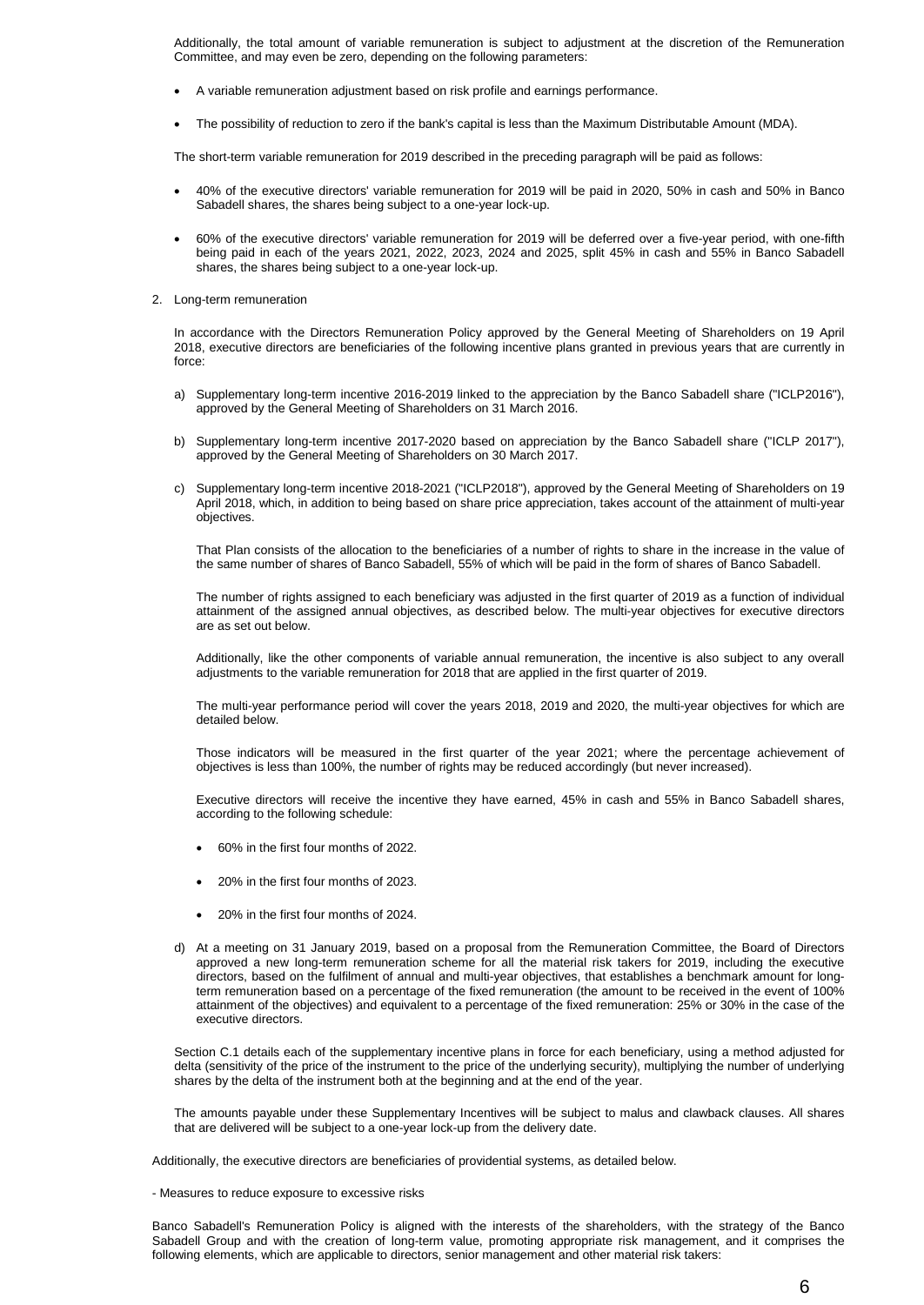The Risk Committee checks to ensure that employee remuneration programmes are coherent with the Bank's risk, capital and liquidity, and provides advice in this respect to the Remuneration Committee.

The Audit and Control Committee supervises the process of drafting and presenting the regulated financial information, including that relating to remuneration, and reviews compliance with the regulatory requirements and proper application of accounting standards.

The Internal Audit Department, within the framework of its functions, carries out an independent examination, at least once per year, of the definition, application and effects of the institution's Remuneration Policy on its risk profile, and the way in which these effects are managed.

The Risk Control Department will submit to the Remuneration Committee a proposal for the adjustment of the variable remuneration, which may be at Group, unit, country or even individual level, to be made at the end of the year, depending on risk profile and earnings performance.

The Compliance Department will inform the Human Resources Department of any circumstances that trigger the malus or clawback clauses.

Each year, specialised firm Mercer Consulting, S.L. prepares a Prudential Review of Remuneration in Banco Sabadell for the purpose of guaranteeing that the definition of the Institution's material risk takers and the remuneration practices and policies relating to same conform to the requirements established in the regulations and interpretations of the EBA and the Bank of Spain.

Each individual's variable annual remuneration is subject to the attainment of certain annual objectives, including a certain percentage of the group objectives, as detailed below, including risk-related variables.

As indicated earlier, the degree of attainment of the established objectives will be adjusted by a risk-related correction factor that includes indicators relating to capital (CET1) and liquidity (Liquidity Coverage Ratio).

The total amount of variable remuneration may be adjusted downwards at the discretion of the Remuneration Committee, and may even be zero, depending on the following parameters:

- A variable remuneration adjustment based on risk profile and earnings performance.
- The possibility of reduction to zero if the bank's capital is less than the Maximum Distributable Amount (MDA).

Long-term remuneration is subject to attainment of certain multi-year objectives, including indicators relating to capital (CET 1), liquidity, RoRAC and the share's performance with respect to a set of European institutions, in addition to the person's individual performance.

Variable annual remuneration and long-term remuneration for the material risk takers are subject to a deferral scheme, which main characteristics are as follows:

- Deferral period of at least 3 years and at most 5 years for senior management and executive directors.
- At least 40% and at most 60% will be deferred in the case of executive directors and of material risk takers whose variable remuneration exceeds 1,500,000 euros.
- The deferred remuneration will be paid 55% in the form of Banco Sabadell shares in the case of senior management and executive directors, and at least 50% in the case of the other material risk takers.
- Variable remuneration paid in shares is subject to one-year lock-up. Unless they own shares amounting to the equivalent of twice their variable annual remuneration, executive directors may not dispose of the shares they receive until at least three years have elapsed from the time of delivery. The above condition will not apply to any shares that the director must dispose of to cover tax obligations related to their delivery.
- The use of personal hedging strategies or any mechanism that guarantees receipt of part or all of the variable remuneration is not permitted.

Short-term variable remuneration and long-term remuneration that has not yet been collected (up to 100% of the amount) will be subject to malus and clawback clauses in the event of poor financial performance by the Bank as a whole or by a specific division or area or by the exposures generated by the material risk taker in question. For these purposes, the performance assessment will be compared with subsequent performance of the variables that contributed to achieving the objectives. The following factors will be considered:

- Significant failures in risk management by the Institution or a unit.
- An increase in capital requirements at the Institution or one of its business units not planned at the time that exposure was generated.
- Regulatory penalties or legal convictions for events attributable to the unit or its managers. Breach of the Institution's internal codes of conduct.
- Improper conduct, whether individual or collective. Particular consideration will be given to the negative effects deriving from marketing unsuitable products and the liability of persons or bodies making such decisions.

The malus clause may be triggered during the period in which variable remuneration is deferred. Clawback clauses may be triggered from the time the remuneration is paid up to conclusion of the corresponding lock-up period.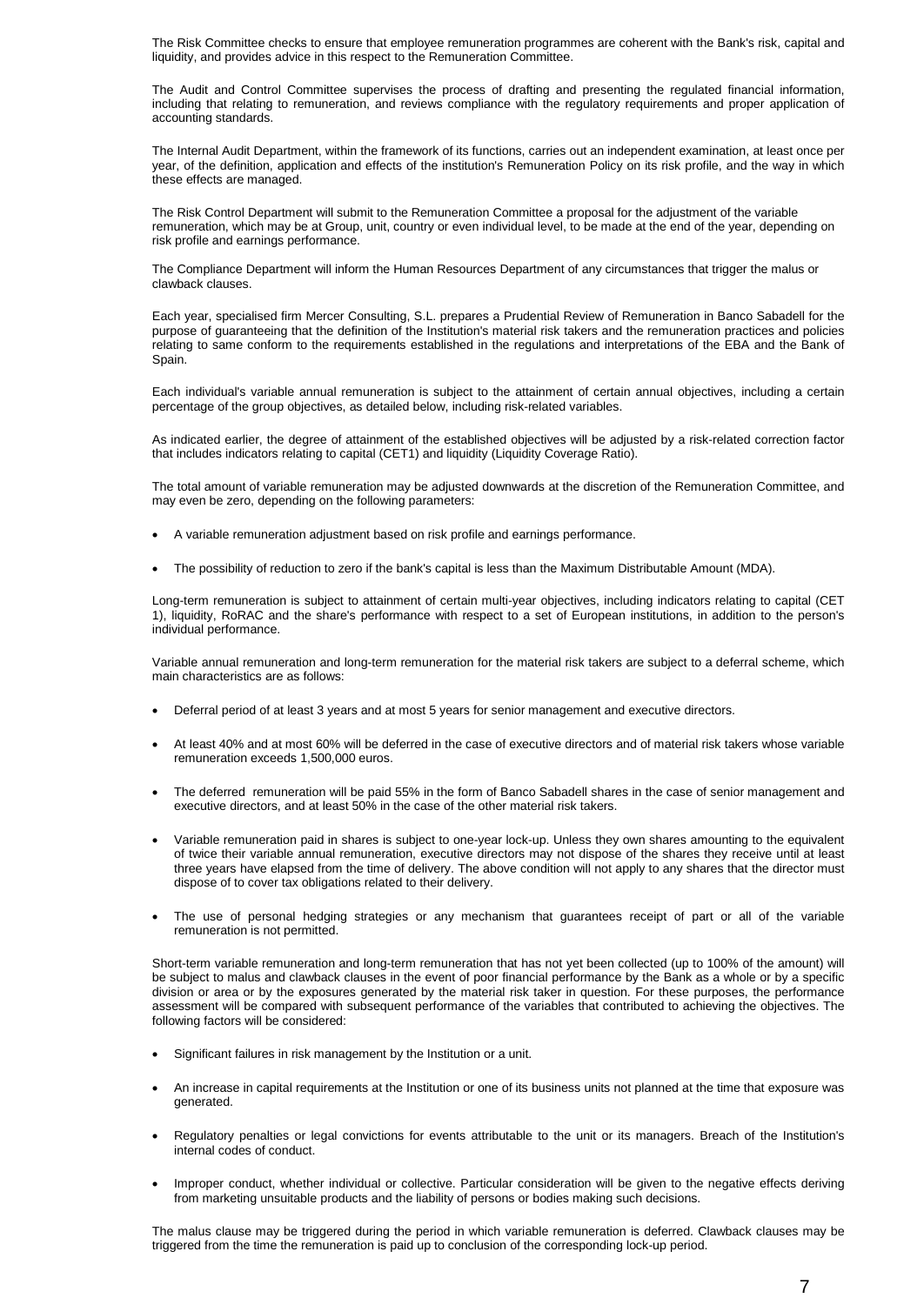#### - Amount and nature of fixed components that are to be accrued by directors during the year for membership of the Board of Directors per se.

As indicated earlier, a distinction is made between the remuneration of the directors for the exercise of their functions as members of the Board of Directors and the remuneration of those directors who also perform executive functions.

Under the Remuneration Policy approved by the General Meeting of Shareholders on 19 April 2018, members of the Board of Directors will collect, in 2019, for their duties as directors, an amount of fixed remuneration plus meeting fees, capped at fees for 11 ordinary meetings; directors may collect attendance fees for at most two meetings per year which they miss for just cause provided that they grant proxy in those cases. No amounts are payable for attendance at extraordinary meetings of the Board of Directors.

The Remuneration Committee resolved to maintain the remuneration for the Board of Directors and its sub-committees in 2019. Those amounts are as follows:

- Chairman: 175,650 euro of fixed remuneration and at most 58,000 euro in attendance fees (5,273 euro per meeting)
- Vice-Chairman: 95,250 euro of fixed remuneration and at most 31,750 euro in attendance fees (2,886 euro per meeting)
- Other directors: 75,000 euro of fixed remuneration and at most 25,000 euro in attendance fees (2,272 euro per meeting)

In addition to their remuneration for membership of the Board of Directors, executive directors are remunerated for discharging executive duties, but they do not receive any remuneration for chairing, belonging to or attending meetings of the Board's subcommittees or the boards of directors of other Group companies.

Non-executive directors will collect the following additional amounts for membership of Board sub-committees and for the group's Advisory Boards:

- Audit and Control Committee:
	- Chairman: 40,000 euro
	- Members who are non-executive directors: 20,000 euro
- Appointments Committee:
	- Chairman: 20,000 euro
	- Members who are non-executive directors: 10,000 euro
- Remuneration Committee:
	- Chairman: 40,000 euro
	- Members who are non-executive directors: 20,000 euro
- Risk Committee:
	- Chairman: 70,000 euro
	- Members who are non-executive directors: 20,000 euro
- Executive Committee: 80,000 euro
- The Lead Independent Director will receive 22,000 euro for that function.

The Chair of the Sabadell Guipuzcoano Advisory Board will receive at most 30,600 euro.

#### - Amount and nature of fixed components that are to be accrued during the year for the performance of senior management functions by executive directors.

The fixed remuneration for executive directors for performing senior management functions in 2019 was approved by the Bank's Board of Directors on 31 January 2019, at the proposal of the Remuneration Committee, having consideration for their high levels of responsibility. The remuneration amounts were also based on comparable situations in the market, on the basis of a survey by specialised consulting firm Willis Towers Watson.

The Board of Directors has created the position of CRO (Chief Risk Officer), reporting directly the Risk Committee, to be filled by a member of the Board of Directors, who will be reclassified as an executive director.

The amounts established for 2019 are 1,701,000 euro for the Chairman; 1,350,000 euro for the CEO, 705,000 euro for the Director-General Manager, 500,000 euro for the Director-Company Secretary, and 450,000 euro for the Director-Chief Risk Officer.

Executive directors are beneficiaries of long-term saving plans whose characteristics and amounts are detailed in the corresponding section.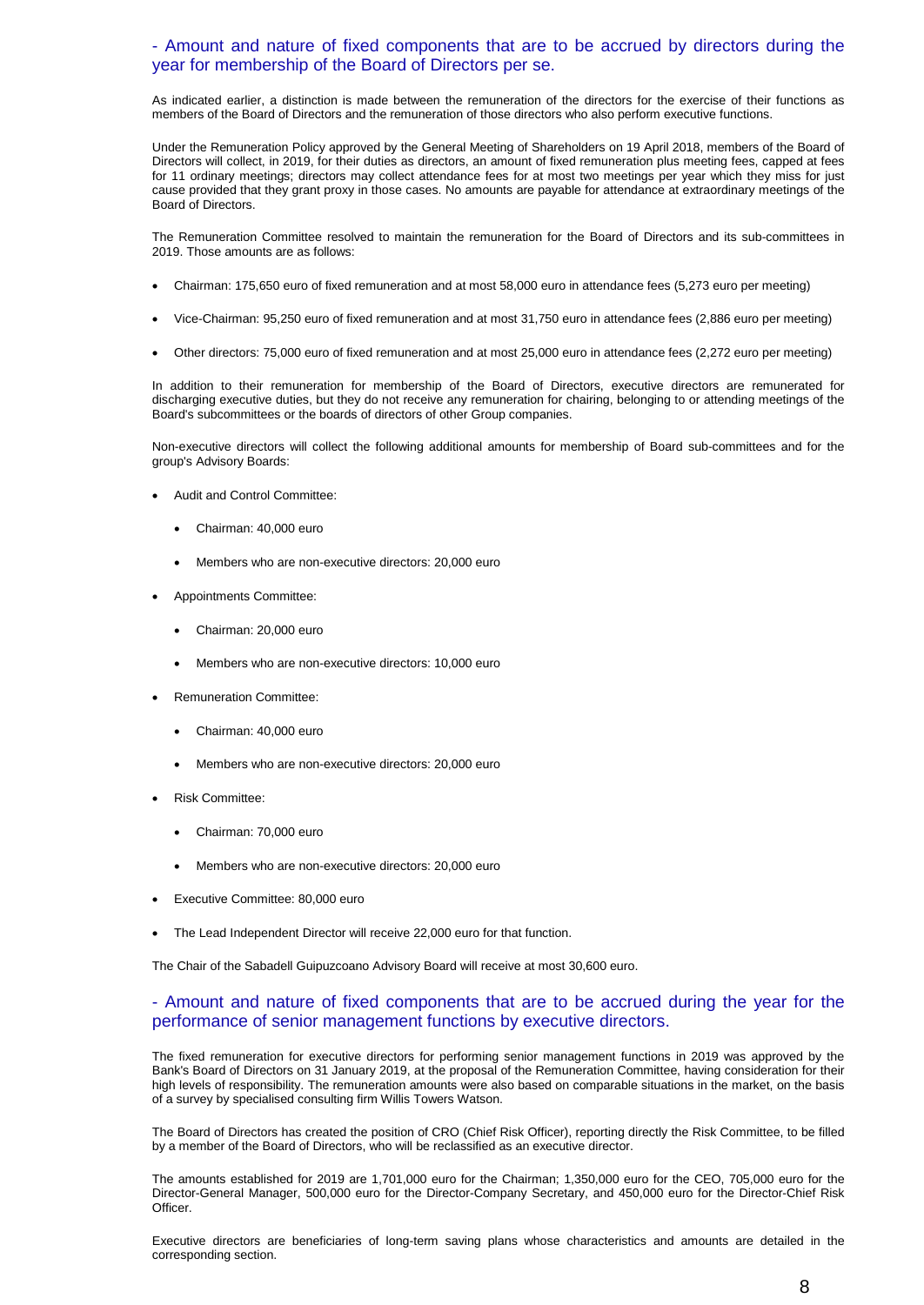Executive directors also enjoy the same benefits as all the other employees.

#### - Amount and nature of any component of remuneration in kind that will accrue during the year, including, but not limited to, insurance premiums paid in favour of the director.

The executive directors are beneficiaries of the following remuneration in kind, under the same conditions, as the rest of the employees or groups of employees who are entitled to each of them:

- Group life insurance policy (applicable to all the Institution's employees).
- Total and permanent disability insurance policy (applicable to all the Institution's executives).
- Employee loans (applicable to all the Institution's employees).
- Health insurance (if arranged as part of the flexible remuneration system).

- Amount and nature of variable components, differentiating between short and long term. Financial and non-financial, including social, environmental and climate change, parameters selected to determine variable remuneration in the year in progress, describing the extent to which these parameters are related to performance, both of the director and of the company, together with their risk profile, and the methodology, necessary period and the techniques established to determine the degree of compliance with the parameters used in the design of the variable remuneration at the end of the year.

State the range, in monetary terms, of the variable components according to the degree of attainment of the objectives and established parameters, and whether there is any absolute cap in monetary terms.

In accordance with the Banco Sabadell Directors Remuneration Policy, directors do not collect variable remuneration for their status as such; only executive directors receive variable remuneration, for performing executive functions.

1. Short-term variable remuneration

For the calculation of the short-term variable remuneration for 2019, the following objectives were established, and approved by the Board of Directors at a meeting held on 31 January 2019, which broadly coincide with the group's objectives for the year, with benchmarks aligned with the following objectives:

| Group objective 2019                                 | Weighting |
|------------------------------------------------------|-----------|
| Return on Equity (ROE)                               | 20%       |
| Net banking revenues                                 | 20%       |
| Group expenses                                       | 15%       |
| Cost of Risk                                         | 10%       |
| Transformation                                       | 10%       |
| Growth in lending to companies (synthetic indicator) | 10%       |
| NPS (synthetic indicator)                            | 10%       |
| Human capital index (HCI)                            | 5%        |

- ROE (Return on equity), weighted 20%. Calculated as (consolidated profit attributed to the Group)/(average equity).
- Net banking revenues, weighted 20%. This objective is defined as the sum of two components: consolidated group net interest income + consolidated group net fees and commissions.
- Group expenses, weighted 15%. Comprises Group administration expenses (group personnel expenses + group general expenses) and expenses derived from the real estate business that are not recognised under Group personnel expenses or group general expenses.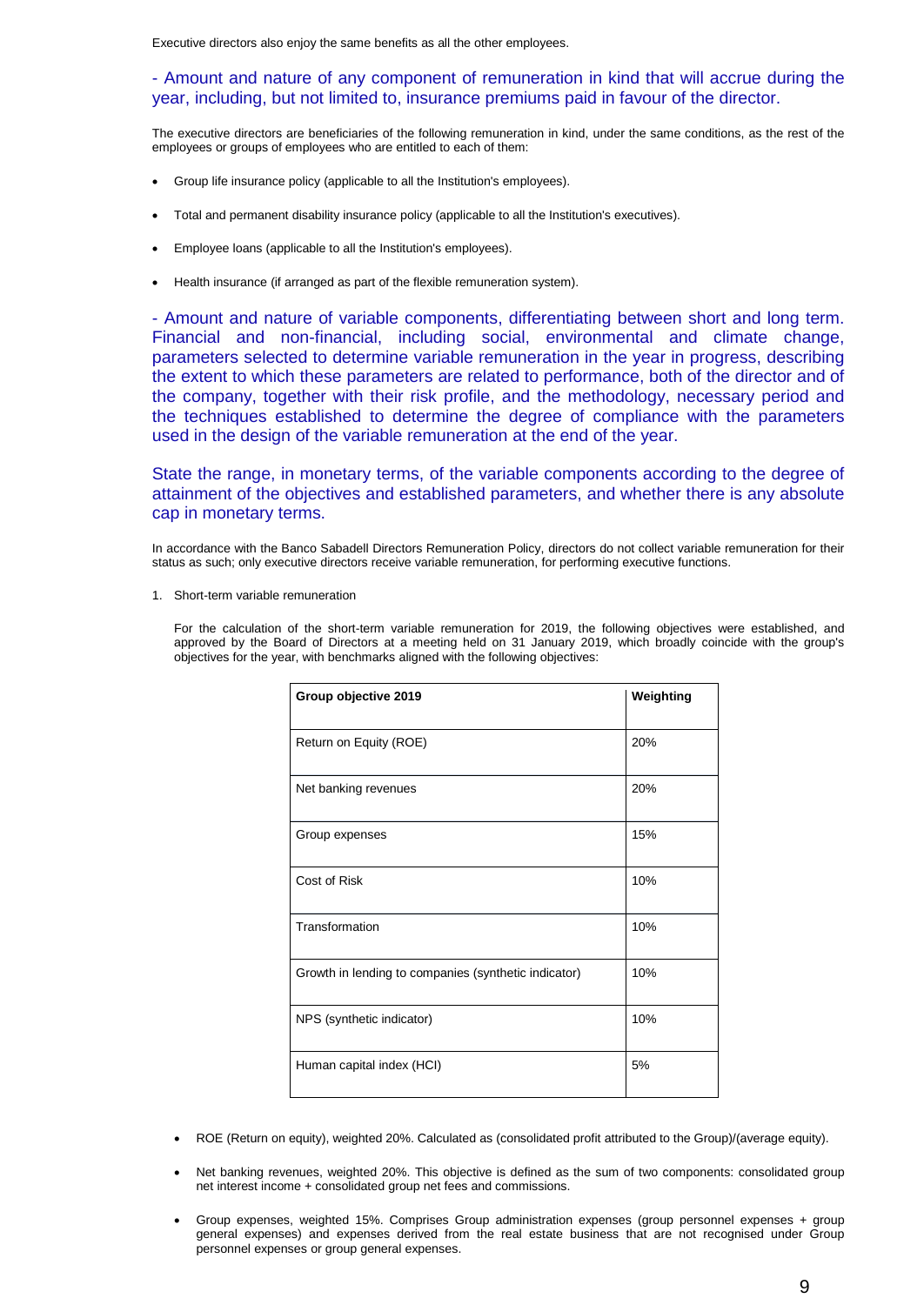- Cost of Risk, weighted 10%. This indicator is calculated as: (Total NPLs + Impairments)/(Gross loans and advances + Real estate assets).
- Transformation, weighted 10%. A synthetic indicator that covers digital customers in Spain, digital sales in Spain and the rating of the digital channels in Spain.
- Growth in lending to Companies, weighted 10%. A synthetic indicator comprising nominal new loan production to companies, excluding NPLs, and the market share in Spain of lending for productive activities, excluding the real estate business.
- NPS, weighted 10%. A synthetic indicator of customers' perceptions of the institution, distinguishing between business units (Commercial Banking, Private Banking, Corporate Banking EMEA and TSB), weighted by business volume.
- Human capital index (HCI), weighted 5%. A synthetic indicator that rates a number of aspects of the Group's human capital.

Attainment parameters have been set between 50% and 150% for each of the objectives, based on a non-linear scale of attainment established beforehand by the Remuneration Committee. Attainment of under 50% is considered as 0% for the purposes of attainment. In this way, short-term variable remuneration is capped at 150% of the reference amounts indicated later.

The degree of attainment of the Group objectives will be adjusted by a correction factor based on the relationship between the Institution's capital and liquidity and the limits set in the Risk Appetite Statement (RAS). Failure to attain the required levels of these indicators will result in a reduction of the variable remuneration. Breach of the tolerance threshold in the RAS for Liquidity or Capital will count as zero attainment of the Group objectives for 2019.

The targets for the Chairman, CEO and Director-General Manager coincide entirely with the Group objectives. In the case of the Director-Company Secretary, the Group objectives are weighted 75% and the other 25% is indexed to attainment of the individual targets related to the performance of executive functions. In the case of the Chief Risk Officer, the Group objectives are weighted 20% and the other 80% is indexed to attainment of the individual targets related to the performance of executive functions.

Additionally, in order to qualify for variable remuneration, overall attainment of the objectives must exceed 60%. No variable remuneration is earned under 60%, and no additional variable remuneration is earned above 150%.

The target amounts of variable remuneration corresponding to 100% attainment of the objectives in 2019, in the case of executive directors, are as follows: 1,300,000 euro for the Chairman; 1,100,000 euro for the CEO; 350,000 for the Director-General Manager, 220,000 for the Director-Company Secretary, and 100,000 for the Chief Risk Officer.

Additionally, the total amount of variable remuneration is subject to adjustment at the discretion of the Remuneration Committee, and may even be zero, depending on the following parameters:

- A variable remuneration adjustment based on the Institution's risk profile and earnings performance.
- The possibility of reduction to zero if the bank's capital is less than the Maximum Distributable Amount (MDA).

The short-term variable remuneration for 2019 described in the preceding paragraph is subject to the following scheme:

- 40% of the executive directors' variable remuneration for 2019 will be paid in 2020, 50% in cash and 50% in Banco Sabadell shares, the shares being subject to a one-year lock-up.
- 60% of the executive directors' variable remuneration for 2019 will be deferred over a five-year period, with one-fifth being paid in each of the years 2021, 2022, 2023, 2024 and 2025, split 45% in cash and 55% in Banco Sabadell shares, the shares being subject to a one-year lock-up.
- 2. Long-term remuneration

In accordance with the Directors Remuneration Policy approved by the General Meeting of Shareholders on 19 April 2018, executive directors are beneficiaries of the following incentive plans granted in previous years that are currently in force:

a) Supplementary long-term incentive 2016-2019 linked to the appreciation by the Banco Sabadell share, approved by the General Meeting of Shareholders on 31 March 2016.

ICLP 2016 is implemented through the allocation to the beneficiaries of a number of rights to share in the increase in the value of the same number of shares of Banco Sabadell, to be paid entirely in the form of shares of Banco Sabadell.

The Chairman is assigned 1,600,000 rights; the CEO is assigned 1,400,000 rights; and the Director-General Manager is assigned 800,000 rights; and the Director-Company Secretary is assigned 400,000 rights.

The incentive will be calculated by taking, as the initial unit value of the Banco Sabadell share, the arithmetic mean, rounded to the third decimal place, of the closing prices of the Banco Sabadell share in the twenty trading sessions preceding the date of the Board of Directors meeting in February 2016, i.e. 1.494 euro. The final value will be taken to be the arithmetic mean, rounded to the third decimal place, of the closing price of the Banco Sabadell share in the first twenty trading sessions of March 2019.

b) Supplementary long-term incentive based on appreciation by the Banco Sabadell share in 2017-2020, approved by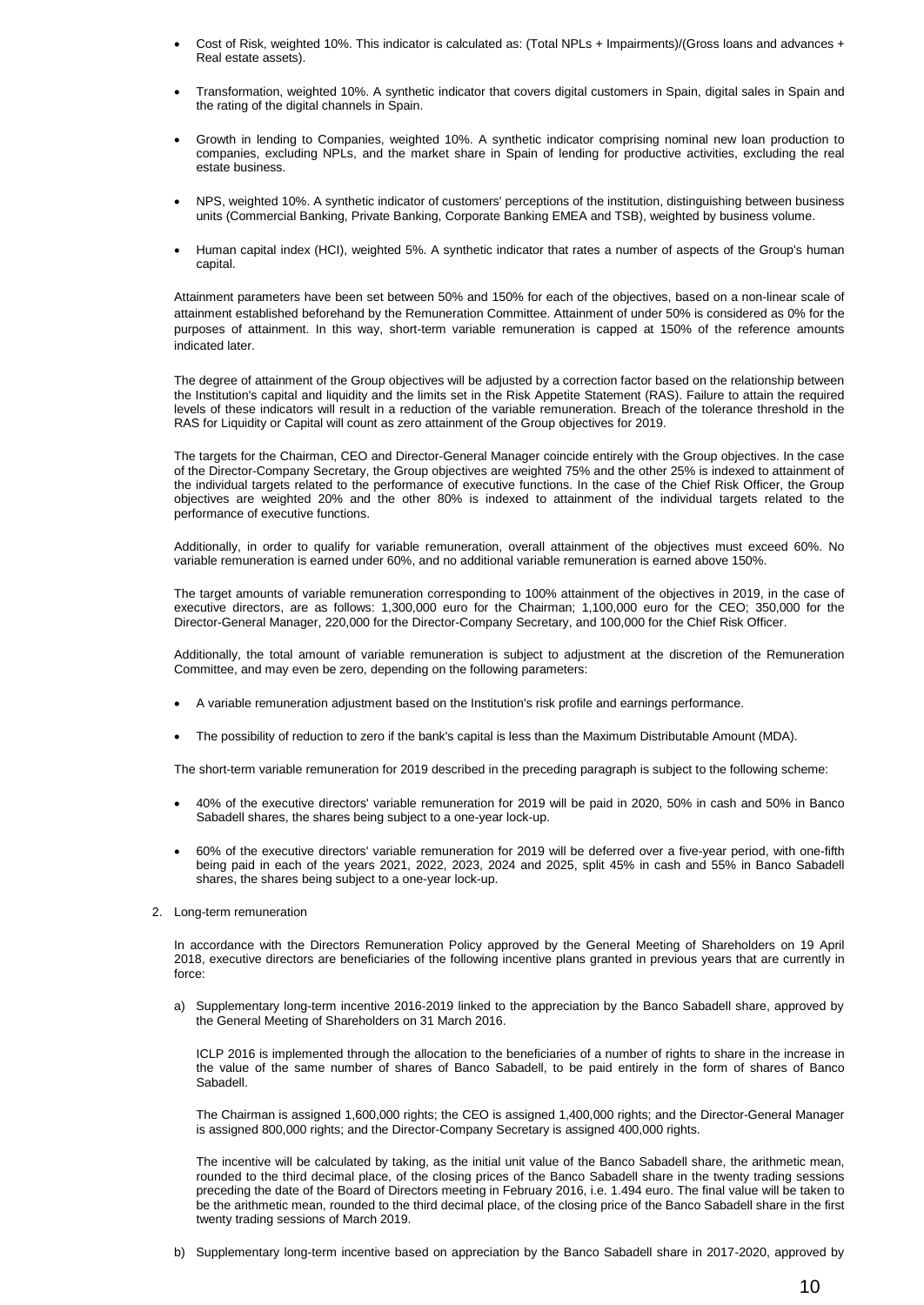the General Meeting of Shareholders on 30 March 2017.

ICLP 2017 is implemented through the allocation to the beneficiaries of a number of rights to share in the increase in the value of the same number of shares of Banco Sabadell, to be paid entirely in the form of shares of Banco Sabadell.

The Chairman is assigned 1,700,000 rights; the CEO is assigned 1,500,000 rights; and the Director-General Manager is assigned 800,000 rights; and the Director-Company Secretary is assigned 600,000 rights.

The incentive will be calculated by taking, as the initial unit value of the Banco Sabadell share, the arithmetic mean, rounded to the third decimal place, of the closing prices of the Banco Sabadell share in the first twenty trading sessions of the year 2017, i.e. 1.353 euro. The final value will be taken to be the arithmetic mean, rounded to the third decimal place, of the closing price of the Banco Sabadell share in the first twenty trading sessions of March 2020.

c) Supplementary long-term incentive 2018-2021, which, in addition to being based on the share price appreciation, takes account of the attainment of multi-year objectives.

ICLP 2018 consists of the allocation to the beneficiaries of a number of rights to share in the increase in the value of the same number of shares of Banco Sabadell, 55% of which will be paid in the form of shares of Banco Sabadell.

The incentive will be calculated by taking, as the initial unit value of the Banco Sabadell share, the arithmetic mean, rounded to the third decimal place, of the closing prices of the Banco Sabadell share in the first twenty trading sessions of the year 2018, i.e. 1.841 euro. The final value will be taken to be the arithmetic mean, rounded to the third decimal place, of the closing price of the Banco Sabadell share in the first twenty trading sessions of March 2021.Initially, the Chairman was assigned 1,700,000 rights; the CEO was assigned 1,500,000 rights; and the Director-General Manager was assigned 800,000 rights; and the Director-Company Secretary was assigned 800,000 rights.

The number of rights assigned to each beneficiary was adjusted in the first quarter of 2019 as a function of their individual attainment of the assigned annual objectives; where attainment was 80% or higher, the beneficiary retained the amount of shares assigned initially; below 60% attainment entailed forfeiture of all the assigned rights. The executive directors' targets for the year resulted in vesting of the following initially assigned rights: The Chairman vested 75% and therefore obtained 1,275,000 rights; the CEO vested 75% and, therefore, obtained 1,125,000 rights; the Director-General Manager vested 75% and therefore, obtained 600,000 rights, and the Director-Company Secretary vested 90%, obtaining 720,000 rights.

The multi-year performance period will cover the years 2018, 2019 and 2020, for which the following multi-year objectives are established:

| 2018-2020 objectives                    | Weighting |
|-----------------------------------------|-----------|
| Relative Total Shareholder Return (TSR) | 25%       |
| <b>Liquidity Coverage Ratio</b>         | 25%       |
| Capital (CET1)                          | 25%       |
| Return on Risk Adjusted Capital (RoRAC) | 25%       |

 Total shareholder return (TSR), weighted 25%. TSR will be calculated by comparison with the following peers: ABN AMRO Group NV, Bankia, S.A., Banco Santander, S.A., Mediobanca Banca di Credito Finanziario SpA, Bankinter S.A., Banco Bilbao Vizcaya Argentaria, S.A., Skandinaviska Enskilda Banken AB, Swedbank AB, Unione di Banche Italiane, SpA, Caixabank S.A., Natixis, S.A., Banco Bpm SpA, Nordea Bank AB, KBC Groep NV, Intesa Sanpaolo SpA, Société Générale, S.A., Crédit Agricole, SA.

If Banco Sabadell's TSR at the end of the period is:

- Among the bottom three in the sample: this will be classified as 0% attainment of the objective.
- Between the bottom three and the median of the sample: this will be classified as 50% attainment of the objective.
- Between the median and the top eight in the sample: this will be classified as 75% attainment of the objective.
- Among the top eight in the sample: this will be classified as 100% attainment of the objective.
- Liquidity Coverage Ratio, weighted 25%. Attainment of the target in connection with the Liquidity Coverage Ratio will be measured on the basis of the level established in the Institution's RAS (Risk Appetite Statement). If that objective is exceeded, this will be classified as 100% attainment of the indicator. Failure to achieve that objective will be classified as 0% attainment.
- CET 1, weighted 25%. Attainment of the target in connection with CET1 will be measured on the basis of the level established in the bank's RAS (Risk Appetite Statement). If that objective is exceeded, this will be classified as 100% attainment of the indicator. Failure to achieve that objective will be classified as 0% attainment.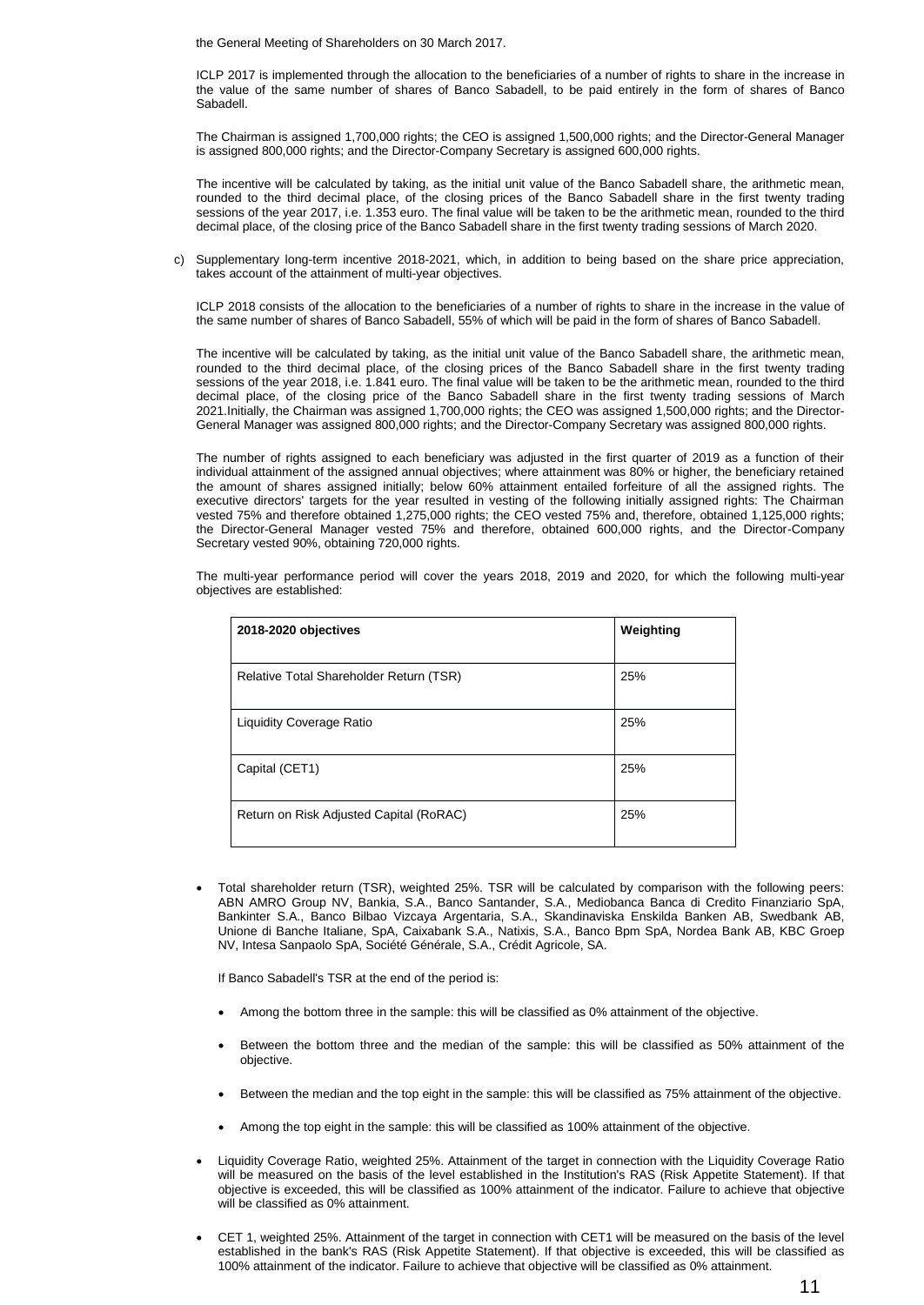RoRAC, weighted 25%. Attainment of the target in connection with the RoRAC will be measured on the basis of the cost of equity. If that objective is exceeded, this will be classified as 100% attainment of the indicator. Failure to achieve that objective will be classified as 0% attainment.

The aforementioned indicators will be measured in the first quarter of the year 2021; the number of rights may be reduced (but never increased) in line with the percentage achievement of objectives, where this is less than 100%.

Executive directors will receive the incentive they have earned, 45% in cash and 55% in Banco Sabadell shares, according to the following schedule:

- 60% in the first four months of 2022.
- 20% in the first four months of 2023.
- 20% in the first four months of 2024.

Section C.1 details each of the supplementary incentive plans for each beneficiary, using a method adjusted for delta (sensitivity of the price of the instrument to the price of the underlying security), multiplying the number of underlying shares by the delta of the instrument both at the beginning and at the end of the year.

d) At a meeting on 31 January 2019, based on a proposal by the Remuneration Committee, the Board of Directors approved a new long-term remuneration scheme for 2019 based on the fulfilment of annual and multi-year objectives and established a reference amount (the amount to be received in the event of attaining 100% of the targets) equivalent to a percentage of the fixed salary: 25% or 30% in the case of executive directors, resulting in the following individual allocations:

30% of the fixed salary: Chairman: 510,000 euro; CEO: 405,000 euro

25% of the fixed salary: Director - General Manager: 176,000 euro; Director-Company Secretary: 125,000 euro and Director-Chief Risk Officer: 113,000 euro.

The annual objectives determine the amount assigned, just as in the case of annual variable remuneration. Based on that amount, the multi-year targets determine the amount to be actually received, which may be less (but never more) than the amount assigned on the basis of annual targets.

The multi-year performance period will cover the years 2019, 2020 and 2021, for which the following multi-year objectives are established:

| 2019-2021 objectives                    | Weighting |
|-----------------------------------------|-----------|
| Relative Total Shareholder Return (TSR) | 25%       |
| <b>Liquidity Coverage Ratio</b>         | 25%       |
| Capital (CET1)                          | 25%       |
| Return on Risk Adjusted Capital (RoRAC) | 25%       |

- Total shareholder return (TSR), weighted 25%. TSR will be calculated by comparison with the following peers: ABN AMRO Group NV, Bankia, S.A., Banco Santander, S.A., Mediobanca Banca di Credito Finanziario SpA, Bankinter S.A., Banco Bilbao Vizcaya Argentaria, S.A., Skandinaviska Enskilda Banken AB, Swedbank AB, Unione di Banche Italiane, SpA, Caixabank S.A., Natixis, S.A., Banco Bpm SpA, Nordea Bank AB, KBC Groep NV, Intesa Sanpaolo SpA, Société Générale, S.A., Crédit Agricole, SA.
	- ‒ The TSR target will be deemed to have been fully attained if Banco Sabadell ranks in 9th place or better among that peer group.
	- ‒ The TSR target will be deemed to have been attained 75% if Banco Sabadell ranks between the 10th and 12th place among that peer group.
	- ‒ The TSR target will be deemed to have been attained 50% if Banco Sabadell ranks between the 13th and 15th place among that peer group.
	- ‒ The TSR target will be deemed to have been attained 0% if Banco Sabadell ranks between the 16th and 18th place among that peer group.
- Liquidity Coverage Ratio, weighted 25%. Attainment of the target in connection with the Liquidity Coverage Ratio will be measured on the basis of the level established in the Institution's RAS (Risk Appetite Statement). If the LCR is higher than the early warning indicator (EWI), the target will be deemed to have been achieved in full; below that threshold, attainment will be rated 0%.
- CET 1, weighted 25%. Attainment of the target in connection with CET1 will be measured on the basis of the level established in the bank's RAS (Risk Appetite Statement). If the CET1 ratio is higher than the early warning indicator (EWI), the target will be deemed to have been achieved in full; below that threshold, attainment will be rated 0%.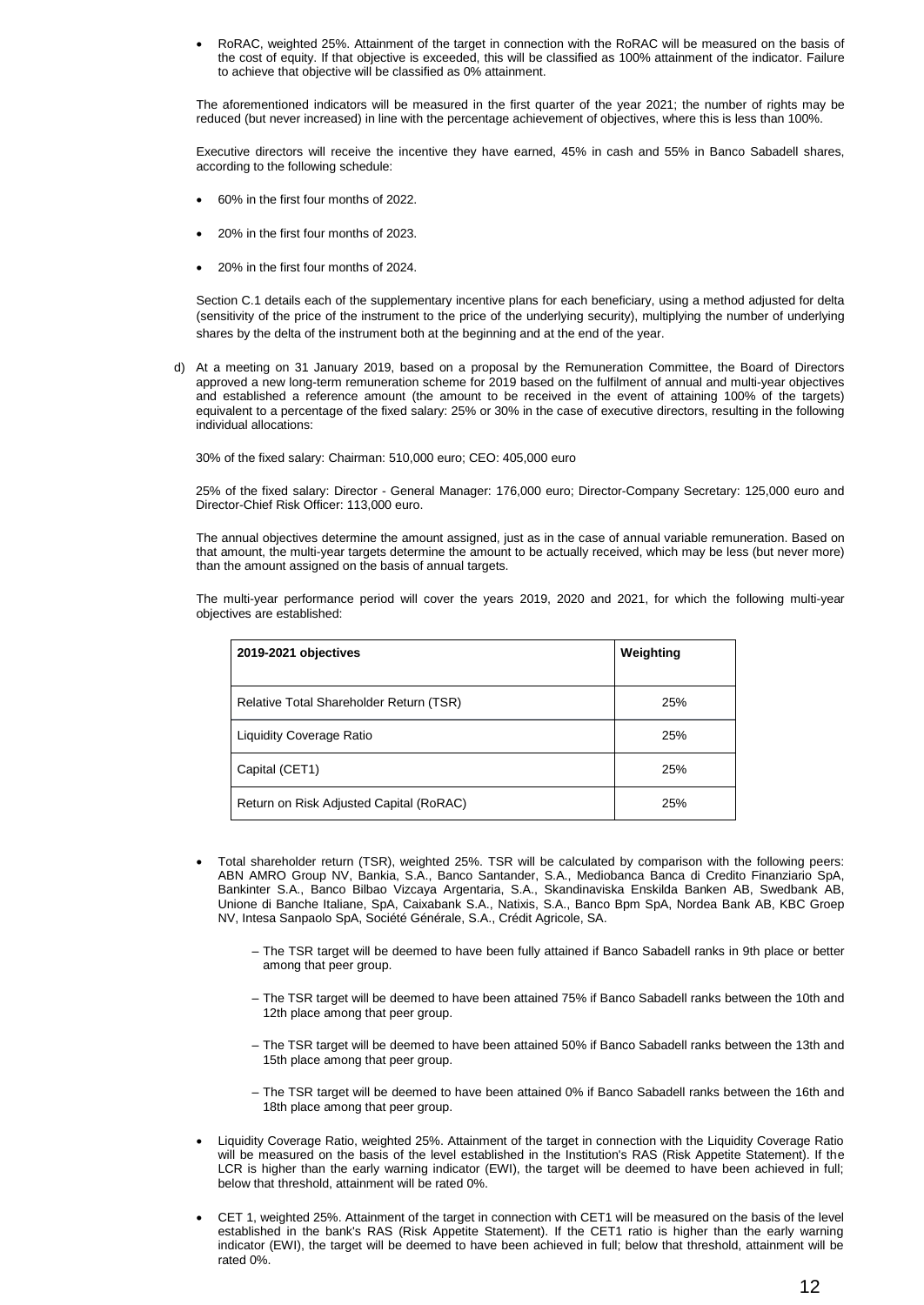RoRAC, weighted 25%. Attainment of the target in connection with the RoRAC will be measured on the basis of the cost of equity. If that objective is exceeded, this will be classified as 100% attainment of the indicator. Failure to achieve that objective will be classified as 0% attainment.

The aforementioned indicators will be measured in the first quarter of the year 2022; the degree of attainment, which may not exceed 100%, will be calculated and applied to the reference amount to determine the amount to be received. The LCR, CET1 and RORAC indicators will be measured taking the average figure for the last three months of 2021. As in the case of the annual targets, the degree of attainment of the established objectives will be adjusted by a riskrelated correction factor that includes indicators relating to capital (CET1) and liquidity (Liquidity Coverage Ratio). Breach of the tolerance threshold in the RAS for Liquidity or Capital will count as zero attainment of the Group's longterm objectives.

Executive directors will receive the amount accrued to them as a function of attainment, to be paid 45% in cash and 55% in Banco Sabadell shares, according to the following schedule:

- 60% in the first four months of 2023.
- 20% in the first four months of 2024.
- 20% in the first four months of 2025.

The malus and clawback clauses will apply to this remuneration, and the shares received will be subject to lock-up.

- Main characteristics of long-term savings systems. Among other information, state the contingencies covered by the system, whether it is defined-contributions or defined-benefit, the annual contribution to be made to the defined contribution system, the benefits directors are entitled to under defined benefit systems, the conditions under which economic rights vest for directors and their compatibility with any other type of payment or severance pay as a result of the early termination or dismissal of the director, or deriving from the termination of the contractual relation, in the terms provided, between the company and the director.

State if the accrual or vesting of any of the long-term savings plans is linked to achieving certain objectives or parameters related to the director's short- or long-term performance.

The long-term saving systems are detailed below, along with their individual characteristics, the amounts allocated and accumulated in 2018, and the projections for 2019. Those systems apply to executive directors only.

- A defined-contribution group life insurance policy for the Board of Directors, which pays out in the form of a lump sum when each beneficiary ceases to be a director, except where they act as advisor or member of the Board of Directors of another bank, in which case this benefit is forfeited It is compatible with termination indemnities and is currently applicable only to the Chairman and the Director-General Manager. The beneficiaries are as follows: the Chairman, Mr. José Oliu Creus, with a contribution in 2018 of 35,047.50 euro, and 1,248,741.42 euro accumulated in total; the Director-General Manager, Mr. José Luis Negro Rodríguez, with a contribution in 2018 of 17,523.75 euro, and 224,215.39 euro accumulated in total. Similar contributions are envisaged in 2019.
- A defined-contribution group insurance policy for executives, which will pay out in the event of retirement, death or total permanent disability, in the form of a lump sum or an equivalent life annuity, except where, in the absence of express interest on the part of Banco Sabadell, the executive continues to work at Banco Sabadell beyond the age defined by law for collecting retirement benefit, in which case he/she will forfeit this right. It is compatible with termination indemnities. The beneficiaries are the Chairman, Mr. José Oliu Creus, with no contribution in 2018 and 7,050,104.15 accumulated in total (the policy does not provide for additional contributions in subsequent years), and the Director-General Manager, Mr. José Luis Negro Rodríguez, with no contribution in 2018 and 5,041,967.64 euro accumulated in total (the policy does not provide for additional contributions in subsequent years).
- Executive group insurance, in the form of two policies whose beneficiary is the CEO, Mr. Jaime Guardiola Romojaro. The first is a defined-benefit policy, with 50% spousal reversion. This policy will pay out in the event of retirement, death or total permanent disability and provides for the possibility of redemption in the form of a lump sum in accordance with current legislation, except in cases of disciplinary dismissal that is upheld by the labour courts or where, in the absence of express interest on the part of Banco Sabadell, the executive continues to work at Banco Sabadell beyond the age defined by law for collecting retirement benefit, in which case this benefit is forfeited. It is compatible with termination indemnities. The contribution in 2018, based on adjustment of variables and of the income base, was 760,738.90 euro, with an accumulated amount of 19,998,921.57 euro; the contribution projected for 2019 is 954,000 euro. The second is a defined-contribution insurance policy, which will pay out in any of the contingencies of retirement, death or total permanent disability, in the form of a lump sum, except in the case of resignation from the position of CEO of the Bank before the age of 63, breach of the non-competition condition within one year from stepping down as the Bank's CEO, or breach of fiduciary duty up to the date of expiration of the non-competition condition, in which case all the economic rights under the policy are forfeited. It is compatible with termination indemnities. The accumulated amount is 2,462,574.93 euro, and no additional contributions are envisaged under this policy in subsequent years.
- Executive group defined-benefit insurance indexed to the pensionable annual fixed salary, which may pay out upon reaching the age of 60, arranged in two policies: early retirement above that age, and retirement upon reaching the legal age of retirement, or in the event of death or total permanent disability, with the possibility of surrender for a lump sum, in accordance with the legislation in force. In the event of disciplinary dismissal that is upheld by the labour courts or where, in the absence of express interest on the part of Banco Sabadell, the executive continues to work at Banco Sabadell beyond the age defined by law for collecting retirement benefit, in which case the right is forfeited. It is compatible with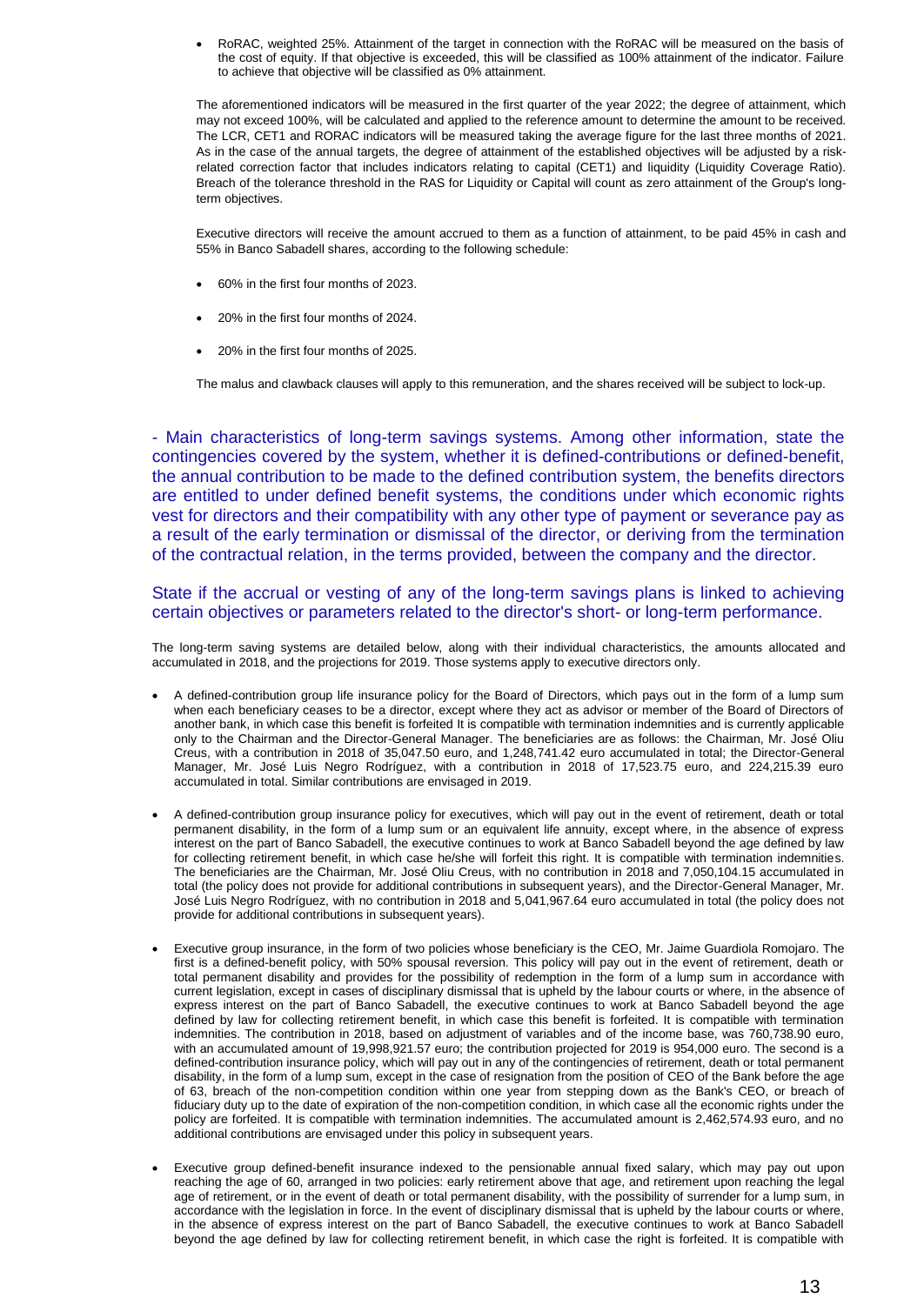termination indemnities. The beneficiary is the director Ms. María José García Beato; the contribution in 2018 was 699,072.35 euro and the accumulated amount is 1,028,723.55 euro. The projected contribution for 2019 is 702,000 euro.

- Employer Pension Plan for Group B (defined-contribution), which will pay out upon retirement, as employees, of the following beneficiaries: the Chairman, Mr. José Oliu Creus, with a contribution of 1,022.98 in 2018 and an accumulated amount of 19,704.30 euro, the CEO, Mr. Jaime Guardiola Romojaro, with a contribution of 1,022.98 in 2018 and an accumulated amount of 9,210.53 euro, the Director-General Manager, Mr José Luis Negro Rodríguez, with a contribution of 737.43 in 2018 and an accumulated amount of 9,114.13 euro, and the Director Ms. María José García Beato, with a contribution of 1,022.98 in 2018 and an accumulated amount of 10,961.88 euro. Contributions in 2019 are projected to be similar, adding in the contributions for the Director-Chief Risk Officer.
- Employer defined-contribution pension plan for Group G, newly created in 2015 by the decision for the voluntary conversion of the members of groups A and A1. The retirement benefit will be paid when the beneficiary retires as an executive. The beneficiary is the Director-General Manager, José Luis Negro Rodríguez, and the accumulated amount is 665,421.22 euro. The promoter made no contribution in 2018 and no further contributions are planned.
- In connection with the Director-Chief Risk Officer, the institution plans to make a contribution of 85,500 euro in 2019 to a defined-contribution insurance policy which will pay out, in the form of a lump sum, in the event of retirement, death or total permanent disability.

From the entry into force of Bank of Spain Circular 2/2016, of 2 February, to credit institutions, on supervision and capital adequacy, which completes the adaptation of Spanish law to Directive 2013/36/EU and Regulation (EU) 575/2013, 15% of contributions are treated as discretionary pension benefits and, consequently, are linked to the percentage attainment of the beneficiary's short-term targets, capped at 100% of the amount. Accordingly, the amount of the defined benefit guaranteed in the original providential scheme may be reduced in accordance with the provisions of those regulations, in the part that is classified as discretionary pension benefits.

- Any type of payment or termination indemnity for early termination or dismissal of the director, or deriving from the termination of the contractual relationship between the company and the director, in the terms provided, whether by voluntary resignation by the director or dismissal of the director by the company, as well as any type of agreement, such as exclusivity, post-contractual non-competition, permanence or loyalty, which entitle the director to any type of remuneration.

The non-executive directors maintain an organic relationship with Banco Sabadell, they are not under contract to the Bank by virtue of their status as director, and no indemnities have been agreed upon for the event of termination of their position as director.

For executive directors, see the next section.

- State the conditions that contracts for executive directors' senior management functions must fulfil. Among other aspects, give information on the term, limits to the amounts of indemnity, permanence clauses, notice periods and payments in lieu of notice, and any other clauses regarding hiring bonuses, as well as severance payments or golden handshakes for early cancellation or termination of the contractual relationship between the company and the executive director. Include, among others, the pacts or agreement on non-compete, exclusivity, permanence and loyalty, and post-contractual non-competition, except where they have already been disclosed in the previous section.

The contracts of Banco Sabadell's executive directors conform to the usual parameters in senior management contracts and meet the legal requirements for contracts of this type, with the following main terms and conditions:

i) Duration

The contracts are indefinite.

ii) Fixed remuneration

The contracts provide for the payment of fixed remuneration to executive directors under the terms and conditions detailed above.

iii) Variable remuneration

The contracts provide for the payment of variable remuneration to executive directors under the terms and conditions detailed above.

iv) Providential schemes

The contracts provide for executive directors' participation in the providential schemes, under the terms and conditions detailed above.

v) Benefits

The executive directors' contracts provide for them to enjoy the benefits and flexible remuneration schemes that the Bank has established for its other employees, in the same terms as the latter.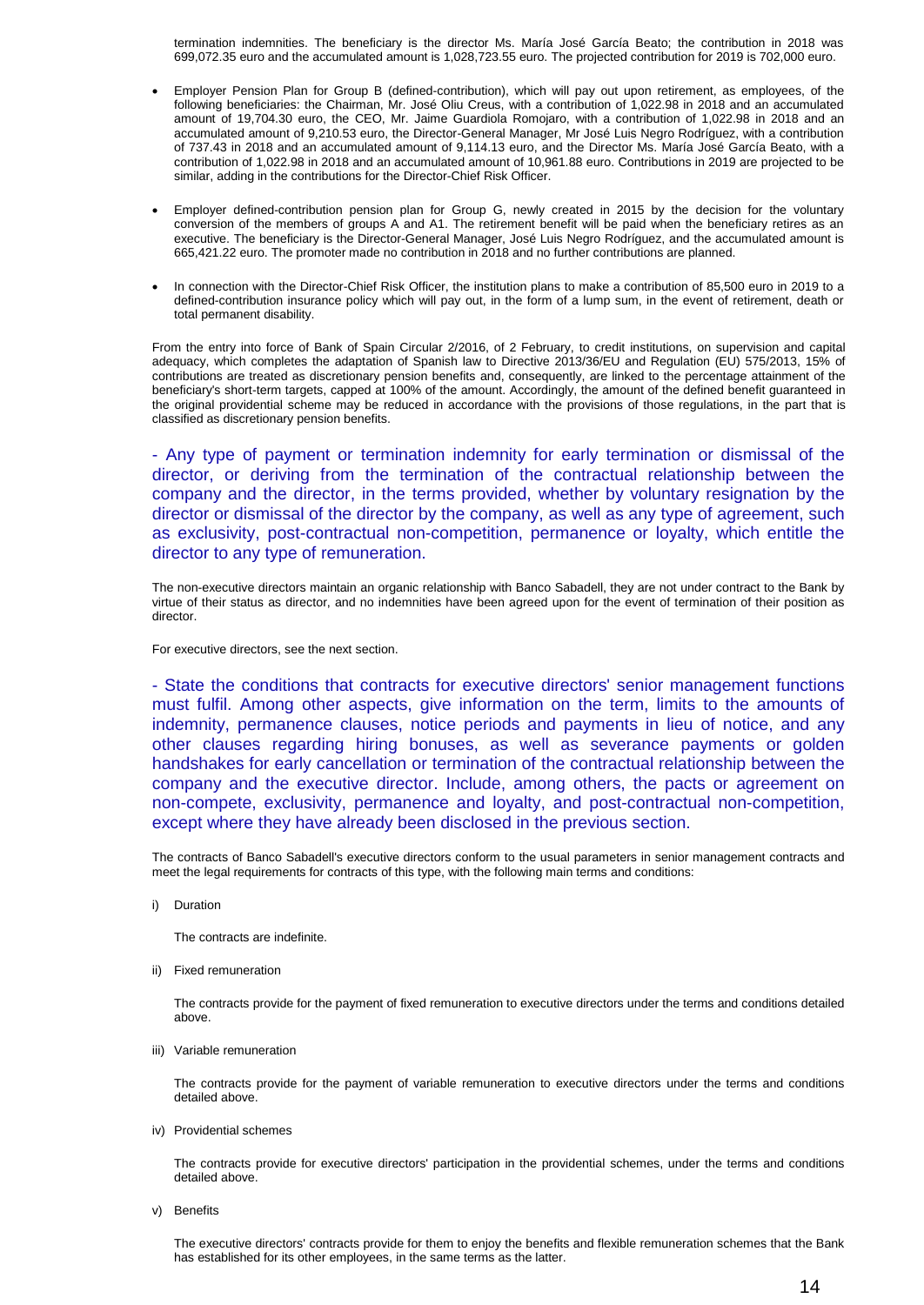vi) Confidentiality

The contracts include a confidentiality clause that obliges directors not to disclose, either during the term of the contract or thereafter, any confidential data, procedures, methods, information, or commercial or industrial data referring to the Bank's business or finances.

vii) Restitution and use of company assets

All material goods, information media, files, documentation, manuals, etc. that the directors have in their possession must be returned to the Bank at the time of termination of the contract.

viii) Malus and clawback clauses

The contracts contain clauses of both types that apply in the cases defined in the Remuneration Policy.

ix) Early termination

Executive directors' contracts provide for indemnity amounting to at most 2 years' total annual remuneration.

x) Non-competition

Executive director contracts contain post-contractual non-competition clauses.

- The nature and estimated amount of any other supplementary remuneration accrued by directors in the year as consideration for services rendered other than those inherent to their position as directors.

None.

- Other remuneration items, such as those arising from the company granting the director advance payments, loans, guarantees or any other remuneration.

None.

- The nature and estimated amount of any other planned supplementary remuneration that is not disclosed in the preceding sections, whether paid by the institution or by another institution in the group, which will be earned by directors during the year.

None.

A.2 Describe any material change in the remuneration policy applicable in the current year resulting from:

- A new policy or an amendment of the policy already approved by the General Meeting.

- Material changes in the specific determinations established by the board for the current year regarding the remuneration policy in force, in comparison with those applied in the previous year.

- Proposals that the board of directors has resolved to submit to the general shareholders' meeting to which this annual report will be submitted and which are proposed to be applicable to the current year.

The categories of remuneration received by the executive directors for their executive functions coincide with those for senior management, in the terms set forth in the Senior Management Remuneration Policy, which forms part of the Remuneration Policy, as amended by the Board of Directors at a meeting on 20 December 2018, in order to introduce a number of changes, including notably the following:

- Review of the malus and clawback clauses to include criteria based on earnings and risks, and to eliminate the reference to malice and negligence, extending the scope of application of the clauses as indicated above.
- Better definition of the procedures and responsibilities of the various bodies and departments in connection with remuneration.
- Quarterly payment of the amounts derived from post-contractual non-competition clauses, capped at the amount of remuneration that would have been paid in the non-competition period if the person were still employed. This amount will be paid in equal instalments over the period in which the non-competition obligation subsists following contract termination and only if the material risk taker fulfils the commitment to abstain from competition and has not attained the first age of ordinary retirement under current legislation.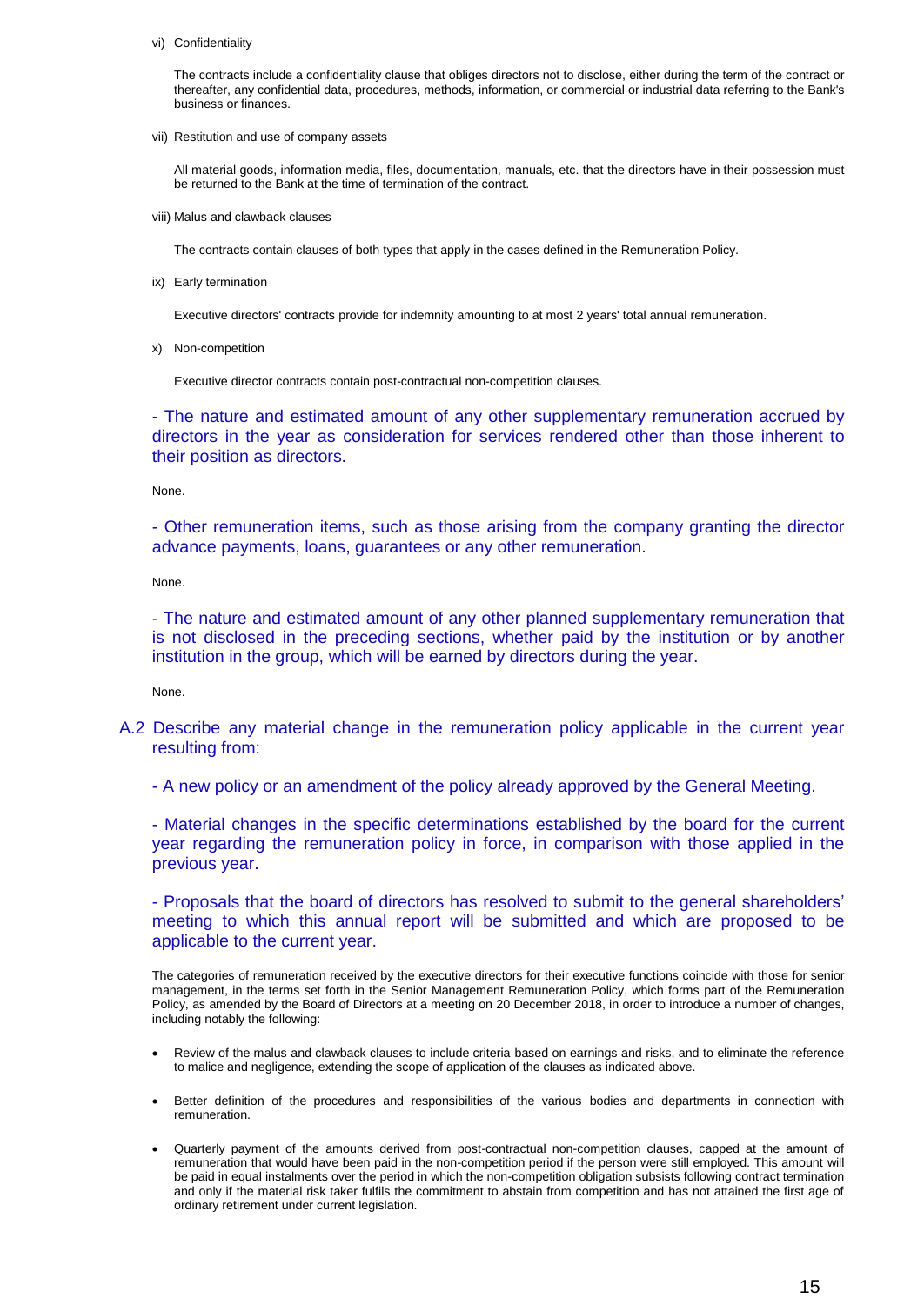- Post-contractual non-competition clauses subsist at most until the first age of ordinary retirement established in the current legislation. Such clauses must be expressly included in the contracts and approved by the Remuneration Committee.
- The Group's annual and multi-year objectives must include correction factors or minimum thresholds (key goals) linked to the Group's capital and liquidity indicators.
- Amendment of the *ex ante* adjustment to the entire variable remuneration, determined by the Board of Directors at the proposal of the Remuneration Committee, which may be at Group, unit, country or even individual level, to reflect the various classes of risk. This variable remuneration adjustment, which can reduce the initial amount of available remuneration to zero, ensures that the variable remuneration is fully aligned with the risks assumed. The variable remuneration adjustment will cover all the cases or situations that might have an impact on the Group's risk profile and that were not fully factored into the assessment of the objectives set at the beginning of the year. If the Maximum Distributable Amount (MDA) established by the regulations is reached, the variable remuneration may be reduced or eliminated entirely. The Remuneration Committee will make a proposal for action to the Board of Directors.
- Amendment of one of the principles on which the Remuneration Policy is based to emphasise that the remuneration system rewards professional performance and responsibility, regardless of the employee's gender.

It is planned to ask the forthcoming General Meeting of Shareholders to approve the Directors Remuneration Policy for the years 2019, 2020 and 2021 as a result of the amendments made to the Senior Management Remuneration Policy to make the same changes to the Directors Remuneration Policy.

#### A.3. Identify the direct link to the document where the current company remuneration policy is posted, which must be available on the company's website.

The Directors Remuneration Policy for 2018, 2019 and 2020 is available on the Bank's website at the following direct link:

#### [https://www.grupbancsabadell.com/g3repository/JUNTA/POLITICAREM\\_2018\\_ES\\_POLITICAREM\\_2018\\_ES.PDF](https://www.grupbancsabadell.com/g3repository/JUNTA/POLITICAREM_2018_ES_POLITICAREM_2018_ES.PDF)

Additionally, the Presentation of the Annual Report on Director Remuneration for 2018 is available on the Bank's website in section on Corporate governance and remuneration policy, and lately when the General Meeting of Shareholders is called, in section Documentation made available to the shareholders for the General Meeting of Shareholders of 2019.

### A.4. Considering the data provided in Section B.4, describe the outcome of the consultative vote at the General Meeting of Shareholders on the previous year's annual report on remuneration.

The Annual Report on Director Remuneration for 2017 obtained 98.44% of votes in favour at the General Meeting of Shareholders on 19 April 2018, which shows that the shareholders have a very positive perception of the amendments made to the remuneration policy. In this regard, the Institution will continue working on the continuous improvement of both the remuneration policy and its application.

#### **B OVERALL SUMMARY OF HOW THE REMUNERATION POLICY WAS APPLIED DURING THE REPORTING YEAR**

B.1 Describe the process used to apply the remuneration policy and to determine the individual remuneration set out in Section C of this report. This information must include the role played by the remuneration committee, the decisions taken by the Board of Directors and the identity and the role of any external advisors engaged for the process of applying the remuneration policy in the reporting year.

In accordance with the provisions of the Capital Companies Act, the Board of Directors is vested with the non-delegable power to determine the company's general policies and strategies and to make decisions regarding the remuneration of the directors, within the framework of the Articles of Association and of any Directors Remuneration Policy approved by the General Meeting of Shareholders. In a listed company, the function of the Remuneration Committee is to make proposals to the Board of Directors regarding the directors remuneration policy and the individual remuneration and other contractual conditions of the executive directors, and to oversee compliance. The Remuneration Committee proposed the remuneration policy that was approved in February 2018 and subsequently amended in December 2018 with the amendments indicated in section A. The Directors Remuneration Policy is the one approved by the General Meeting of Shareholders on 19 April 2018.

Each year the Human Resources Department of Banco Sabadell draws up an Annual Report on Remuneration to enable the Remuneration Committee to discharge its duties properly. The report is aimed at providing the Remuneration Committee with the basic information it needs to perform the functions entrusted to it in connection with reviewing the general principles of the Banco Sabadell Group's Remuneration Policy and with supervising the remuneration of executive directors, the Bank's senior management and the other material risk takers. The Remuneration Committee also received advice from consulting firm Willis Towers Watson in establishing the company's remuneration policy. It also performs a comparative analysis of the remuneration of the Board of Directors, the executive directors, the members of senior management and other material risk takers with respect to the market; the last such analysis was conducted in January 2019.

The main activities of the Remuneration Committee in 2018 were as follows:

 It examined the report that is drafted each year by the Human Resources Department to provide the Committee with the basic information it needs to perform the functions entrusted to it in connection with reviewing the general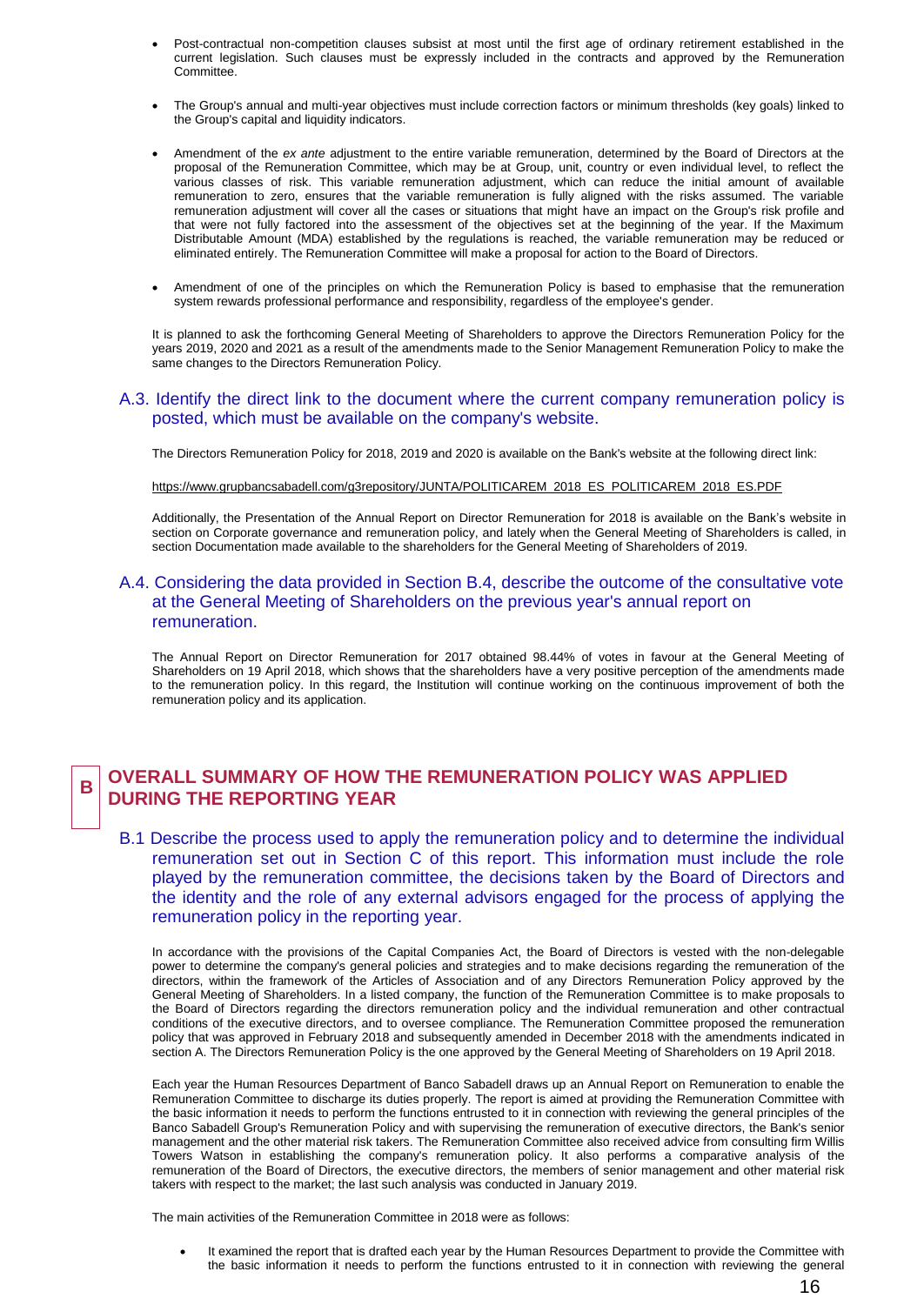principles of Banco Sabadell's remuneration policy and with supervising the remuneration of executive directors, the Bank's senior management and the other material risk takers.

- It analysed the degree of attainment of the objectives established for the year 2017, approved the percentages of attainment of the objectives for the Group, for the Executive Directors, members of Senior Management and the Audit Manager, as well as for other material risk takers of the Group.
- It issued a favourable report to the Board of Directors as to the amounts of the variable remuneration for 2017 for all the group employees, the executive directors, senior management, internal audit, and other material risk takers of the Group.
- It issued a favourable report to the Board of Directors on the approval of the targets of the Group and TSB and for the material risk takers of the Group for 2018.
- It reported favourably to the Board of Directors on the submission to the General Meeting of Shareholders of the overall maximum limit on remuneration for the Board of Directors for 2018.
- It reported favourably to the Board of Directors on the submission to the General Meeting of Shareholders of the maximum limit on variable remuneration for the material risk takers.
- It issued a favourable report to the Board of Directors on the salary review for 2018 in connection with the fixed remuneration for all the group's employees, as well as on an increase in the total amount of fixed salaries for 2018; It issued a favourable report to the Board of Directors on the remuneration proposal for executive directors, senior management and internal audit, and the fixed remuneration for 2018 for them and for the material risk takers in the Group and TSB.
- It reported favourably to the Board of Directors on the approval of the annual and multi-year targets for variable remuneration in 2018 of the Group, and the material risk takers in the Group and in TSB.
- It issued a favourable report to the Board of Directors on the proposal for the long-term supplementary incentive programme for 2018-2021 based on the appreciation by the shares of Banco de Sabadell, S.A. for executive directors, senior management and other executives who are part of the Group's list of material risk takers, to be submitted to the Ordinary General Meeting of Shareholders.
- It approved a procedure regarding share lock-up applicable to executive directors in order to ensure compliance with the provisions of the Directors Remuneration Policy.
- It approved the Group's Variable Remuneration Fund for 2018 and analysed its variation in stressed scenarios.
- It advised the Board of Directors, for approval by the Ordinary General Meeting of Shareholders, on the amendment of articles 50 and 85 of the Articles of Association to update their provisions in connection with the remuneration to which directors are entitled for performing their duties, the goal being to adapt the wording to current legislation and to best practices in the area of corporate governance.
- It reviewed and issued a favourable report to the Board of Directors on Banco Sabadell's remuneration policies, comprising the Remuneration Policy for the Banco Sabadell Group, the Remuneration Policy for Senior Executives, the Remuneration Policy for the Group's Material Risk Takers, and the Remuneration Policy for Banco de Sabadell Spain.
- It advised the Board of Directors on the Directors Remuneration Policy for 2018, 2019 and 2020, which, once approved by the General Meeting of Shareholders, replaced, in all its terms, the one approved on 31 March 2016.
- It analysed, vetted and cleared the information to be disclosed in the Annual Corporate Governance Report.
- It issued a favourable report to the Board of Directors on the content of the Annual Report on Director Remuneration.
- It examined the report by external consulting firm Mercer on the assessment of remuneration policy and practices, which was commissioned in order to analyse whether Banco Sabadell's remuneration policy and practices conform to the regulators' requirements and recommendations.
- It analysed the reports by consulting firm Willis Towers Watson analysing the competitiveness of the remuneration for executive directors, senior management and Internal Audit.

Additionally, in accordance with Article 15 of the Board Regulation, the Risk Committee is responsible for informing the Remuneration Committee as to whether the employee remuneration programmes are coherent with the Bank's risk, capital and liquidity.

The Audit and Control Committee supervises the process of drafting and presenting the regulated financial information, including that related to remuneration, checking for compliance with the law and the correct application of accounting standards.

To determine the remuneration for members of the Board of Directors for their status as directors, and within the limits established in the Directors Remuneration Policy approved by the General Meeting of Shareholders on 19 April 2018, the reports on director remuneration in Spain by KPMG and Spencer Stuart and the remuneration for membership of the Boards and committees of Spain's main financial institutions were considered. A detailed breakdown of these amounts is given in section C.1.a) i).

To determine the remuneration for executive directors, senior management and the material risk takers, it uses comparative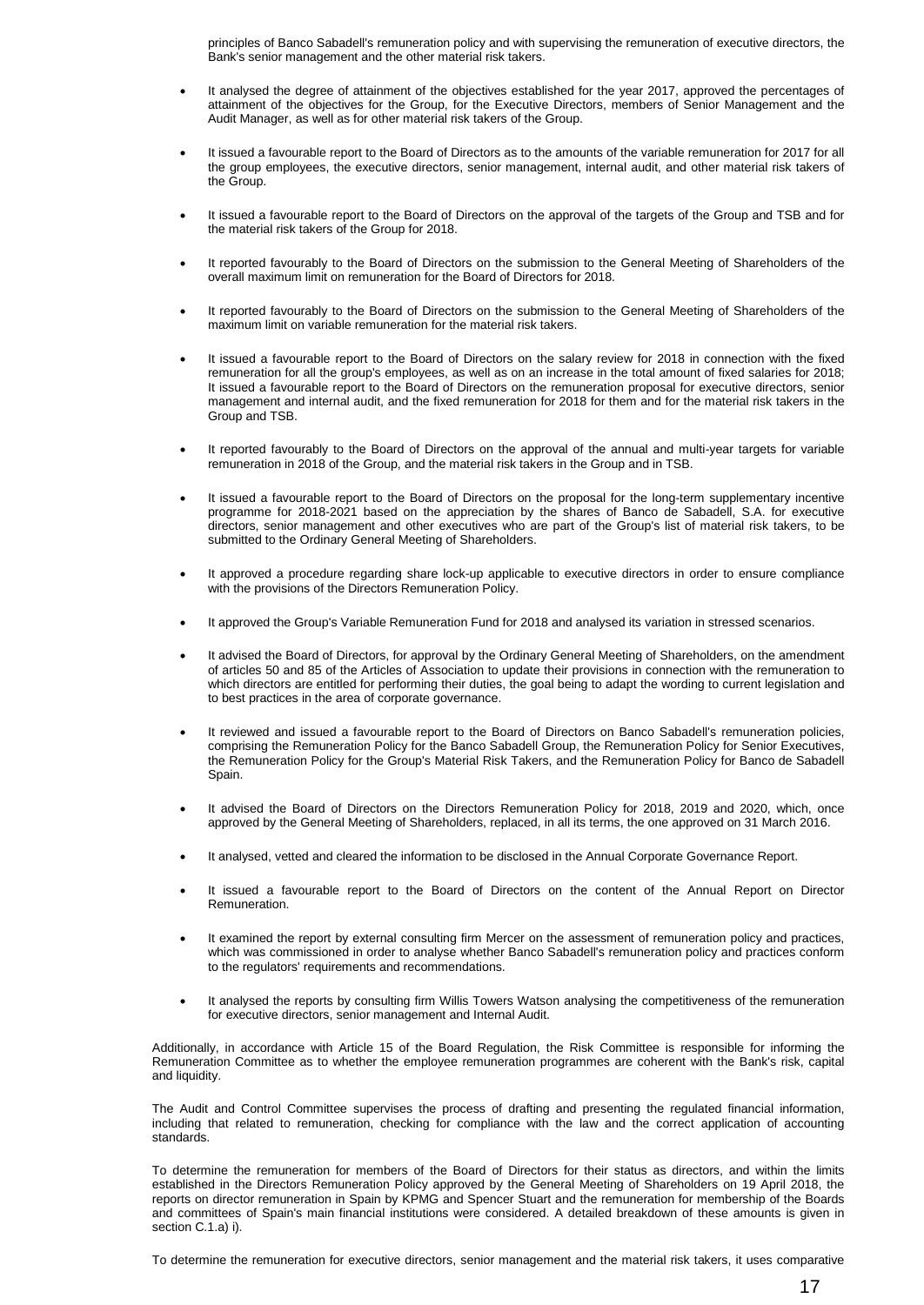#### analyses produced by consulting firm Willis Towers Watson.

In connection with the executive directors' remuneration for performing executive functions:

#### 1. Fixed remuneration

On 1 February 2018, based on a proposal from the Remuneration Committee, the Board of Directors established the following fixed remuneration for executive directors for performing executive functions in 2018:

In addition to those amounts, the executive directors collected benefits and remuneration in kind (amounts disclosed under Other in the table in section C.1.a) i)).

2. Variable annual remuneration

In connection with the variable annual remuneration for executive directors for performing executive functions, the Risk Committee assessed the coherence of the objectives with the established risk levels at a meeting in December 2017. Those objectives were subsequently reviewed by the Remuneration Committee on 26 January 2018 in order to propose them to the Board of Directors, which approved them at a meeting on 1 February 2018.

Once the year had ended, the Remuneration Committee determined, at a meeting on 29 January 2019, the degree of attainment of the objectives established at the beginning of the year. At a meeting on 31 January 2019, the Board of Directors approved this degree of attainment of the objectives established at the beginning of the year.

The reference amounts of variable remuneration for the executive directors in 2018 were established by the Board of Directors at a meeting on 1 February 2018.

At a meeting on 31 January 2019, the Board of Directors, based on a proposal by the Remuneration Committee, decided to apply certain adjustments to the amounts obtained by applying the degree of attainment of the targets to the reference amounts for the variable remuneration assigned for 2018, as follows:

Those amounts will be paid, in shares and on a deferred basis as described above, subject to malus and clawback clauses on variable remuneration.

3. Long-term remuneration

In relation to the multi-year variable remuneration for executive directors, the General Meeting of Shareholders on 31 March 2016 approved, at the proposal of the Board of Directors, the Long-term Supplementary Incentive 2016-2019 for the executive directors; the General Meeting of Shareholders on 30 March 2017 approved, at the proposal of the Board of Directors, the Long-term Supplementary Incentive 2017-2020 for the executive directors; the General Meeting of Shareholders on 19 April 2018 approved, at the proposal of the Board of Directors, the Long-term Supplementary Incentive 2018-2021 for the executive directors.

4. Long-term savings systems

See section B.9.

B.2. Detail the actions taken by the company in relation to the remuneration system and how they contributed to reducing exposure to excessive risks and adapting it to the company's long-term objectives, values and interests, including a reference to any measures that have been adopted to ensure that the company's long-term results were taken into consideration in setting the remuneration actually earned and that a suitable balance was attained between the fixed and variable components of remuneration, any measures adopted in relation to those categories of staff whose professional activities have a material repercussion on the company's risk profile and any measures that have been adopted to avoid conflicts of interest.

The variable annual remuneration for 2018 is subject to the attainment of certain annual objectives, including a certain percentage of the Group objectives, as detailed above, including risk-adjusted earnings and other objectives that include risk parameters.

The total amount of 2018 variable remuneration is subject to adjustment at the discretion of the Remuneration Committee, and may even be zero, depending on the following parameters:

- A (downward) correction factor, based on the assessment of compliance with the Risk Appetite Statement (RAS), control and effective governance, and the non-appearance of material regulatory issues.
- Depending on the Group's results, a correction factor which may reduce the variable remuneration to zero or increase it by at most 5% with respect to the amount established at the beginning of the year.
- The possibility of reduction to zero if the bank's capital is less than the Maximum Distributable Amount (MDA).

On 29 January 2019, the Remuneration Committee decided to apply a 5% correction factor to the variable remuneration, so that 100% attainment resulted in payment of 95% of the variable remuneration.At that same meeting, it also decided to apply adjustments to the variable annual remuneration on an individual basis and by business units for certain executives and employees directly connected with the TSB migration. It also decided to deduct the amount of the variable remuneration assigned in 2017 corresponding to 75% attainment of the migration objective from the variable remuneration payable in 2018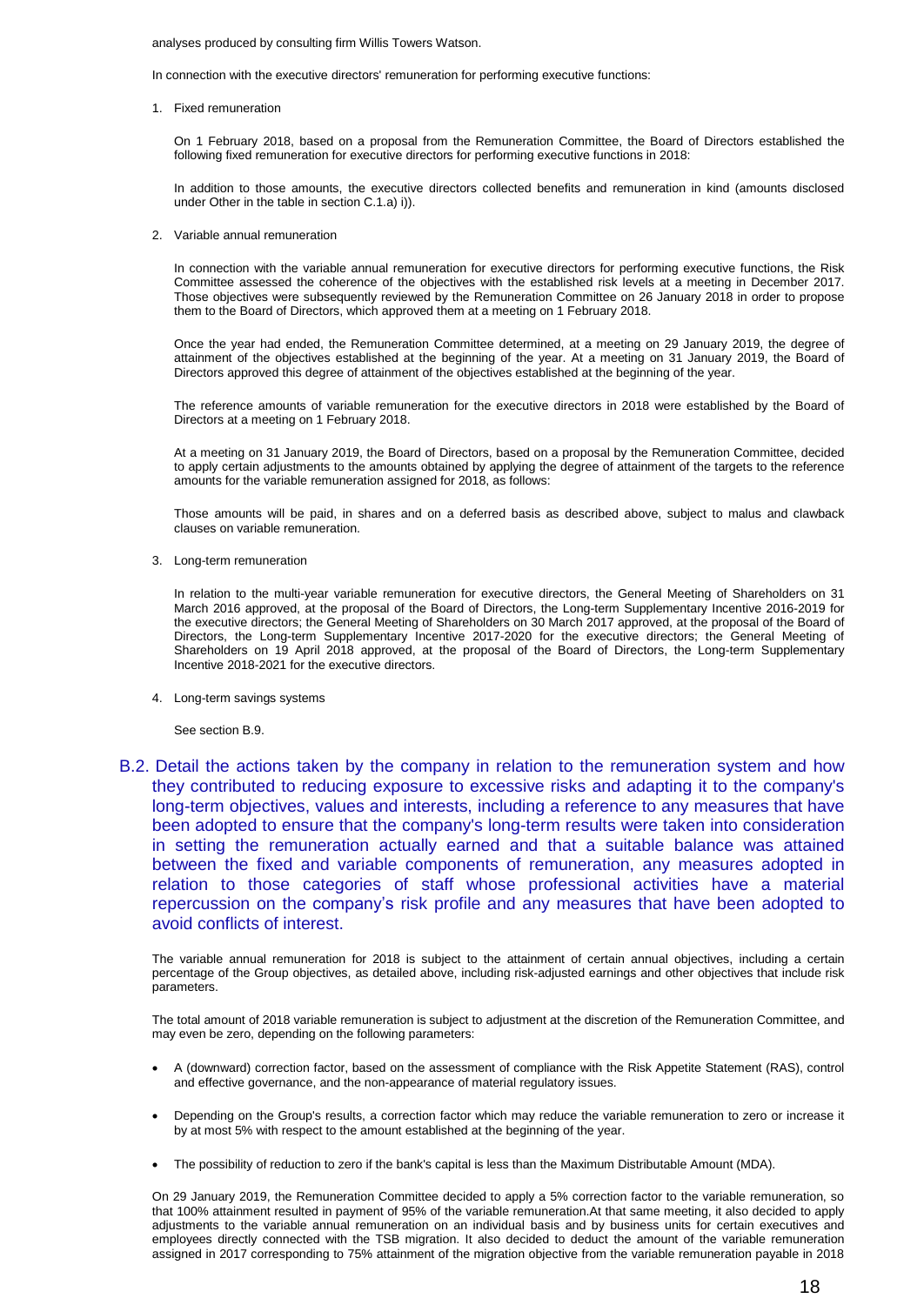for all the material risk takers, including executive directors and senior management.

In addition to attainment of the individual targets for 2018, long-term variable remuneration is also subject to attainment of certain multi-year objectives, including indicators relating to capital (CET 1), liquidity, RoRAC and share performance, in addition to the person's individual performance.

Regarding the long-term remuneration for 2018 (Long-Term Supplementary Incentive 2018-2021, approved by the General Meeting of Shareholders on 19 April 2018), the number of rights assigned to each beneficiary was adjusted in the first quarter of 2019 on the basis of individual attainment of the assigned annual objectives: attainment of 80% or higher gave entitlement to collect all the initially assigned rights, while attainment under 60% resulted in forfeiture of all rights.

Variable annual remuneration and long-term remuneration for the material risk takers is deferred; the conditions for 2018 are as follows:

- Deferral period of at least 3 years and at most 5 years for senior management and executive directors.
- At least 40% and at most 60% will be deferred in the case of executive directors and of material risk takers whose variable remuneration exceeds 1,500,000 euro.
- The deferred variable annual remuneration will be paid 55% in the form of Banco Sabadell shares in the case of senior management and executive directors, and at least 50% in the case of the other material risk takers.
- Variable remuneration paid in shares is subject to one-year lock-up.
- Unless they own shares amounting to the equivalent of twice their variable annual remuneration, executive directors may not dispose of the shares they receive until at least three years have elapsed from the time of delivery. The above condition will not apply to any shares that the director must dispose of to cover tax obligations related to their delivery.
- The use of personal hedging strategies or any mechanism that guarantees receipt of part or all of the variable remuneration is not permitted.

In the case of executive directors, senior management and other material risk takers, their short-term variable remuneration and long-term remuneration may be subject to reduction (malus clause) in the deferral period and clawback in the deferral and lock-up period, based on a decision of the Board of Directors on the basis of a proposal by the Remuneration Committee. The cases where the aforementioned clauses apply to the 2018 variable remuneration are as follows:

- Where malice or gross negligence by an executive results in material restatement of the Group's consolidated financial statements, at the criterion of the external auditors.
- Where a breach by the executive of internal regulations or internal codes of conduct, including, in particular, those relating to risks, is classified as serious or very serious (in the case of malus clauses) or very serious (in the case of clawback clauses).
- Where malice or gross negligence on the part of the executive results in a serious failure in the Institution's risk management.
- Where malice or gross negligence on the part of the executive results in a material change in the Institution's regulatory or economic capital base.
- B.3. Detail how the remuneration accrued in the year meets the provisions of the current remuneration policy. Also, disclose the relationship between the remuneration obtained by the directors and the company's results or other performance metrics, detailing how any variations in the company's performance influenced changes in director remuneration, including remuneration accrued but deferred, and how they contribute to the company's short- and long-term results.

The remuneration for directors, as members of the Board of Directors, comprises a fixed amount and an additional amount for membership of Board sub-committees, conditional upon attendance, and it is not linked to the Institution's earnings.

Since executive directors collect variable remuneration, they are affected by the company's earnings in the terms set out below.

1. Variable annual remuneration

In connection with the directors' variable annual remuneration for performing executive functions, after the year had concluded, the Board of Directors, at a meeting on 31 January 2019, determined the level of attainment of the following Group objectives for 2018, with the weightings that had been established at the beginning of the year:

- Risk-adjusted profit EVA (20%)
- Costs-to-income (excluding depreciation & amortisation and trading income) (20%)
- ROE (excluding corporate transactions) (20%)
- Reduction of problematic assets (excl. TSB) (15%)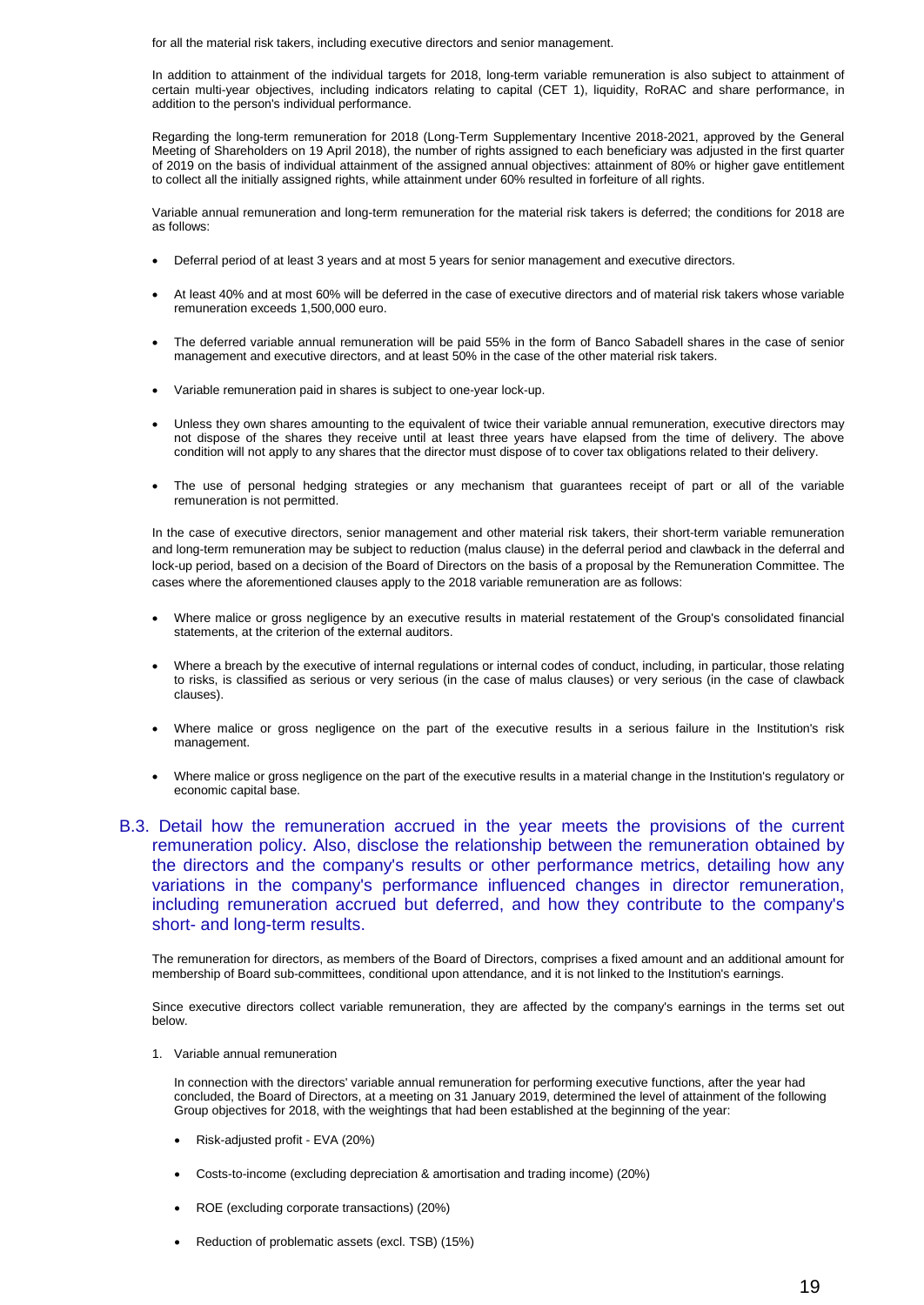- Strategy (15%).
- Customer experience (NPS) Spain (10%)

Overall attainment of the Group objectives for 2018 was 61.83%, with attainment of the individual indicators as follows:

- Risk-adjusted profit (EVA): 0%.
- Costs-to-income (excluding depreciation & amortisation and trading income): 87.02% (Not including extraordinary expenses).
- ROE (excluding corporate transactions): 0%.
- Reduction of problematic assets (excl. TSB): 133.9%.
- Strategy: 106.22%.
- Customer experience (NPS) Spain: 84.06%.

Attainment of the objectives was reduced by the negative impacts of the higher-than-expected cost of the migration at UK subsidiary TSB. Business results in Spain and Mexico were positive, and there was significant derisking of the balance sheet as a consequence of the sale of the portfolio of problematic assets.

The targets for the Chairman, CEO and Director-General Manager relate 100% to those of the Group. Attainment of the objectives in 2018 was 61.83%.

In the case of the Director-Company Secretary, the Group objectives are weighted 75% and the other 25% is indexed to attainment of the individual targets related to the performance of her executive functions. The Director-Company Secretary attained 75.07% of her objectives.

At a meeting on 29 January 2019, the Remuneration Committee determined that the amounts of variable remuneration for 2018 are as follows:

- Chairman: 665,974 euro, after adjusting the target by 61.83%. Amount collected: 0 euro.
- CEO: 563,516 euro, after adjusting the target by 61.83%. Amount collected: 0 euro.
- Director General Manager: 179,301 euro, after adjusting the target by 61.83%.
- Director-Company Secretary: 150,895 euro (of which 50,298 euro correspond to the period as executive director), as a result of applying the target adjusted for 75.07% attainment of objectives. In the case of the Director-Company Secretary, the Group objectives for 2018, described in this section, are weighted 75%, and the other 25% is indexed to attainment of the individual targets related to the performance of her executive functions.

The fact that the Chairman and the CEO did not collect any remuneration under this heading is due to the fact, that, at a meeting of the Board of Directors on 31 January 2019, the Chairman stated that, despite the good business results in Spain, he believed that the impact on the Bank's earnings of the TSB migration and the extraordinary circumstances in the year warranted proposing to waive the variable remuneration in line with the units and people who, despite their hard work following migration to successfully restore normality, had not collected variable remuneration in the year. The CEO expressed a similar position. The Board accepted their waiver, thanked them for the decision and expressed a very positive opinion in this connection, since it is an expression of sensitivity to the situation, which the Board adopted and accepted by the ratification of the Bank's effective management.

Consequently, the following is payable this year: 40% (half in cash and half in Banco Sabadell shares):

- Director General Manager: 35,860 euro in cash and 35,860 euro in shares of Banco Sabadell, which are subject to a one-year lock-up.
- Director-Company Secretary: 10,060 euro in cash and 10,060 euro in shares of Banco Sabadell, which are subject to a one-year lock-up.

Those amounts are subject to clawback.

Payment of the following amounts over the following five years: 60% (45% in cash and 55% in Banco Sabadell shares):

- Director General Manager: 48,411 euro in cash and 59,169 euro in shares of Banco Sabadell, which are subject to a one-year lock-up.
- Director-Company Secretary: 13,581 euro in cash and 16,598 euro in shares of Banco Sabadell, which are subject to a one-year lock-up.

The deferred amounts will be paid in the following five years, one-fifth each year, broken down between cash and shares as indicated earlier.

Those deferred amounts of variable remuneration are subject to malus clauses. All of the variable remuneration is subject to clawback.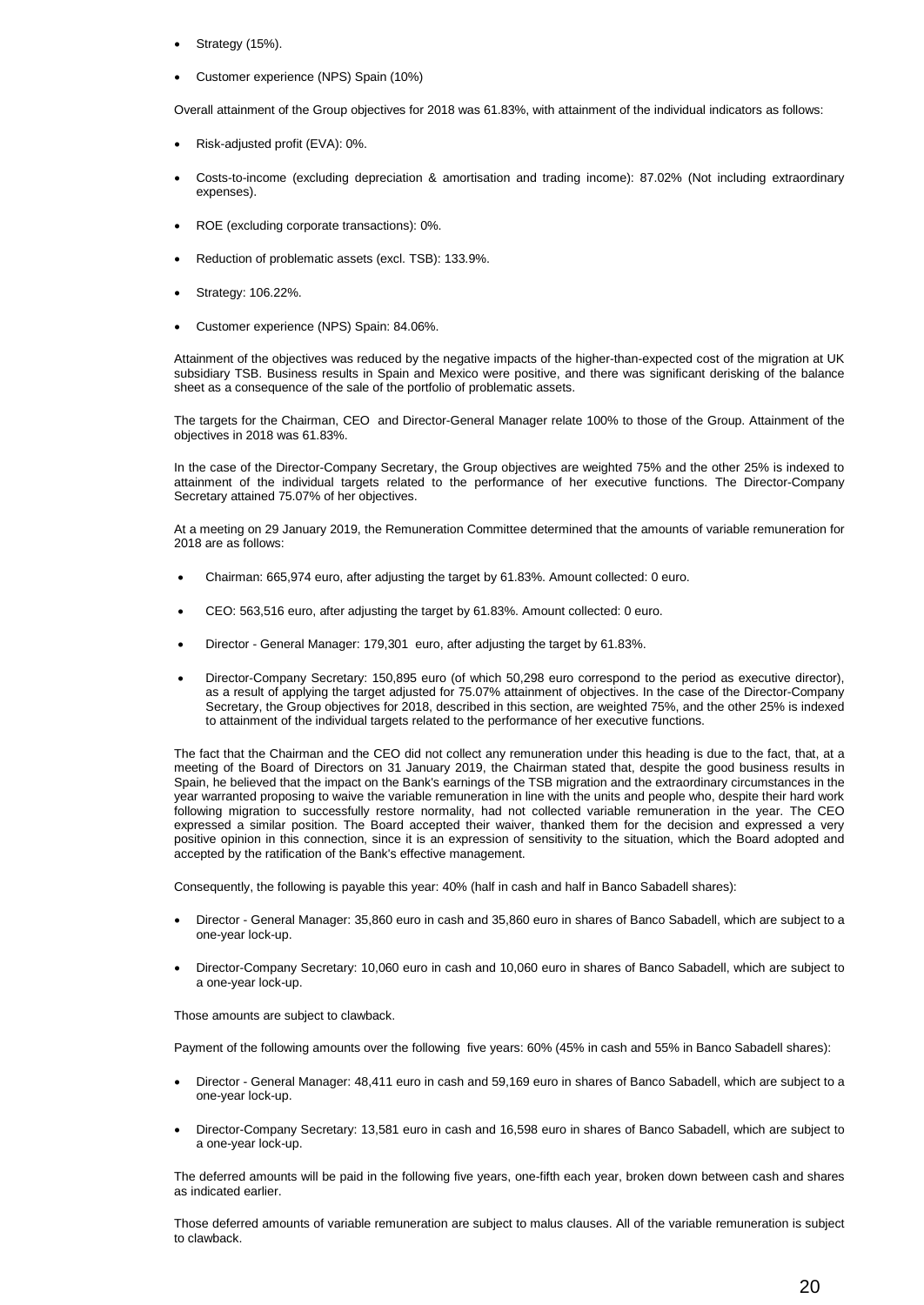#### 2. Long-term remuneration

With regard to the variable multi-year remuneration for executive directors, they are beneficiaries of the following incentives:

a) Supplementary Long-term Incentive 2016 - 2019

The executive directors are beneficiaries of the Supplementary long-term incentive 2016-2019 linked to the appreciation by the Banco Sabadell share, approved by the General Meeting of Shareholders on 31 March 2016. ICLP 2016 consists of the assignment of a specific number of rights to the beneficiaries, which include the right to receive the increase in value of the same number of shares of Banco Sabadell over a given period of time based on the reference share price, to be paid in the form of delivery of shares of the Bank itself.

The incentive will be calculated by taking the initial unit value of the shares of Banco Sabadell to be the arithmetic mean, rounded to the third decimal place, of the closing prices of Banco Sabadell share in the twenty trading sessions preceding the date of the Board of Directors meeting in February 2016, i.e. 1.494 euro.

The final value will be taken to be the arithmetic mean, rounded to the third decimal place, of the closing price of the Banco Sabadell share in the first twenty trading sessions of March 2019.

The Chairman is assigned 1,600,000 rights to shares; the CEO is assigned 1,400,000 rights to shares; and the Director-General Manager is assigned 800,000 rights to shares; and the Director-Company Secretary is assigned 400,000 rights to shares.

b) Supplementary Long-term Incentive 2017 - 2020

On 30 March 2017, the General Meeting of Shareholders approved the Supplementary Long-term Incentive programme 2017-2020 based on the appreciation of Banco Sabadell shares, which expires on 30 April 2020. ICLP 2017 consists of the assignment of a specific number of rights to the beneficiaries, which include the right to receive the increase in value of the same number of shares of Banco Sabadell over a given period of time based on the reference share price, to be paid in the form of delivery of shares of Banco Sabadell itself.

The incentive will be calculated by taking, as the initial unit value of the Banco Sabadell share, the arithmetic mean, rounded to the third decimal place, of the closing prices of the Banco Sabadell share in the first twenty trading sessions of the year 2017, i.e. 1.353 euro.

The final value will be taken to be the arithmetic mean, rounded to the third decimal place, of the closing price of the Banco Sabadell share in the first twenty trading sessions of March 2020.

The Chairman is assigned 1,700,000 rights to shares; the CEO is assigned 1,500,000 rights to shares; and the Director-General Manager is assigned 800,000 rights to shares; and the Director-Company Secretary is assigned 600,000 rights to shares.

c) Supplementary Long-term Incentive 2018 - 2021

On 19 April 2018, the General Meeting of Shareholders approved the Supplementary long-term incentive 2018-2021, which, in addition to being based on share price appreciation, takes account of the attainment of multi-year objectives.

ICLP 2018 consists of the allocation to the beneficiaries of a number of rights to share in the increase in the value of the same number of shares of Banco Sabadell, 55% of which will be paid in the form of shares of Banco Sabadell.

The incentive will be calculated by taking, as the initial unit value of the Banco Sabadell share, the arithmetic mean, rounded to the third decimal place, of the closing prices of the Banco Sabadell share in the first twenty trading sessions of the year 2018, i.e. 1.841 euro. The final value will be taken to be the arithmetic mean, rounded to the third decimal place, of the closing price of the Banco Sabadell share in the first twenty trading sessions of March 2021.

On the basis of fulfilment of the objectives for 2018, the Chairman has consolidated 1,275,000 rights, , i.e. 75% of the rights assigned initially; , the CEO has consolidated 1,125,000 rights, , i.e. 75% of the rights assigned initially; the Director-General Manager has consolidated 600,000 rights, , i.e. 75% of the rights assigned initially; the Director-Company Secretary has consolidated 720,000 rights, , i.e. 90% of the rights assigned initially.

 The multi-year performance period covers the years 2018, 2019 and 2020, for which the multi-year objectives are those set out in section A of this document.

The aforementioned multi-year indicators will be measured in the first quarter of the year 2021; the number of rights may be reduced (but never increased) in line with the percentage achievement of objectives, where this is less than 100%.

Executive directors will receive the incentive they have earned, 45% in cash and 55% in Banco Sabadell shares, according to the following schedule:

- 60% in the first four months of 2022.
- 20% in the first four months of 2023.
- 20% in the first four months of 2024.

In the case of executive directors, senior management and other material risk takers, their short-term variable remuneration and long-term remuneration may be subject to reduction (malus clause) in the deferral period and clawback in the deferral and lock-up period, in the cases indicated earlier, if the Board of Directors so decides on the basis of a proposal by the Remuneration Committee.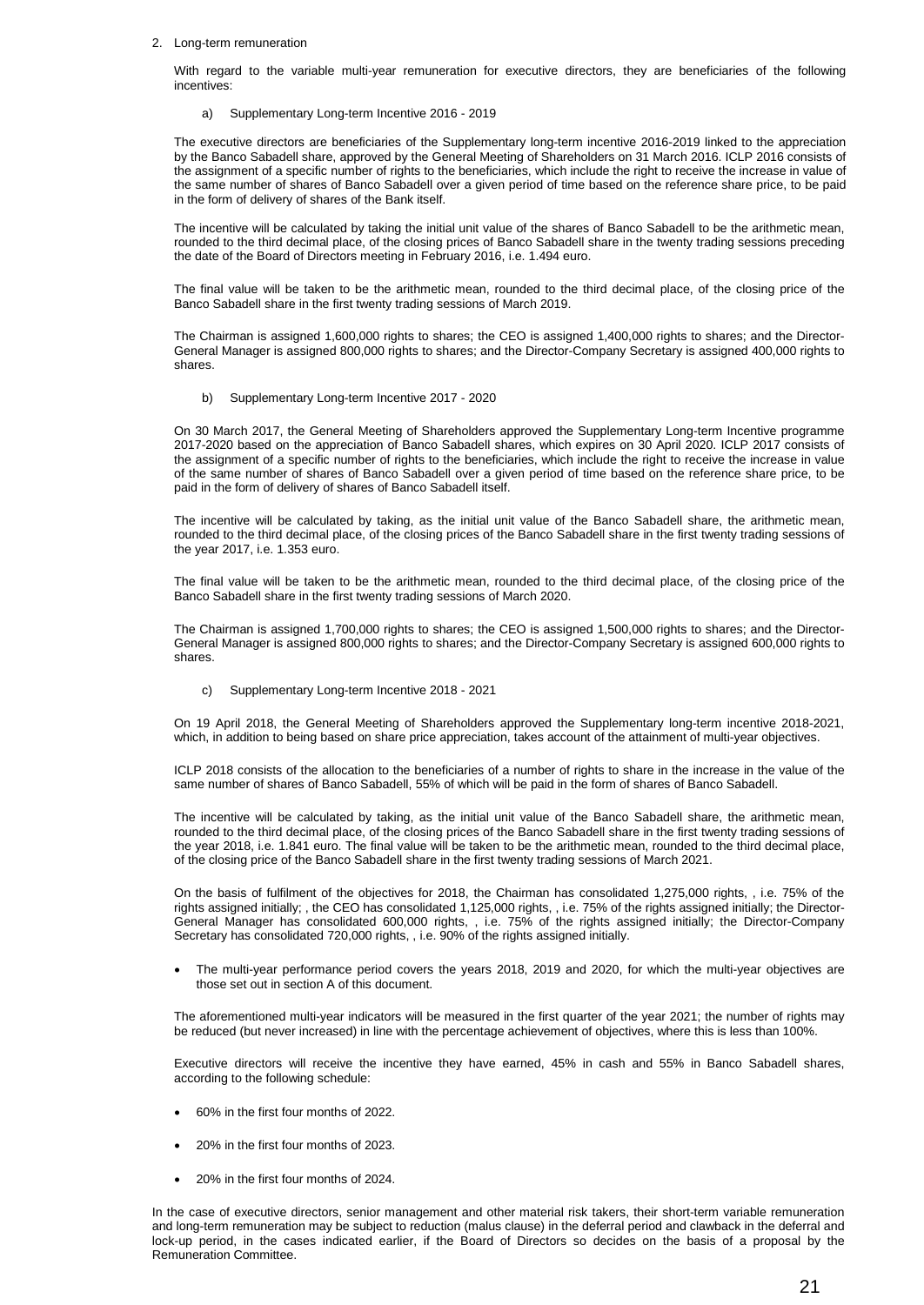B.4. Describe the outcome of the consultative vote at the annual meeting on the annual remuneration report for the previous year, indicating the number of votes cast against, if any:

|                   | <b>Number</b> | % of total |
|-------------------|---------------|------------|
| <b>Votes cast</b> | 3,452,266     | 61.90      |

|                      | <b>Number</b> | % of votes cast |
|----------------------|---------------|-----------------|
| <b>Votes against</b> | 30,775        | 0.89            |
| Votes in favour      | 3,398,195     | 98.44           |
| <b>Abstentions</b>   | 23,296        | 0.67            |
|                      |               |                 |

### B.5. Describe how the fixed components of remuneration earned during the year by the directors in their capacity as such were determined, and how they changed with respect to the previous year.

With regard to the remuneration for members of the Board of Directors for their duties as such, as provided by article 85 of the Articles of Association of Banco Sabadell, in 2018 the Board of Directors decided to adapt the remuneration for members of the Board of Directors and Board sub-committees to market rates, resulting in a total amount of 2,193,188.25 euro, which is lower than the overall maximum amount of 3,000,000 euro that was approved under item 10 on the agenda by the General Meeting of Shareholders on 19 April 2018, which also established that this amount would remain in force in subsequent years until amended by a resolution of the General Meeting. A detailed breakdown of this amount is given in section C.1.a) i).

The directors' remuneration in 2018 for their functions as members of the Board of Directors consisted of remuneration in which up to 50% was dependent on attendance at Board meetings.

The remuneration envisaged for 2018 was as follows:

|                           | <b>Remuneration in 2018</b> | Attendance fees 2018 (per<br>meeting) |
|---------------------------|-----------------------------|---------------------------------------|
| Chairman                  | 175,650 euro                | 5,273 euro                            |
| Vice-Chairman             | 95,250 euro                 | 2,886 euro                            |
| Other directors           | 75,000 euro                 | 2,272 euro                            |
| Lead Independent Director | 22,000 euro (additional)    |                                       |

Additionally, non-executive directors collected amounts for membership of Board sub-committees:

| <b>Committee</b>                   | <b>Position</b> | Amount      |
|------------------------------------|-----------------|-------------|
| <b>Audit and Control Committee</b> | Chairman        | 40,000 euro |
|                                    | Member          | 20,000 euro |
| Appointments Committee             | Chairman        | 20,000 euro |
|                                    | Member          | 10,000 euro |
| <b>Remuneration Committee</b>      | Chairman        | 40,000 euro |
|                                    | Member          | 20,000 euro |
| <b>Risk Committee</b>              | Chairman        | 70,000 euro |
|                                    | Member          | 20,000 euro |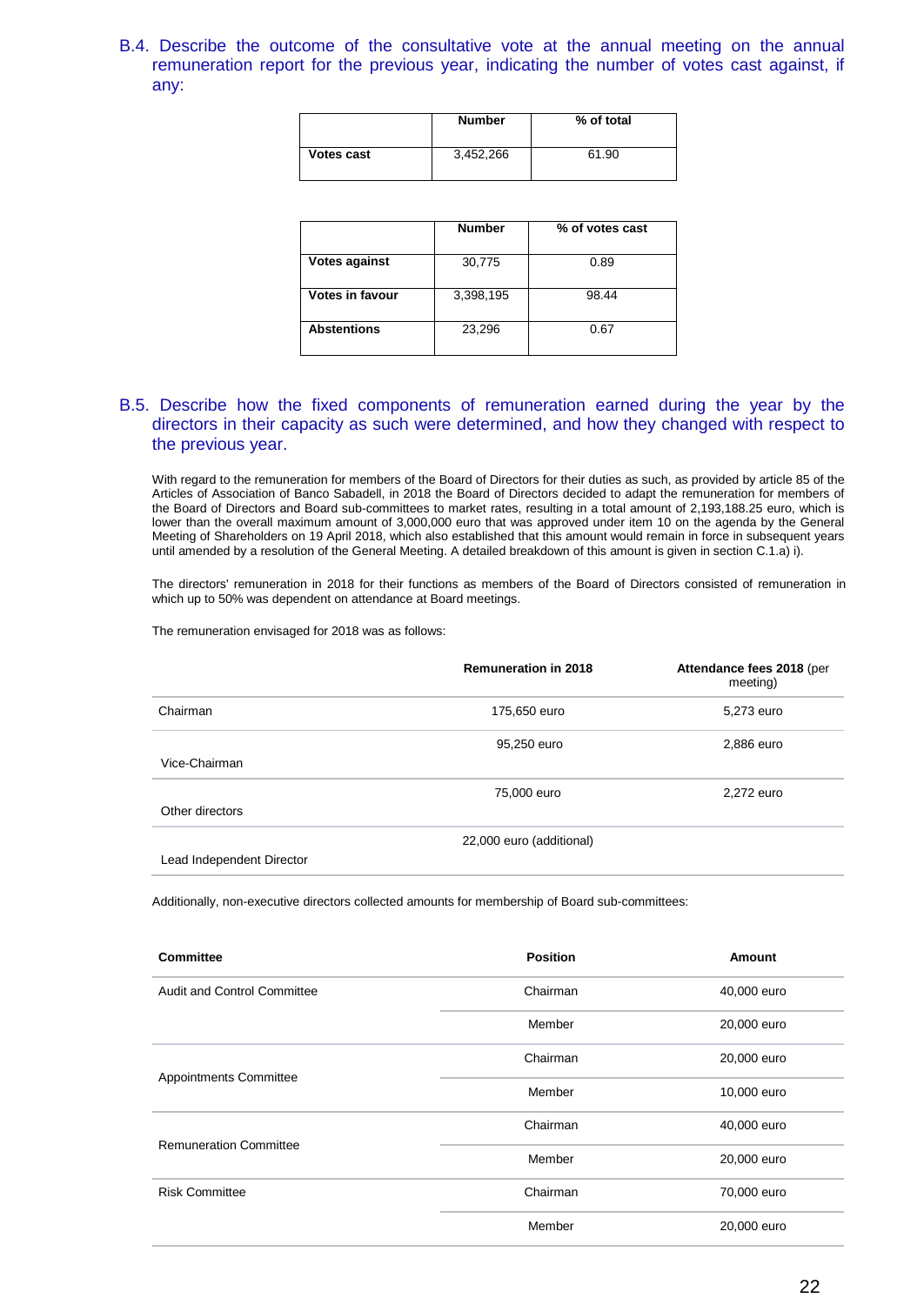| <b>Executive Committee</b> | Member | 80,000 euro |
|----------------------------|--------|-------------|
|                            |        |             |

The total amount actually collected by the members of the Board of Directors in 2018 is as follows:

|                                         | <b>Directors</b>                                                                            | <b>Board of</b><br><b>Directors</b> | <b>Audit and</b><br>Control<br><b>Committee</b> | <b>Appointment</b><br>s Committee | Remunerati<br>on<br><b>Committee</b> | <b>Risk</b><br><b>Committ</b><br>ee | <b>Executiv</b><br>e<br><b>Committ</b><br>ee |
|-----------------------------------------|---------------------------------------------------------------------------------------------|-------------------------------------|-------------------------------------------------|-----------------------------------|--------------------------------------|-------------------------------------|----------------------------------------------|
| Josep Oliu Creus                        | Chairman<br>(Executive)                                                                     | 234                                 |                                                 |                                   |                                      |                                     |                                              |
| Javier Echenique<br>Landiribar          | Vice-Chairman<br>(Independent)                                                              | 127                                 |                                                 |                                   |                                      |                                     | 78                                           |
| Jaime Guardiola<br>Romojaro             | CEO<br>(Executive)                                                                          | 100                                 |                                                 |                                   |                                      |                                     |                                              |
| Anthony Frank<br><b>Elliott Ball</b>    | Independent                                                                                 | 100                                 |                                                 | 9                                 | 18                                   |                                     |                                              |
| Aurora Catá Sala                        | Chair of the<br>Remuneration<br>Committee and<br>Appointments<br>Committee<br>(Independent) | 100                                 |                                                 | 20                                | 40                                   |                                     |                                              |
| Pedro Fontana<br>García                 | Independent                                                                                 | 100                                 | 20                                              | 8                                 |                                      |                                     |                                              |
| María Teresa<br>García-Milà<br>Lloveras | Lead Independent<br>Director                                                                | 122                                 | 20                                              | 10                                | 20                                   | 20                                  |                                              |
| George Donald<br>Johnston               | Independent                                                                                 | 100                                 |                                                 |                                   | 17                                   | 20                                  |                                              |
| María José García<br>Beato*             | Director-Company<br>Secretary<br>(Executive)                                                | 34                                  |                                                 |                                   |                                      |                                     |                                              |
| David Martínez<br>Guzmán                | Proprietary<br>External                                                                     | 100                                 |                                                 |                                   |                                      |                                     |                                              |
| José Manuel<br><b>Martínez Martínez</b> | Independent                                                                                 | 100                                 |                                                 |                                   |                                      |                                     | 80                                           |
| José Ramón<br>Martínez<br>Sufrategui    | Independent                                                                                 | 100                                 | 20                                              |                                   |                                      |                                     |                                              |
| José Luis Negro                         | Director-General<br>Manager<br>(Executive)                                                  | 100                                 |                                                 |                                   |                                      |                                     |                                              |
| <b>Manuel Valls</b><br>Morató           | Chair of the Audit<br>and Control<br>Committee<br>(Independent)                             | 100                                 | 40                                              |                                   |                                      | 20                                  |                                              |
| David Vegara<br>Figueras                | Chair of the Risk<br>Committee<br>(Independent)                                             | 100                                 |                                                 |                                   |                                      | 70                                  |                                              |

**Remuneration actually received by the members of the Board of Directors in 2018** Members of the Board of Directors in December 2018. Thousand euro

\*Joined the Board of Directors in 2018 For her functions as Vice-Secretary of the Board of Directors, she collected 54,700 euro in *2018.*

Mr. José Manuel Lara García collected 46,780 euro for the time in which he was a member of the Board of Directors and its committees.

Some directors are also members of Advisory Boards, for which they received the following remuneration: 30,600 euro for chairing the Sabadell Guipuzcoano Advisory Board. 15,000 euro for membership of the Sabadell Urquijo Banca Privada Advisory Board.

The amounts actually received depended on the date of appointment and on attendance.

### B.6. Describe how the salaries earned by each of the executive directors in the last year for performing executive functions were determined, and how they changed with respect to the previous year.

The remuneration of the executive directors in 2018 was benchmarked against a group of 16 European banks (Crédit Agricole, Groupe Société Générale, Santander, BBVA, Intesa San Paolo, Nordea Bank, Natixis, ABN Amro Group, Caixabank, Skandinavska Enskilda Banken, KBC Groep, Swedbank, Bankia, Unione di Banche Italiane, Mediobanca and Bankinter), and another domestic set with a peer group consisting of 10 Spanish IBEX-35 companies with a market capitalisation of more than 6,000 million euro (Santander , BBVA, Gas Natural Fenosa, Ferrovial, CaixaBank, Abertis, Amadeus, Bankia, Red Eléctrica, Bankinter), which provides guidance in determining the remuneration mix as well as the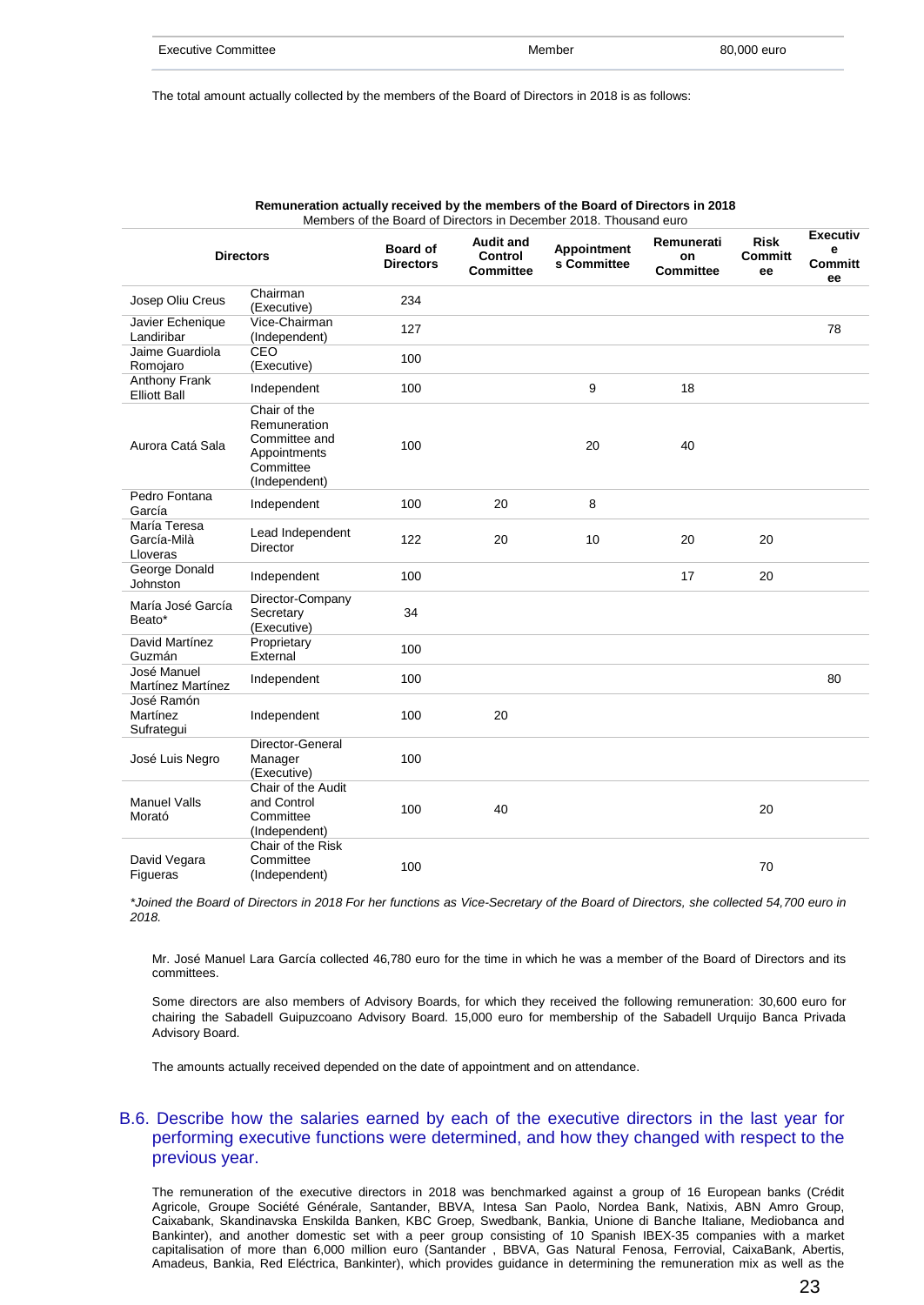competitiveness of the remuneration assigned to them. A sample of domestic banks was used for benchmarking senior executive remuneration. This ensures that the remuneration of executive directors and senior management is in line with market parameters.

On 26 January 2018, based on a proposal from the Remuneration Committee, the Board of Directors established the following fixed remuneration for executive directors for performing executive functions in 2018:

- Chairman, 1,701,000 euro (same amount as in 2017).
- CEO, 1,350,000 euro (1,312,900 euro in 2017).
- Director-General Manager, 705,000 euro (same amount as in 2017)
- Director-Company Secretary, 500,000 euro (same amount as in 2017)

In addition to those amounts, the executive directors collected the following amounts of benefits and remuneration in kind (both listed under Other in the table in section c.1 a)i)), as detailed below (section B.14):

#### B.7. Describe and give the main features of the variable components of the remuneration systems earned in the reporting year.

#### In particular:

- Identify each of the remuneration plans that determined the various types of variable remuneration earned by each of the directors in the reporting year, including information on their scope, approval date, implementation date, the periods of accrual and validity, the criteria used to assess performance and how this affected the establishment of the variable amount that accrued, as well as the measurement criteria that were applied and the period that must elapse in order to be in a position to suitably measure all the applicable conditions and criteria.

In the case of stock options and other financial instruments, the general characteristics of each plan must contain information on the conditions required both to achieve unconditional ownership (vesting) and to exercise such options or financial instruments, including the strike price and exercise period.

- Name and category (executive director, proprietary external director, independent external director and other external director) of each of the directors who are beneficiaries of remunerations systems or plans that include variable remuneration.

- Disclose any accrual or deferral periods that were applied and/or any periods of lockup/non-disposal for shares or other financial instruments.

1. Variable annual remuneration

In connection with the directors' variable annual remuneration for performing executive functions, after the year had concluded, the Board of Directors, at a meeting on 31 January 2019, determined the level of attainment of the objectives, with the respective weightings that had been established at the beginning of the year, as indicated in section B.3.

The reference amounts of variable remuneration for the executive directors in 2018 were established by the Board of Directors at a meeting on 1 February 2018.

Based on a proposal by the Remuneration Committee, the Board of Directors, at a meeting on 31 January 2019, determined the amounts of variable remuneration for 2018, which are those set out in section B.3.

Those amounts are subject to deferral and payment in shares as set out above (section B.3).

2. Long-term remuneration

With regard to the multi-year variable remuneration for executive directors, they are beneficiaries of the incentives indicated in section B.3.

### B.8 Indicate whether any variable components were reduced or clawed back after vesting and being deferred (in the former case) or vesting and being paid (in the latter case), on the basis of data which were subsequently shown to be inaccurate. Describe the amounts reduced or clawed back through the application of the malus or clawback clauses, why they were implemented and the years to which they refer.

None of the cases triggering the malus or clawback clauses applicable in 2018 arose in the year, with the result that those clauses did not have to be applied.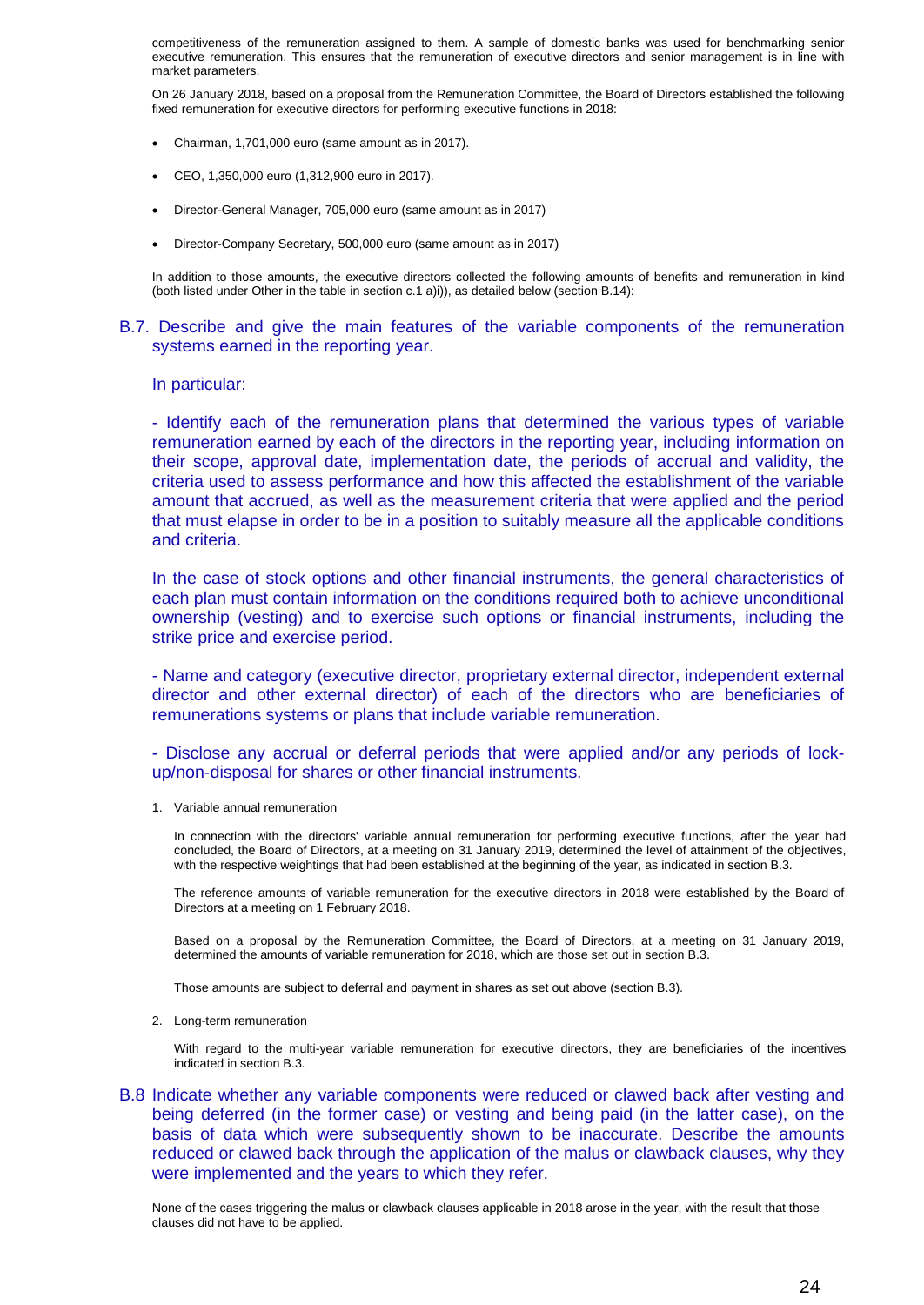B.9. Describe the main characteristics of the long-term savings systems where the amount or equivalent annual cost appears in the tables in Section C, including retirement and any other survivorship benefits that are financed, totally or partially, by the company, whether through internal or external contributions, indicating the type of plan, whether it is definedcontribution or defined-benefit, the contingencies covered, the conditions for the economic rights to vest for directors, and their compatibility with any type of severance pay for early termination or termination of the contractual relationship between the company and the director.

The long-term savings systems are disclosed in section A; the following contributions were made in 2018:

- Defined-contribution group insurance policy for the Board of Directors: the Chairman, Mr. José Oliu Creus, with a contribution of 35,047.50 euro and 1,248,741.42 euro accumulated in total, and the Director-General Manager, Mr. José Luis Negro Rodríguez, with a contribution of 17,523.75 euro and 224,215.39 euro accumulated in total.
- Executive group insurance, instrumented in two policies: the CEO, Mr. Jaime Guardiola Romojaro, under a defined-benefit policy, with 50% spousal reversion; the contribution was 760,738.90 euro and the accumulated amount is 19,998,921.57 euro.
- Executive group insurance, instrumented in two defined-benefit policies: director Ms. María José García Beato, with a contribution of 699,072.35 euro and 1,028,723.55 euro accumulated in total.
- Employer Pension Plan Group B (defined contribution): the Chairman, Mr. José Oliu Creus, with a contribution of 1,022.98 in 2018 and an accumulated amount of 19,704.30 euro, the CEO, Mr. Jaime Guardiola Romojaro, with a contribution of 1,022.98 in 2018 and an accumulated amount of 9,210.53 euro, the Director-General Manager, Mr José Luis Negro Rodríguez, with a contribution of 737.43 in 2018 and an accumulated amount of 9,114.13 euro, and the Director Ms. María José García Beato, with a contribution of 1,022.98 in 2018 and an accumulated amount of 10,961.88 euro.
- B.10 Describe any termination indemnities or other payments arising from early dismissal or early resignation, or from the termination of the contract, in its own terms, that were accrued and/or received by directors during the reporting year.

The non-executive directors maintain an organic relationship with Banco Sabadell, they are not under contract to the Bank by virtue of their status as director, and no indemnities have been agreed upon for the event of termination of their position as director.

No indemnities or any other type of payment arising from early removal or termination of contract was paid to executive directors in 2018.

B.11 Indicate whether there were any significant changes in the contracts of persons performing senior management functions, such as executive directors, and, in the event, describe them. Additionally, describe the main conditions of new contracts signed with executive directors during the year, unless already described in Section A.1.

In 2018, the early termination clauses for executive directors and senior management were amended to adapt them to the Remuneration Policy approved by the Board of Directors on 1 February 2018 and to the Directors Remuneration Policy approved by the General Meeting of Shareholders on 19 April 2018, so that they do not exceed two years' total compensation.

B.12 Describe any supplementary remuneration earned by directors as consideration for services rendered other than those inherent to their position.

None.

B.13 Describe any remuneration deriving from advance payments, loans or guarantees granted, indicating the interest rate, the main features and any amounts that were repaid, as well as any collateral obligations assumed on their behalf.

None.

B.14 Detail any remuneration in kind earned by the directors in the year, briefly indicating the nature of the various salary components.

The executive directors are beneficiaries of the following remuneration in kind, under the same conditions, as the rest of the employees or groups of employees who are entitled to each of them:

- Group life insurance policy (applicable to all the Institution's employees).
- Total and permanent disability insurance policy (applicable to all the Institution's executives).
- Employee loans (applicable to all the Institution's employees).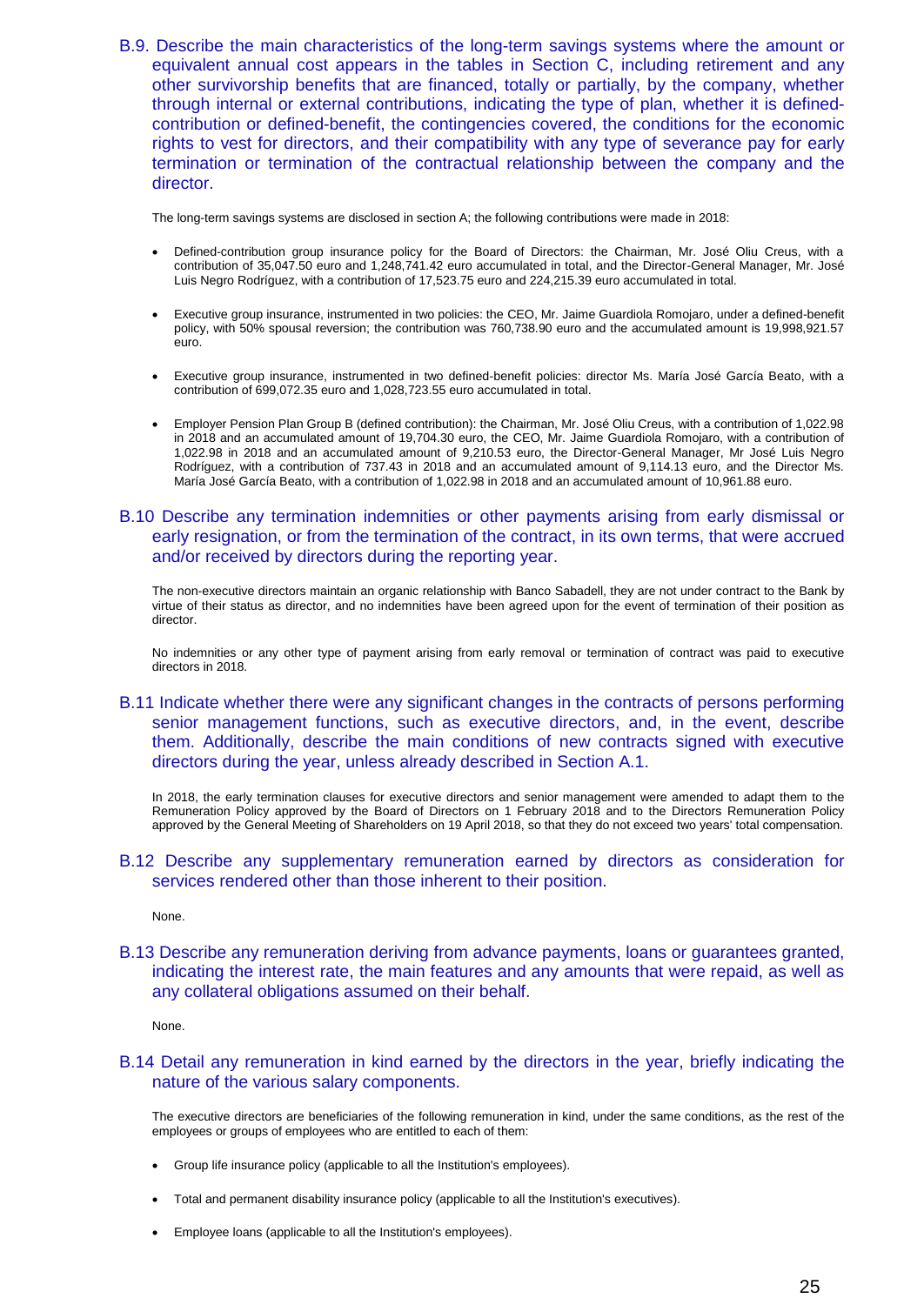Health insurance (if arranged as part of the flexible remuneration system).

The executive directors collected the following amounts of benefits and remuneration in kind (listed under Other in the table in section C.1.a) i)):

- Chairman: 37,870 euro in the form of group insurance and benefits (71,004 euro in 2017).
- CEO: 15,292 euro in the form of group insurance and benefits (including employee loans and flexible remuneration) (23,425 euro in 2017).
- Director General Manager: 2,545 in the form of benefits and flexible remuneration (2,446 euro in 2017).
- Director-Company Secretary: 13,973 euro in the form of group insurance, benefits and flexible remuneration (the amount corresponding to the period during which she was an executive director of the institution).
- B.15 Describe any remuneration accrued by directors in the form of payments settled by the listed company with third parties where the director renders services, where such payments are intended to compensate the director's services to the company.

None.

B.16 Describe any other items of remuneration not already disclosed in the preceding sections, regardless of their nature or the group company that made the payment, particularly when this is a related-party transaction or where the payment distorts the picture of the total remuneration earned by the director.

None.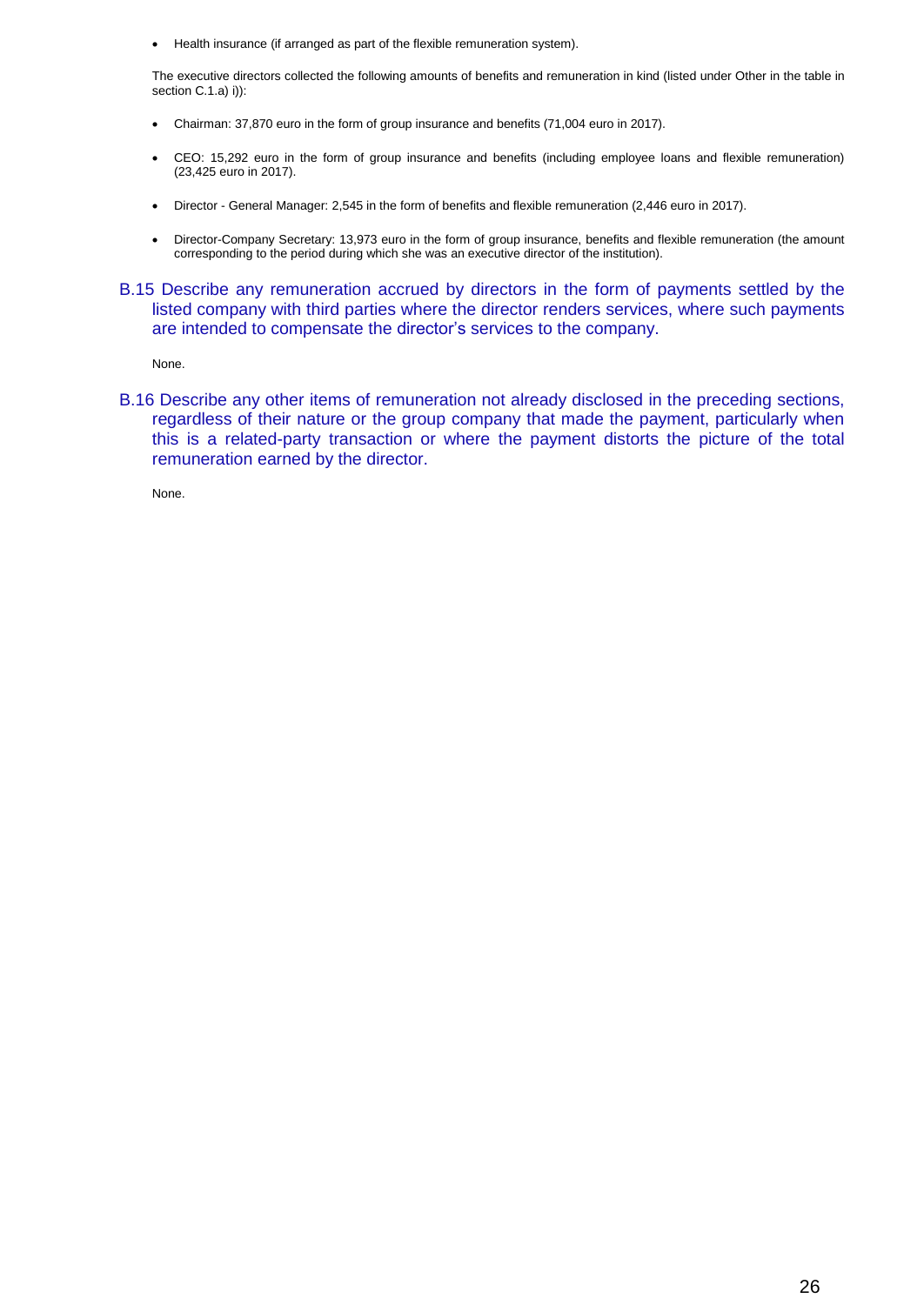# **C ITEMISED INDIVIDUAL REMUNERATION ACCRUED BY EACH DIRECTOR**

| <b>Name</b>                       | Type                      | Accrual period in 2018         |
|-----------------------------------|---------------------------|--------------------------------|
| JOSÉ OLIU CREUS                   | Executive                 | From 01/01/2018 to 31/12/2018  |
| JOSÉ JAVIER ECHENIQUE LANDIRIBAR  | Independent               | From 01/01/2018 to 31/12/2018  |
| <b>JAIME GUARDIOLA ROMOJARO</b>   | Executive                 | From 01/01/2018 to 31/12/2018  |
| <b>ANTHONY FRANK ELLIOTT BALL</b> | Independent               | From 01/01/2018 to 31/12/2018  |
| AURORA CATÁ SALA                  | Independent               | From 01/01/2018 to 31/12/2018  |
| PEDRO FONTANA GARCIA              | Independent               | From 01/01/2018 to 31/12/2018  |
| MARÍA JOSÉ GARCÍA BEATO           | Executive                 | From 17/09/2018 to 31/12/2018  |
| MARIA TERESA GARCIA-MILÀ LLOVERAS | Lead independent director | From 01/01/2018 to 31/12/2018  |
| <b>GEORGE DONALD JOHNSTON</b>     | Independent               | From 01/01/2018 to 31/12/2018  |
| JOSÉ MANUEL LARA GARCÍA           | External                  | From 01/01/2018 to 24/05/2018. |
| DAVID MARTÍNEZ GUZMÁN             | Proprietary               | From 01/01/2018 to 31/12/2018  |
| JOSÉ MANUEL MARTÍNEZ MARTÍNEZ     | Independent               | From 01/01/2018 to 31/12/2018  |
| JOSÉ RAMÓN MARTÍNEZ SUFRATEGUI    | Independent               | From 01/01/2018 to 31/12/2018  |
| JOSÉ LUIS NEGRO RODRÍGUEZ         | Executive                 | From 01/01/2018 to 31/12/2018  |
| MANUEL VALLS MORATÓ               | Independent               | From 01/01/2018 to 31/12/2018  |
| DAVID VEGARA FIGUERAS             | Independent               | From 01/01/2018 to 31/12/2018  |

- C.1 Complete the following tables with data on the individual remuneration accrued during the year by each of the directors (including remuneration for performing executive functions).
	- **a) Remuneration from the reporting company:**
		- **i) Remuneration in cash (thousand euro)**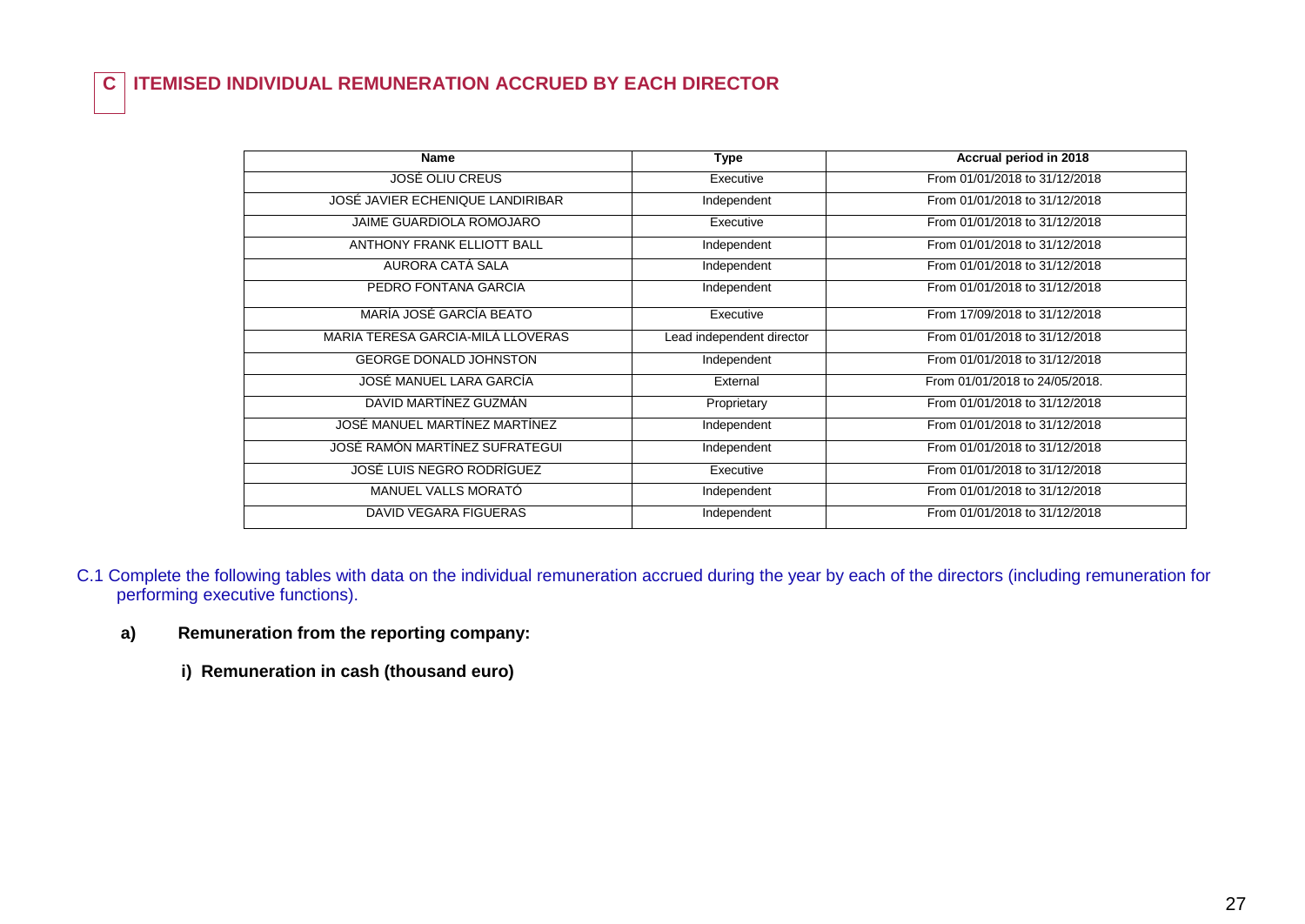| Name                              | <b>Fixed</b><br>remuneration | <b>Attenda</b><br>nce<br>fees | Remuneration<br>for membership<br>of Board<br>committees | <b>Salary</b> | Short-term<br>variable<br>remuneratio<br>n | Long-term<br>variable<br>remuneratio<br>n | Indemnity   | Other<br>items | 2018<br>total | 2017<br>total |
|-----------------------------------|------------------------------|-------------------------------|----------------------------------------------------------|---------------|--------------------------------------------|-------------------------------------------|-------------|----------------|---------------|---------------|
| JOSÉ OLIU CREUS                   | 234                          | $\mathbf 0$                   | $\mathbf 0$                                              | 1701          | $\mathbf{0}$                               | $\mathbf 0$                               | $\Omega$    | 38             | 1973          | 3653          |
| JAVIER ECHENIQUE LANDIRIBAR       | 127                          | $\mathsf{O}\xspace$           | 78                                                       | $\mathbf{0}$  | $\mathbf{0}$                               | $\mathbf{0}$                              | $\mathbf 0$ | 31             | 236           | 206           |
| JAIME GUARDIOLA ROMOJARO          | 100                          | $\mathbf 0$                   | $\Omega$                                                 | 1350          | $\mathbf{0}$                               | $\Omega$                                  | $\Omega$    | 15             | 1465          | 2564          |
| ANTHONY FRANK ELLIOTT BALL        | 100                          | $\pmb{0}$                     | 27                                                       | $\pmb{0}$     | $\mathsf 0$                                | $\mathbf 0$                               | $\mathbf 0$ | $\mathbf{0}$   | 127           | 36            |
| AURORA CATA SALA                  | 100                          | $\pmb{0}$                     | 60                                                       | $\pmb{0}$     | $\mathbf 0$                                | $\pmb{0}$                                 | $\mathbf 0$ | $\mathbf{0}$   | 160           | 138           |
| PEDRO FONTANA GARCIA              | 100                          | $\mathsf{O}\xspace$           | 28                                                       | $\mathbf 0$   | $\mathbf 0$                                | $\mathbf 0$                               | $\mathbf 0$ | 0              | 128           | 8             |
| MARÍA JOSÉ GARCÍA BEATO           | 34                           | $\mathbf 0$                   | $\mathbf{0}$                                             | 168           | 50                                         | $\mathbf{0}$                              | $\Omega$    | 14             | 266           | $\mathbf 0$   |
| MARIA-TERESA GARCIA-MILÀ LLOVERAS | 122                          | $\mathbf 0$                   | 70                                                       | $\mathbf{0}$  | $\mathbf{0}$                               | $\mathbf{0}$                              | $\Omega$    | $\Omega$       | 192           | 158           |
| GEORGE DONALD JOHNSTON            | 100                          | $\mathsf{O}\xspace$           | 37                                                       | $\pmb{0}$     | $\mathbf 0$                                | $\mathsf{O}\xspace$                       | $\mathbf 0$ | 0              | 137           | 21            |
| JOSÉ MANUEL LARA GARCÍA           | 43                           | $\mathsf 0$                   | $\overline{4}$                                           | $\mathbf 0$   | $\mathbf 0$                                | $\mathbf 0$                               | $\Omega$    | 0              | 47            | 87            |
| DAVID MARTÍNEZ GUZMÁN             | 100                          | $\pmb{0}$                     | $\mathbf 0$                                              | $\mathbf 0$   | $\mathbf 0$                                | $\mathbf 0$                               | $\mathbf 0$ | 0              | 100           | 67            |
| JOSÉ MANUEL MARTÍNEZ MARTÍNEZ     | 100                          | $\mathsf 0$                   | 80                                                       | $\mathbf 0$   | $\mathbf 0$                                | $\mathbf 0$                               | $\mathbf 0$ | 0              | 180           | 155           |
| JOSÉ RAMÓN MARTÍNEZ SUFRATEGUI    | 100                          | $\mathbf 0$                   | 20                                                       | $\Omega$      | $\Omega$                                   | $\Omega$                                  | $\Omega$    | $\Omega$       | 120           | 103           |
| JOSÉ LUIS NEGRO RODRIGUEZ         | 100                          | $\mathsf 0$                   | $\pmb{0}$                                                | 705           | 179                                        | $\pmb{0}$                                 | $\mathbf 0$ | 3              | 987           | 1161          |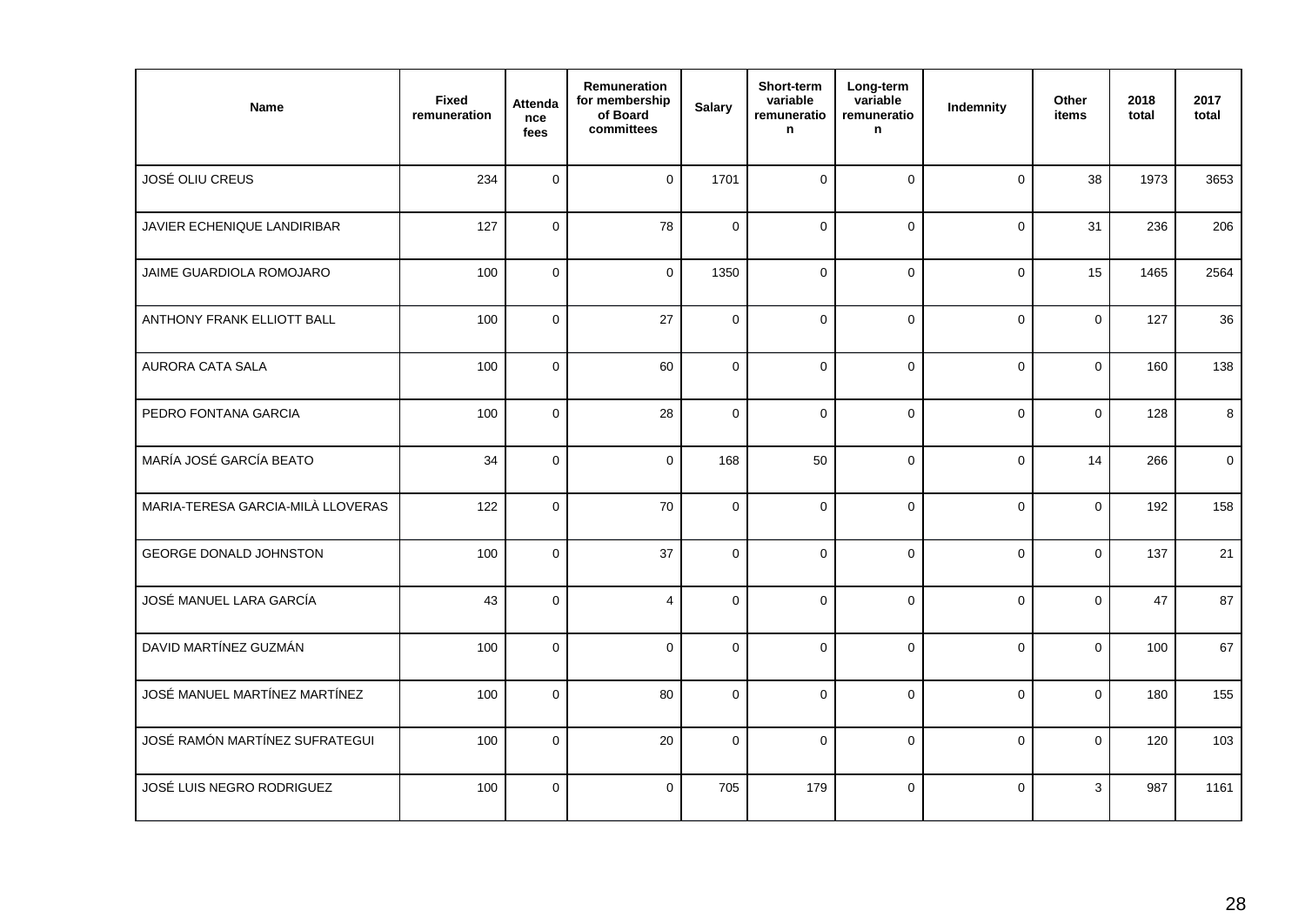| MANUEL VALLS MORATÓ   | 100 <sub>1</sub> | 60 | ◠<br>υ |  | <b>U</b> | 160 | 122 |
|-----------------------|------------------|----|--------|--|----------|-----|-----|
| DAVID VEGARA FIGUERAS | 100              | 70 | ⌒<br>υ |  |          | 185 | 172 |

# ii) Table of changes in share-based remuneration schemes and gross profit from vested shares or financial instruments

| <b>Name</b>                     | Plan                         | <b>Financial instruments</b><br><b>Financial instruments at</b><br>the beginning of 2018<br>granted in 2018 |                                |                       |                                |                       | Financial instruments accrued in the year | <b>Instruments</b><br>vested but<br>not<br>exercised | <b>Financial instruments at 2018</b><br>year-end                                                |                       |                       |                                |
|---------------------------------|------------------------------|-------------------------------------------------------------------------------------------------------------|--------------------------------|-----------------------|--------------------------------|-----------------------|-------------------------------------------|------------------------------------------------------|-------------------------------------------------------------------------------------------------|-----------------------|-----------------------|--------------------------------|
|                                 |                              | No. of<br>instruments                                                                                       | No. of<br>equivalent<br>shares | No. of<br>instruments | No. of<br>equivalent<br>shares | No. of<br>instruments | No. of<br>equivalent/vested<br>shares     | <b>Price of</b><br>vested<br>shares                  | <b>Gross profit</b><br>on vested<br>shares or<br>financial<br>instruments<br>(thousand<br>euro) | No. of<br>instruments | No. of<br>instruments | No. of<br>equivalent<br>shares |
| José Oliu<br>Creus              | <b>ICLP</b><br>2016-<br>2019 | 1,600,000                                                                                                   | 337,120                        | $\mathbf 0$           | $\bf{0}$                       | $\mathbf 0$           | 0                                         | $\mathbf 0$                                          | $\mathbf 0$                                                                                     | $\bf{0}$              | 1,600,000             | 337,120                        |
|                                 | <b>ICLP</b><br>2017-<br>2020 | 1,700,000                                                                                                   | 1,040,740                      | $\mathbf 0$           | $\mathbf 0$                    | $\mathbf{0}$          | 0                                         | $\mathbf{0}$                                         | 0                                                                                               | $\mathbf 0$           | 1,700,000             | 1,040,740                      |
|                                 | <b>ICLP</b><br>2018-<br>2021 | $\overline{\mathbf{0}}$                                                                                     | $\overline{\mathbf{0}}$        | 1,700,000             | 615,400                        | $\mathbf 0$           | 0                                         | $\mathbf{0}$                                         | $\mathbf 0$                                                                                     |                       | 1,700,000             | 615,400                        |
| Jaime<br>Guardiola<br>Romojaro  | <b>ICLP</b><br>2016-<br>2019 | 1,400,000                                                                                                   | 294,980                        | $\mathbf 0$           | $\mathbf 0$                    | $\mathbf 0$           | $\mathbf 0$                               | $\mathbf 0$                                          | $\mathbf 0$                                                                                     | $\mathbf 0$           | 1,400,000             | 294,980                        |
|                                 | <b>ICLP</b><br>2017-<br>2020 | 1,500,000                                                                                                   | 918,300                        | $\mathbf 0$           | $\mathbf 0$                    | $\mathbf 0$           | 0                                         | $\mathbf 0$                                          | 0                                                                                               | $\bf{0}$              | 1,500,000             | 918,300                        |
|                                 | <b>ICLP</b><br>2018-<br>2021 | $\overline{\mathbf{0}}$                                                                                     | $\overline{\mathbf{0}}$        | 1,500,000             | 543,000                        | $\mathbf 0$           | 0                                         | $\mathbf 0$                                          | 0                                                                                               | $\bf{0}$              | 1,500,000             | 543,000                        |
| José Luis<br>Negro<br>Rodríguez | <b>ICLP</b><br>2016-<br>2019 | 800,000                                                                                                     | 168,560                        | $\mathbf 0$           | $\mathbf 0$                    | $\mathbf 0$           | 0                                         | $\mathbf 0$                                          | $\mathbf 0$                                                                                     | $\mathbf 0$           | 800,000               | 168,560                        |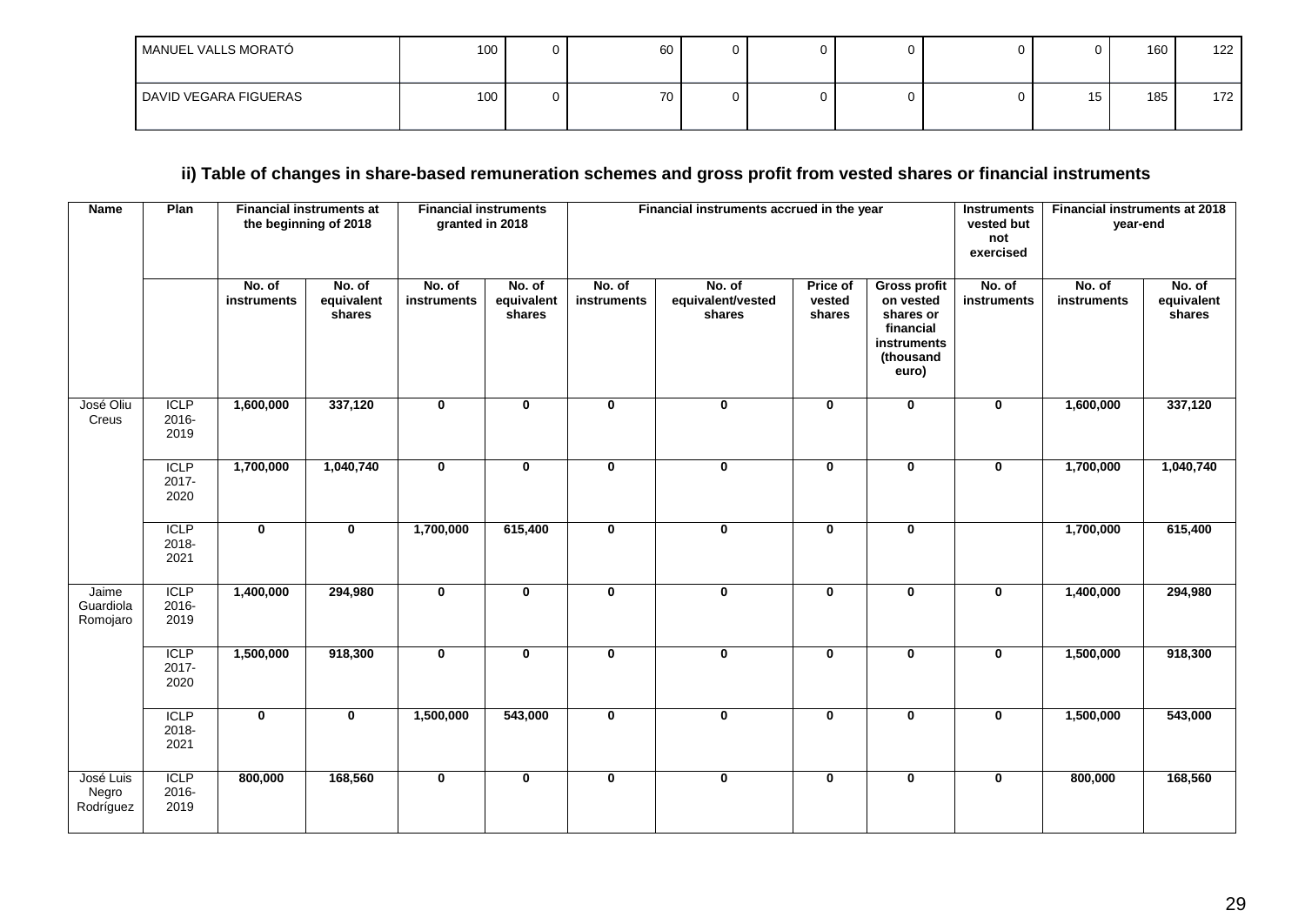|                                  | <b>ICLP</b><br>2017-<br>2020    | 800,000     | 489,760  | $\mathbf 0$ | $\bf{0}$ | $\mathbf 0$ | 0 | $\mathbf 0$ | $\mathbf 0$ | 0 | 800,000 | 489,760 |
|----------------------------------|---------------------------------|-------------|----------|-------------|----------|-------------|---|-------------|-------------|---|---------|---------|
|                                  | <b>ICLP</b><br>2018-<br>2021    | $\mathbf 0$ | $\bf{0}$ | 800,000     | 289,600  | $\mathbf 0$ | 0 | $\mathbf 0$ | 0           | 0 | 800,000 | 289,600 |
| María<br>José<br>García<br>Beato | <b>ICLP</b><br>2016-<br>2019    | 400,000     | 84,280   | $\mathbf 0$ | 0        | $\mathbf 0$ | 0 | $\mathbf 0$ | $\mathbf 0$ | 0 | 400,000 | 84,280  |
|                                  | <b>ICLP</b><br>$2017 -$<br>2020 | 600,000     | 367,320  | $\mathbf 0$ | 0        | $\mathbf 0$ | 0 | $\mathbf 0$ | 0           | 0 | 600,000 | 367,320 |
|                                  | <b>ICLP</b><br>2018-<br>2021    | $\bf{0}$    | $\bf{0}$ | 800,000     | 289,600  | $\mathbf 0$ | 0 | $\mathbf 0$ | $\mathbf 0$ |   | 800,000 | 289,600 |

# **iii)Long-term savings systems**

|                                   | Remuneration from vesting of rights within savings systems |
|-----------------------------------|------------------------------------------------------------|
| José Oliu Creus                   | 0                                                          |
| José Javier Echenique Landiribar  | $\Omega$                                                   |
| Jaime Guardiola Romojaro          | $\Omega$                                                   |
| <b>Anthony Frank Elliott Ball</b> | $\Omega$                                                   |
| Aurora Catá Sala                  | $\Omega$                                                   |
| Pedro Fontana García              | $\Omega$                                                   |
| María José García Beato           | $\Omega$                                                   |
| María Teresa García-Milà Lloveras | $\Omega$                                                   |
| <b>George Donald Johnston</b>     | $\Omega$                                                   |
| José Manuel Lara García           | $\mathbf 0$                                                |
| David Martínez Guzmán             | 0                                                          |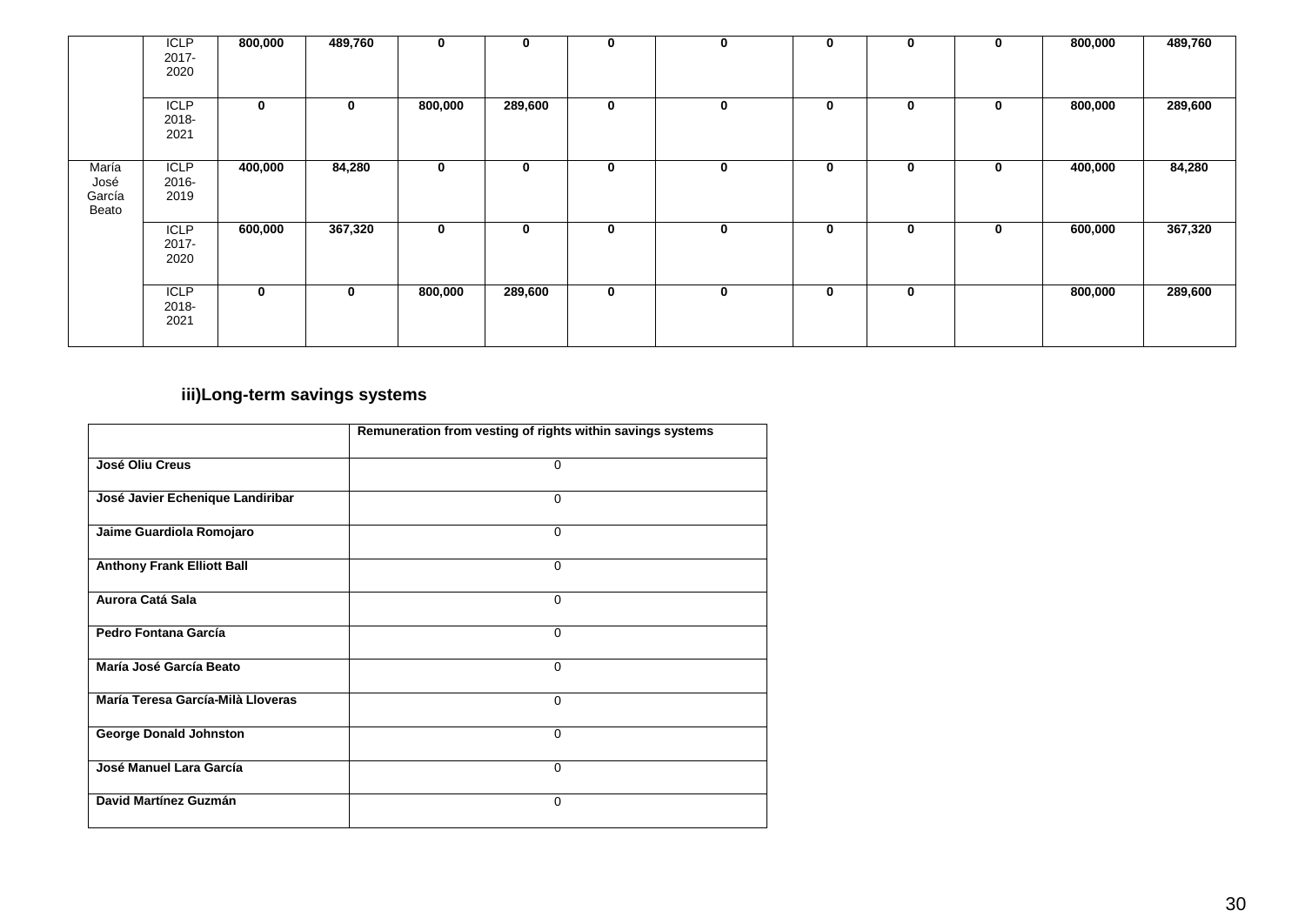| José Manuel Martínez Martínez  | 0 |
|--------------------------------|---|
| José Ramón Martínez Sufrategui | 0 |
| José Luis Negro Rodríguez      | 0 |
| <b>Manuel Valls Morato</b>     | 0 |
| David Vegara Figueras          | 0 |

| Name                         |                                             |   | Contribution by the company in the year (thousand euro) |                                               | Total accumulated funds (thousand euro) |                                        |                                      |                                        |  |
|------------------------------|---------------------------------------------|---|---------------------------------------------------------|-----------------------------------------------|-----------------------------------------|----------------------------------------|--------------------------------------|----------------------------------------|--|
|                              | Saving plans with vested economic<br>rights |   |                                                         | Saving plans with unvested economic<br>rights |                                         |                                        |                                      |                                        |  |
|                              | 2018<br>2017                                |   | 2018                                                    | 2017                                          |                                         | 2018                                   | 2017                                 |                                        |  |
|                              |                                             |   |                                                         |                                               | <b>Systems with</b><br>vested rights    | <b>Systems with</b><br>unvested rights | <b>Systems with</b><br>vested rights | <b>Systems with</b><br>unvested rights |  |
| José Oliu Creus              | 0                                           | 0 | 36                                                      | 177                                           | $\Omega$                                | 8,319                                  | 0                                    | 8,514                                  |  |
| Jaime Guardiola<br>Romojaro  |                                             | 0 | 762                                                     | 3,412                                         | $\Omega$                                | 22,471                                 | 0                                    | 22,232                                 |  |
| José Luis Negro<br>Rodríguez | $\Omega$                                    | 0 | 18                                                      | 17                                            | $\Omega$                                | 5,941                                  | 0                                    | 6,062                                  |  |
| María José García<br>Beato   | 0                                           | 0 | 700                                                     | $\mathbf 0$                                   | $\Omega$                                | 1,153                                  | 0                                    | 0                                      |  |

# **iv)Details of other items**

| <b>Name</b>                      | <b>Description</b> | <b>Remuneration amount</b> |
|----------------------------------|--------------------|----------------------------|
|                                  |                    |                            |
| José Oliu Creus                  |                    |                            |
|                                  |                    |                            |
| José Javier Echenique Landiribar |                    |                            |
|                                  |                    |                            |
| Jaime Guardiola Romojaro         |                    |                            |
|                                  |                    |                            |
| Anthony Frank Elliott Ball       |                    |                            |
|                                  |                    |                            |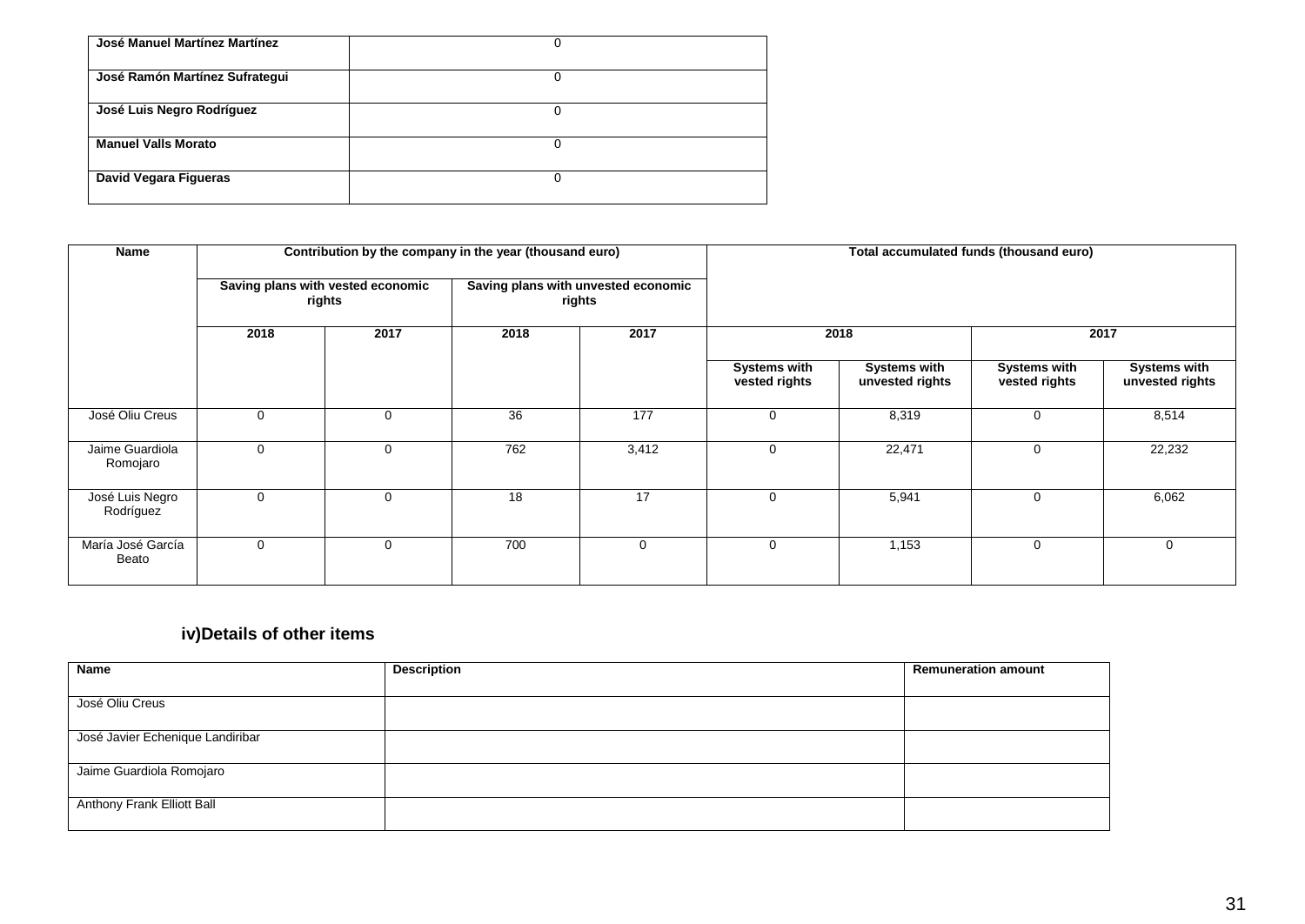| Aurora Catá Sala                  |  |
|-----------------------------------|--|
| Pedro Fontana García              |  |
| María José García Beato           |  |
| María Teresa García-Milà Lloveras |  |
| George Donald Johnston            |  |
| José Manuel Lara García           |  |
| David Martínez Guzmán             |  |
| José Manuel Martínez Martínez     |  |
| José Ramón Martínez Sufrategui    |  |
| José Luis Negro Rodríguez         |  |
| Manuel Valls Morato               |  |
| David Vegara Figueras             |  |

# **b) Remuneration of the company directors for directorships of other group companies:**

# **i) Remuneration in cash (thousand euro)**

| Name                             | Fixed<br>remuner<br>ation | Attendanc<br>e fees | Remu<br>nerati<br>on for<br>memb<br>ership<br>of<br><b>Board</b><br>comm<br>ittees | <b>Salary</b> | Short-term<br>variable<br>remuneration | Long-term variable<br>remuneration | Indemnit<br>v | Other<br>items | 2018<br>total | 2017<br>total  |
|----------------------------------|---------------------------|---------------------|------------------------------------------------------------------------------------|---------------|----------------------------------------|------------------------------------|---------------|----------------|---------------|----------------|
| José Oliu Creus                  |                           | 0                   | $\mathbf 0$                                                                        | 0             | $\Omega$                               | 0                                  | $\mathbf{0}$  | $\Omega$       | $\mathbf 0$   | $\overline{0}$ |
| José Javier Echenique Landiribar |                           | $\Omega$            | $\mathbf 0$                                                                        | 0             | $\Omega$                               | 0                                  | $\mathbf 0$   | $\Omega$       | $\Omega$      | $\Omega$       |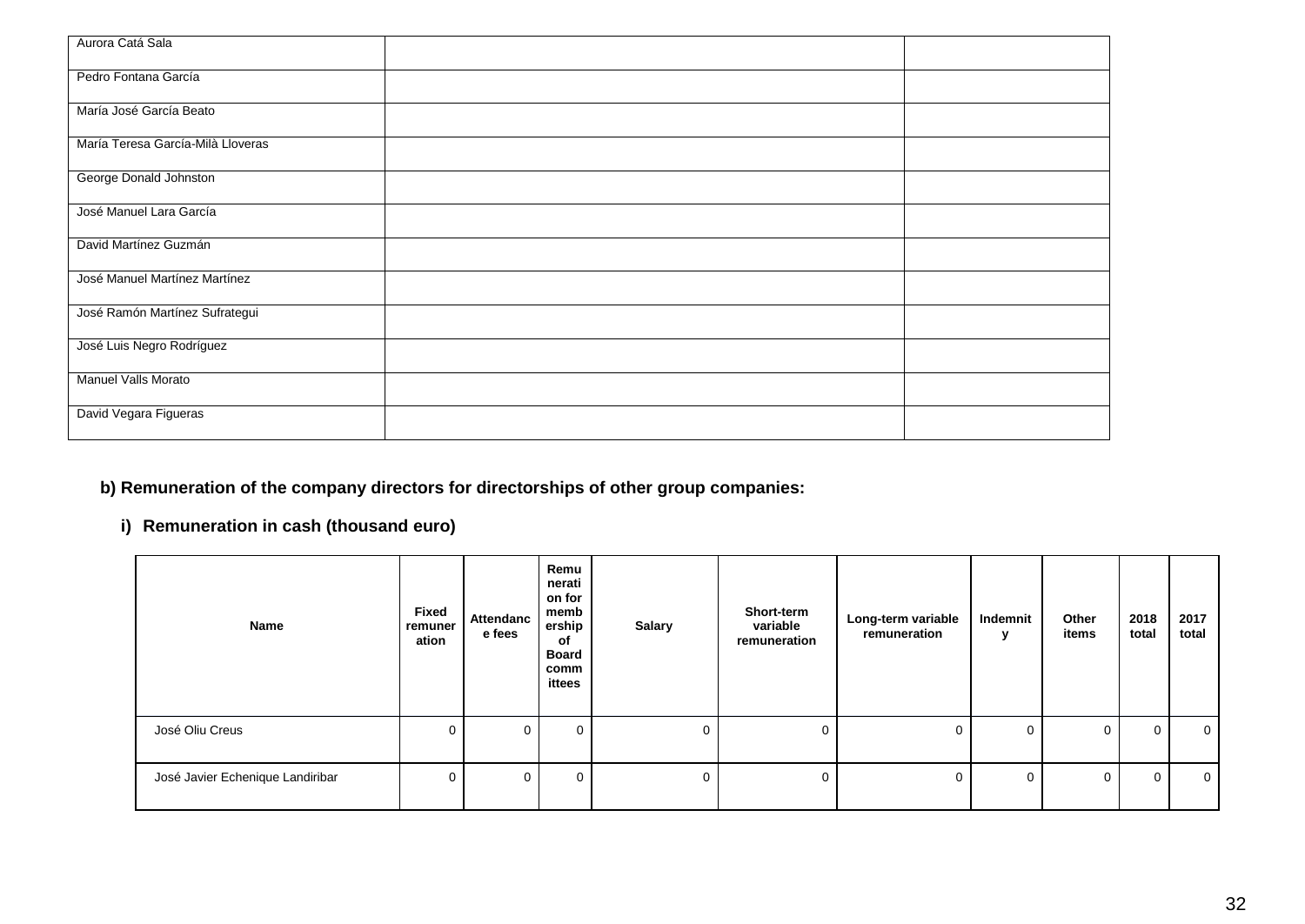| Jaime Guardiola Romojaro          | $\Omega$    | $\Omega$       | $\Omega$     | $\mathbf 0$  | 0           | $\Omega$    | $\Omega$    | 0            | $\Omega$     | $\mathbf 0$  |
|-----------------------------------|-------------|----------------|--------------|--------------|-------------|-------------|-------------|--------------|--------------|--------------|
| Anthony Frank Elliott Ball        | $\Omega$    | $\overline{0}$ | $\Omega$     | $\pmb{0}$    | $\mathbf 0$ | $\Omega$    | $\Omega$    | $\mathbf 0$  | $\mathbf{0}$ | $\mathbf{0}$ |
| Aurora Catá Sala                  | $\Omega$    | $\Omega$       | $\Omega$     | $\mathbf 0$  | $\mathbf 0$ | $\Omega$    | $\Omega$    | $\Omega$     | $\Omega$     | $\mathbf 0$  |
| Pedro Fontana García              | $\Omega$    | $\mathbf 0$    | $\mathbf{0}$ | $\pmb{0}$    | $\mathbf 0$ | $\mathbf 0$ | $\Omega$    | $\mathbf{0}$ | $\Omega$     | $\mathbf 0$  |
| María José García Beato           | $\Omega$    | $\mathbf 0$    | $\Omega$     | $\mathbf{0}$ | $\mathbf 0$ | $\Omega$    | $\Omega$    | $\Omega$     | $\Omega$     | $\mathbf{0}$ |
| María Teresa García-Milà Lloveras | $\Omega$    | $\mathbf 0$    | $\pmb{0}$    | $\pmb{0}$    | $\mathbf 0$ | $\mathbf 0$ | $\mathbf 0$ | $\mathbf{0}$ | $\mathbf 0$  | $\mathbf 0$  |
| George Donald Johnston            | $\Omega$    | $\mathbf 0$    | $\mathbf{0}$ | $\pmb{0}$    | $\mathbf 0$ | $\Omega$    | $\Omega$    | $\Omega$     | $\Omega$     | $\mathbf 0$  |
| José Manuel Lara García           | $\Omega$    | $\mathbf 0$    | $\Omega$     | $\mathbf{0}$ | $\mathbf 0$ | $\Omega$    | $\Omega$    | $\Omega$     | $\Omega$     | $\Omega$     |
| David Martínez Guzmán             | $\Omega$    | $\mathbf 0$    | $\mathbf 0$  | $\pmb{0}$    | $\mathbf 0$ | $\Omega$    | $\Omega$    | $\mathbf{0}$ | $\mathbf 0$  | $\mathbf 0$  |
| José Manuel Martínez Martínez     | $\mathbf 0$ | $\mathsf 0$    | $\mathbf 0$  | $\mathbf 0$  | $\mathbf 0$ | $\mathbf 0$ | $\mathbf 0$ | $\mathbf 0$  | $\mathbf 0$  | $\mathbf 0$  |
| José Ramón Martínez Sufrategui    | $\Omega$    | $\Omega$       | $\Omega$     | $\mathbf 0$  | $\mathbf 0$ | $\Omega$    | $\Omega$    | $\Omega$     | $\Omega$     | $\Omega$     |
| José Luis Negro Rodríguez         | $\Omega$    | $\Omega$       | $\Omega$     | $\mathbf 0$  | $\mathbf 0$ | $\Omega$    | $\Omega$    | $\Omega$     | $\Omega$     | $\mathbf 0$  |
| Manuel Valls Morato               | $\mathbf 0$ | $\mathsf 0$    | $\mathbf 0$  | $\mathbf 0$  | $\pmb{0}$   | $\mathbf 0$ | $\mathbf 0$ | $\mathbf 0$  | $\mathbf 0$  | $\mathbf 0$  |
| David Vegara Figueras             | $\Omega$    | $\Omega$       | $\Omega$     | $\mathbf 0$  | $\mathbf 0$ | $\Omega$    | $\Omega$    | $\Omega$     | $\Omega$     | $\Omega$     |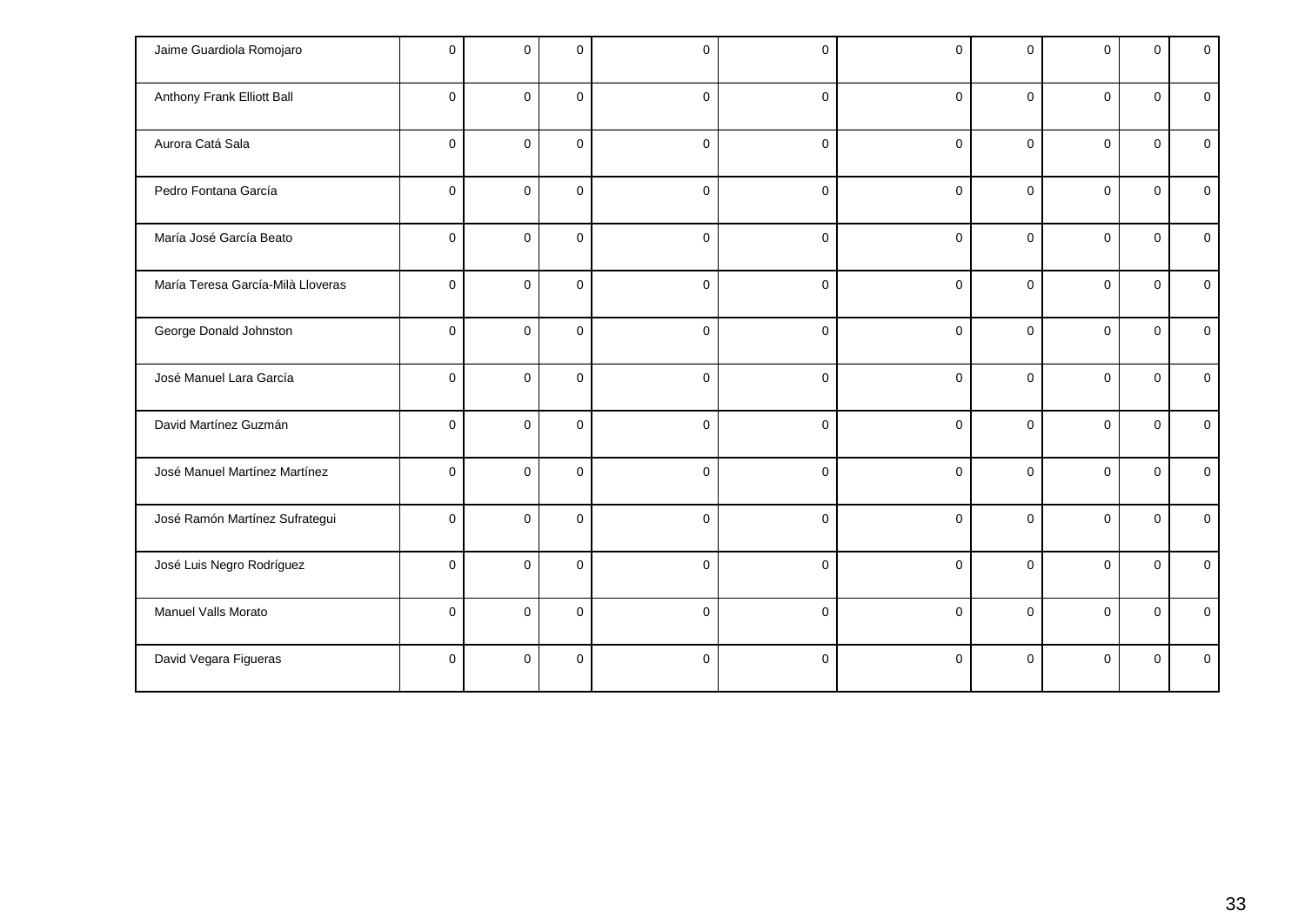## ii) Table of changes in share-based remuneration schemes and gross profit from vested shares or financial instruments

| <b>Name</b>                      | Plan | <b>Financial instruments at</b><br>the beginning of 2018 |                                | <b>Financial instruments</b><br>Financial instruments accrued in the year<br>Instrume<br>granted in 2018<br>nts<br>vested<br>but not<br>exercised |                                |                       |                                       | <b>Financial instruments at</b><br>2018 year-end |                                                                                                        |                           |                           |                                |
|----------------------------------|------|----------------------------------------------------------|--------------------------------|---------------------------------------------------------------------------------------------------------------------------------------------------|--------------------------------|-----------------------|---------------------------------------|--------------------------------------------------|--------------------------------------------------------------------------------------------------------|---------------------------|---------------------------|--------------------------------|
|                                  |      | No. of<br>instruments                                    | No. of<br>equivalent<br>shares | No. of<br>instrumen<br>ts                                                                                                                         | No. of<br>equivalent<br>shares | No. of<br>instruments | No. of<br>equivalent/vested<br>shares | Price of<br>vested<br>shares                     | <b>Gross profit</b><br>on vested<br>shares or<br>financial<br><b>instruments</b><br>(thousand<br>euro) | No. of<br>instrume<br>nts | No. of<br>instrument<br>s | No. of<br>equivalent<br>shares |
| José Oliu<br>Creus               |      | $\mathbf 0$                                              | $\mathbf 0$                    | 0                                                                                                                                                 | $\mathbf 0$                    | $\mathbf 0$           | $\mathbf 0$                           | $\mathbf 0$                                      | $\mathbf 0$                                                                                            | $\mathbf 0$               | $\mathbf 0$               | 0                              |
| Jaime<br>Guardiola<br>Romojaro   |      | $\mathbf 0$                                              | 0                              | $\mathbf 0$                                                                                                                                       | $\mathbf 0$                    | $\mathbf 0$           | $\mathbf 0$                           | $\mathbf 0$                                      | $\mathbf 0$                                                                                            | $\mathbf 0$               | $\mathbf 0$               | 0                              |
| José Luis<br>Negro<br>Rodríguez  |      | $\mathbf 0$                                              | $\mathbf 0$                    | $\mathbf 0$                                                                                                                                       | $\mathbf 0$                    | $\mathbf 0$           | $\mathbf 0$                           | $\mathbf 0$                                      | $\mathbf 0$                                                                                            | $\mathbf 0$               | $\mathbf 0$               | 0                              |
| María<br>José<br>García<br>Beato |      | $\mathbf 0$                                              | $\mathbf 0$                    | 0                                                                                                                                                 | $\mathbf 0$                    | $\mathbf 0$           | $\mathbf 0$                           | $\mathbf 0$                                      | 0                                                                                                      | 0                         | $\mathbf 0$               | $\mathbf 0$                    |

## **iii)Long-term savings systems**

|                                  | Remuneration from vesting of rights within savings systems |
|----------------------------------|------------------------------------------------------------|
| José Oliu Creus                  | 0                                                          |
| José Javier Echenique Landiribar | 0                                                          |
| Jaime Guardiola Romojaro         | 0                                                          |
| Anthony Frank Elliott Ball       | 0                                                          |
| Aurora Catá Sala                 | 0                                                          |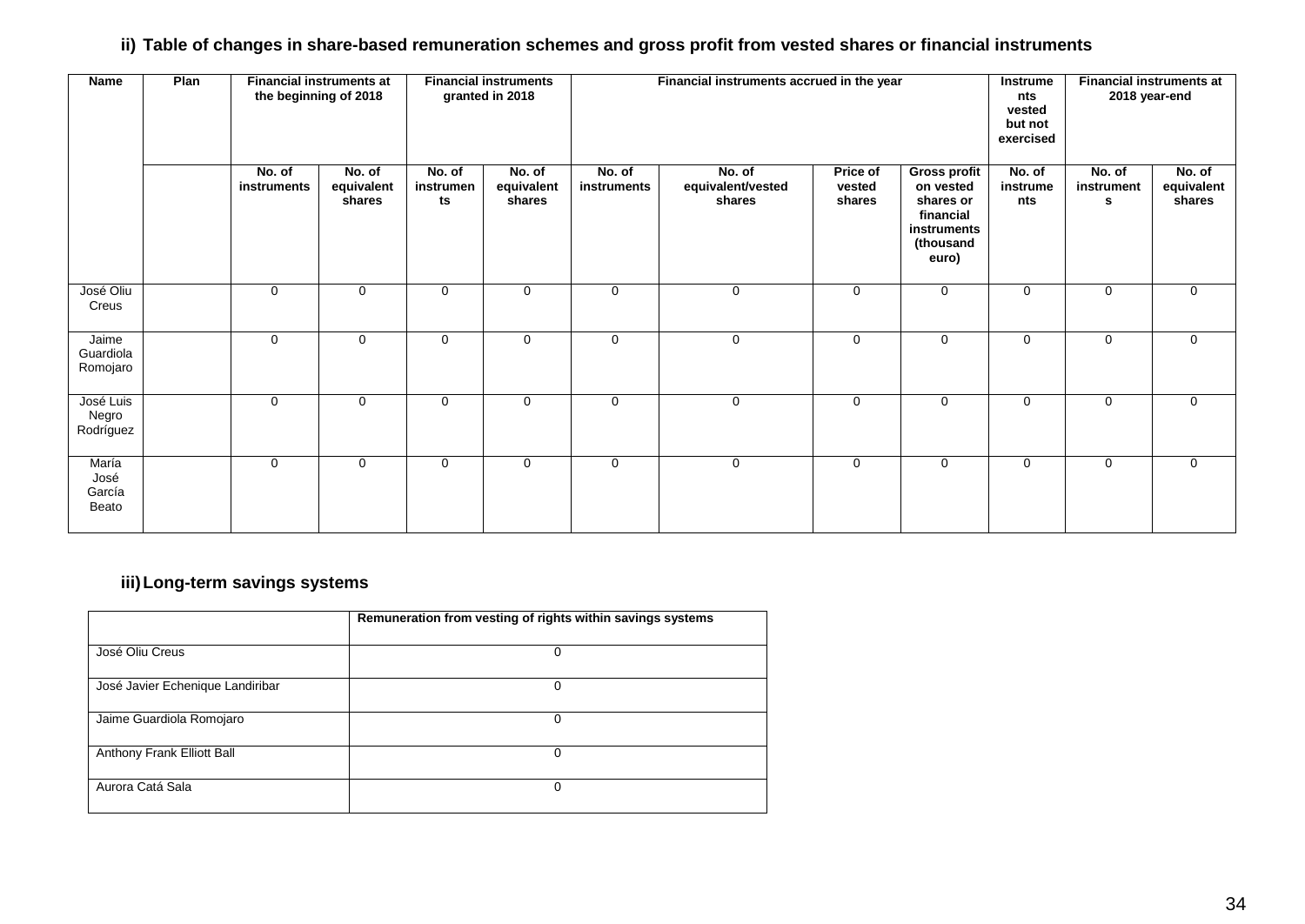| Pedro Fontana García              | 0           |
|-----------------------------------|-------------|
| María José García Beato           | $\mathbf 0$ |
| María Teresa García-Milà Lloveras | $\mathbf 0$ |
| George Donald Johnston            | $\mathbf 0$ |
| José Manuel Lara García           | $\Omega$    |
| David Martínez Guzmán             | $\mathbf 0$ |
| José Manuel Martínez Martínez     | $\Omega$    |
| José Ramón Martínez Sufrategui    | 0           |
| José Luis Negro Rodríguez         | $\Omega$    |
| <b>Manuel Valls Morato</b>        | 0           |
| David Vegara Figueras             | 0           |

| Name                         |      |                                             | Contribution by the company in the year (thousand euro) |      | Total accumulated funds (thousand euro) |                                        |                               |                                 |  |  |
|------------------------------|------|---------------------------------------------|---------------------------------------------------------|------|-----------------------------------------|----------------------------------------|-------------------------------|---------------------------------|--|--|
|                              |      | Saving plans with vested economic<br>rights | Saving plans with unvested economic<br>rights           |      |                                         |                                        |                               |                                 |  |  |
|                              | 2018 | 2017                                        | 2018                                                    | 2017 | 2018                                    |                                        | 2017                          |                                 |  |  |
|                              |      |                                             |                                                         |      | <b>Systems with</b><br>vested rights    | <b>Systems with</b><br>unvested rights | Systems with<br>vested rights | Systems with<br>unvested rights |  |  |
| José Oliu Creus              | 0    | 0                                           | 0                                                       | 0    | $\mathbf 0$                             | $\mathbf 0$                            | $\Omega$                      | $\mathbf 0$                     |  |  |
| Jaime Guardiola<br>Romojaro  | 0    | $\mathbf 0$                                 | $\Omega$                                                | 0    | $\mathbf 0$                             | 0                                      | $\Omega$                      | $\Omega$                        |  |  |
| José Luis Negro<br>Rodríguez | 0    | $\mathbf 0$                                 | $\Omega$                                                | 0    | $\Omega$                                | $\mathbf 0$                            | $\Omega$                      | 0                               |  |  |
| María José García<br>Beato   | 0    | $\mathbf 0$                                 | $\Omega$                                                | 0    | $\mathbf 0$                             | $\mathbf 0$                            | $\Omega$                      | $\mathbf 0$                     |  |  |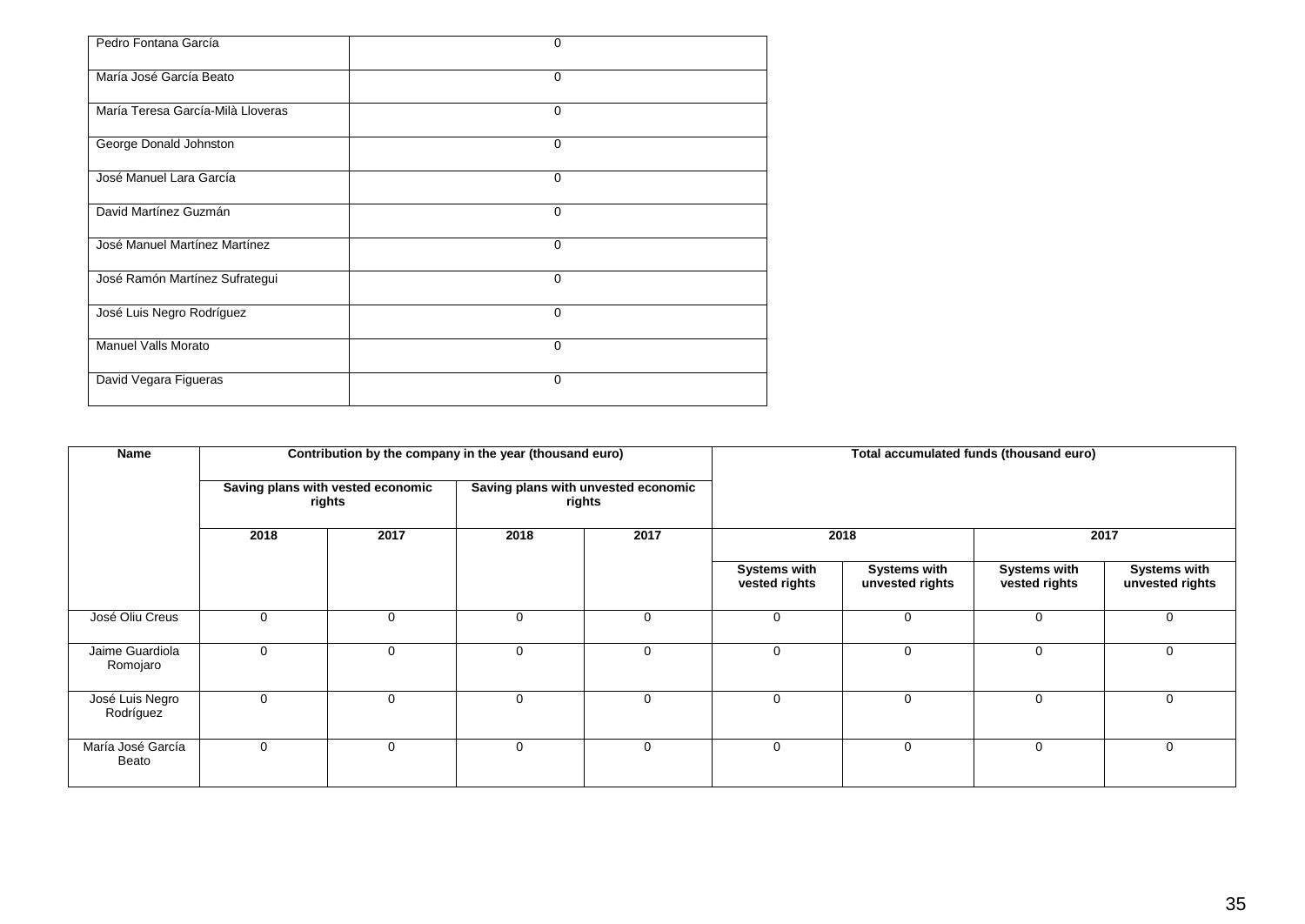## **iv)Details of other items**

| <b>Name</b>                       | <b>Description</b> | <b>Remuneration amount</b> |
|-----------------------------------|--------------------|----------------------------|
|                                   |                    |                            |
| José Oliu Creus                   | ---                | $\mathbf 0$                |
|                                   |                    |                            |
| José Javier Echenique Landiribar  | ---                | $\mathbf 0$                |
|                                   |                    |                            |
| Jaime Guardiola Romojaro          | ---                | $\mathbf 0$                |
| Anthony Frank Elliott Ball        | ---                | $\mathbf 0$                |
|                                   |                    |                            |
| Aurora Catá Sala                  | ---                | $\mathbf 0$                |
|                                   |                    |                            |
| Pedro Fontana García              | ---                | $\mathbf 0$                |
|                                   |                    |                            |
| María José García Beato           | ---                | $\mathbf 0$                |
|                                   |                    |                            |
| María Teresa García-Milà Lloveras | ---                | 0                          |
|                                   |                    |                            |
| George Donald Johnston            | ---                | $\mathbf 0$                |
| José Manuel Lara García           | ---                | $\mathbf 0$                |
|                                   |                    |                            |
| David Martínez Guzmán             | ---                | $\mathbf 0$                |
|                                   |                    |                            |
| José Manuel Martínez Martínez     | ---                | $\mathbf 0$                |
|                                   |                    |                            |
| José Ramón Martínez Sufrategui    | ---                | $\mathbf 0$                |
|                                   |                    |                            |
| José Luis Negro Rodríguez         | ---                | $\mathbf 0$                |
| Manuel Valls Morato               | ---                | $\mathbf 0$                |
|                                   |                    |                            |
| David Vegara Figueras             | ---                | $\mathbf 0$                |
|                                   |                    |                            |
|                                   |                    |                            |

## **c) Summary of remuneration (thousand euro):**

Summarise the amounts corresponding to all the remuneration items included in this report that have accrued to the director, in thousand euro.

| Name | Remuneration accrued in the company | Remuneration accrued in group companies |
|------|-------------------------------------|-----------------------------------------|
|      |                                     |                                         |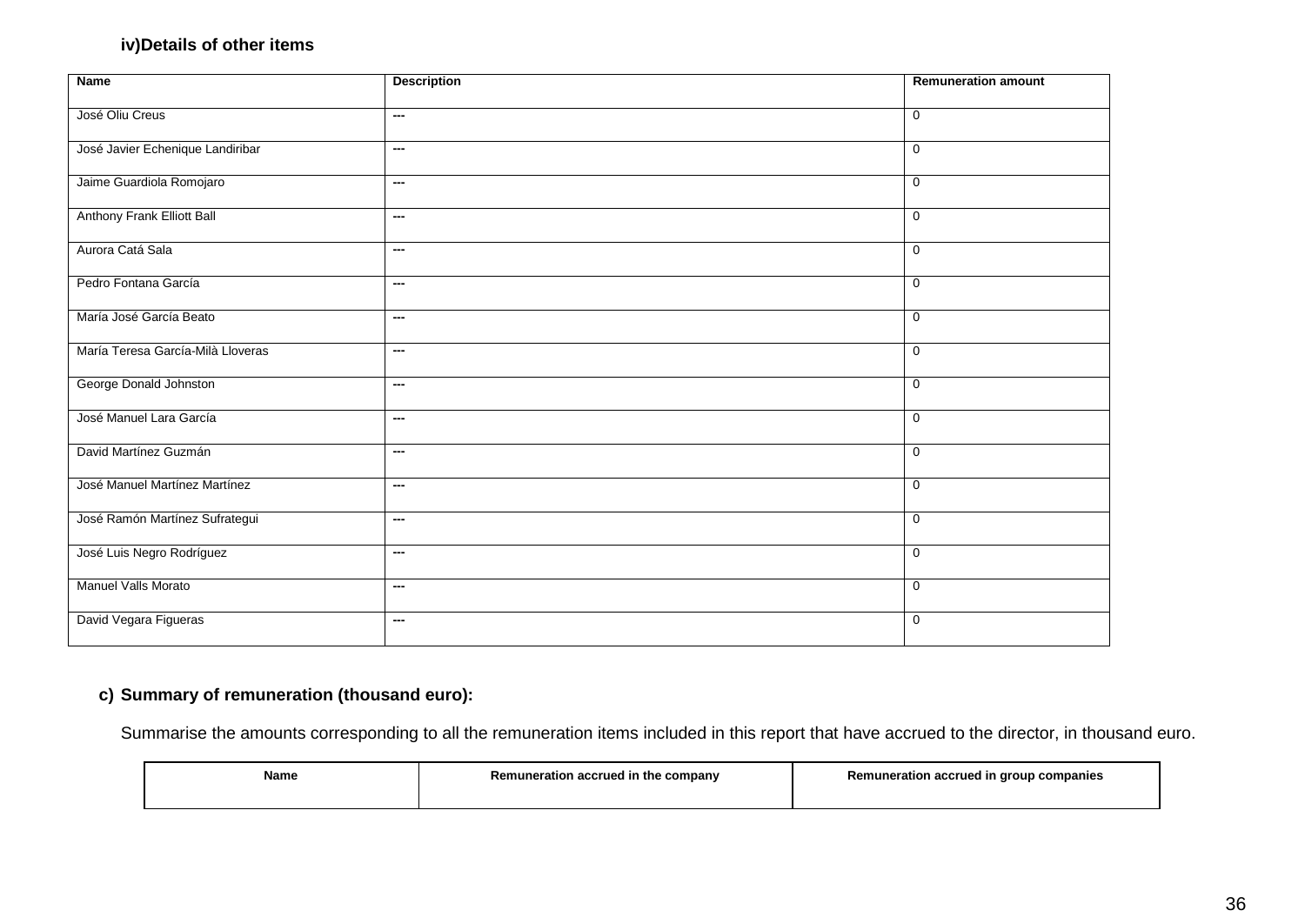|                                   | <b>Total</b><br>cash<br>remunerat<br>ion | <b>Gross</b><br>profit on<br>vested<br>shares<br>or<br>financial<br>instrume<br>nt | Remunerati<br>on under<br>savings<br>systems | Remunera<br>tion under<br>other<br>headings | 2018<br>total -<br>Compan<br>У | <b>Total</b><br>cash<br>remunera<br>tion | <b>Gross</b><br>profit on<br>vested<br>shares or<br>financial<br>instrumen<br>t | Remunerati<br>on under<br>savings<br>systems | Remune<br>ration<br>under<br>other<br>heading<br>s | 2018<br>total -<br>Group |
|-----------------------------------|------------------------------------------|------------------------------------------------------------------------------------|----------------------------------------------|---------------------------------------------|--------------------------------|------------------------------------------|---------------------------------------------------------------------------------|----------------------------------------------|----------------------------------------------------|--------------------------|
| José Oliu Creus                   | 1973                                     | $\mathbf 0$                                                                        | $\mathbf{0}$                                 | $\mathbf 0$                                 | 1973                           | $\mathbf 0$                              | $\mathbf{0}$                                                                    | $\mathbf{0}$                                 | $\mathbf{0}$                                       | $\mathbf 0$              |
| José Javier Echenique Landiribar  | 236                                      | $\mathsf{O}\xspace$                                                                | $\pmb{0}$                                    | $\mathbf 0$                                 | 236                            | $\pmb{0}$                                | $\mathbf 0$                                                                     | $\mathsf 0$                                  | $\mathbf 0$                                        | $\mathbf 0$              |
| Jaime Guardiola Romojaro          | 1465                                     | 0                                                                                  | $\pmb{0}$                                    | $\pmb{0}$                                   | 1465                           | $\mathbf 0$                              | $\pmb{0}$                                                                       | $\pmb{0}$                                    | $\mathsf{O}\xspace$                                | $\mathsf 0$              |
| Anthony Frank Elliott Ball        | 127                                      | 0                                                                                  | $\mathsf 0$                                  | $\mathbf 0$                                 | 127                            | $\mathbf 0$                              | $\mathsf 0$                                                                     | $\pmb{0}$                                    | $\mathsf{O}\xspace$                                | 0                        |
| Aurora Catá Sala                  | 160                                      | $\mathsf{O}$                                                                       | $\mathsf 0$                                  | $\mathbf 0$                                 | 160                            | $\mathbf 0$                              | $\mathsf 0$                                                                     | $\pmb{0}$                                    | $\mathsf{O}\xspace$                                | $\mathbf 0$              |
| Pedro Fontana García              | 128                                      | $\mathbf 0$                                                                        | $\mathbf{0}$                                 | $\mathbf 0$                                 | 128                            | $\mathbf{0}$                             | $\mathbf{0}$                                                                    | $\mathbf{0}$                                 | $\mathbf{0}$                                       | $\mathbf{0}$             |
| María José García Beato           | 266                                      | $\mathbf 0$                                                                        | $\mathbf 0$                                  | $\mathbf 0$                                 | 266                            | $\mathbf 0$                              | $\pmb{0}$                                                                       | $\mathsf 0$                                  | $\mathbf 0$                                        | $\mathbf 0$              |
| María Teresa García-Milà Lloveras | 192                                      | $\mathsf 0$                                                                        | $\pmb{0}$                                    | $\mathbf 0$                                 | 192                            | $\mathbf 0$                              | $\pmb{0}$                                                                       | $\pmb{0}$                                    | $\mathsf{O}\xspace$                                | $\mathsf 0$              |
| George Donald Johnston            | 137                                      | $\mathsf 0$                                                                        | $\pmb{0}$                                    | $\pmb{0}$                                   | 137                            | $\pmb{0}$                                | $\pmb{0}$                                                                       | $\pmb{0}$                                    | $\mathsf{O}\xspace$                                | 0                        |
| José Manuel Lara García           | 47                                       | 0                                                                                  | $\mathbf 0$                                  | $\mathbf 0$                                 | 47                             | $\mathbf 0$                              | $\mathbf 0$                                                                     | $\mathbf 0$                                  | $\mathbf 0$                                        | $\mathbf 0$              |
| David Martínez Guzmán             | 100                                      | $\mathbf 0$                                                                        | $\mathbf{0}$                                 | $\mathbf 0$                                 | 100                            | $\mathsf{O}\xspace$                      | $\mathbf{0}$                                                                    | $\mathbf{0}$                                 | $\mathbf{0}$                                       | $\mathbf 0$              |
| José Manuel Martínez Martínez     | 180                                      | $\mathbf 0$                                                                        | $\mathbf 0$                                  | $\mathbf 0$                                 | 180                            | $\pmb{0}$                                | $\mathbf 0$                                                                     | $\mathsf 0$                                  | $\mathbf 0$                                        | $\mathbf 0$              |
| José Ramón Martínez Sufrategui    | 120                                      | $\mathsf 0$                                                                        | $\mathsf{O}\xspace$                          | $\mathsf{O}\xspace$                         | 120                            | $\pmb{0}$                                | $\mathsf{O}\xspace$                                                             | $\pmb{0}$                                    | $\mathsf{O}\xspace$                                | 0                        |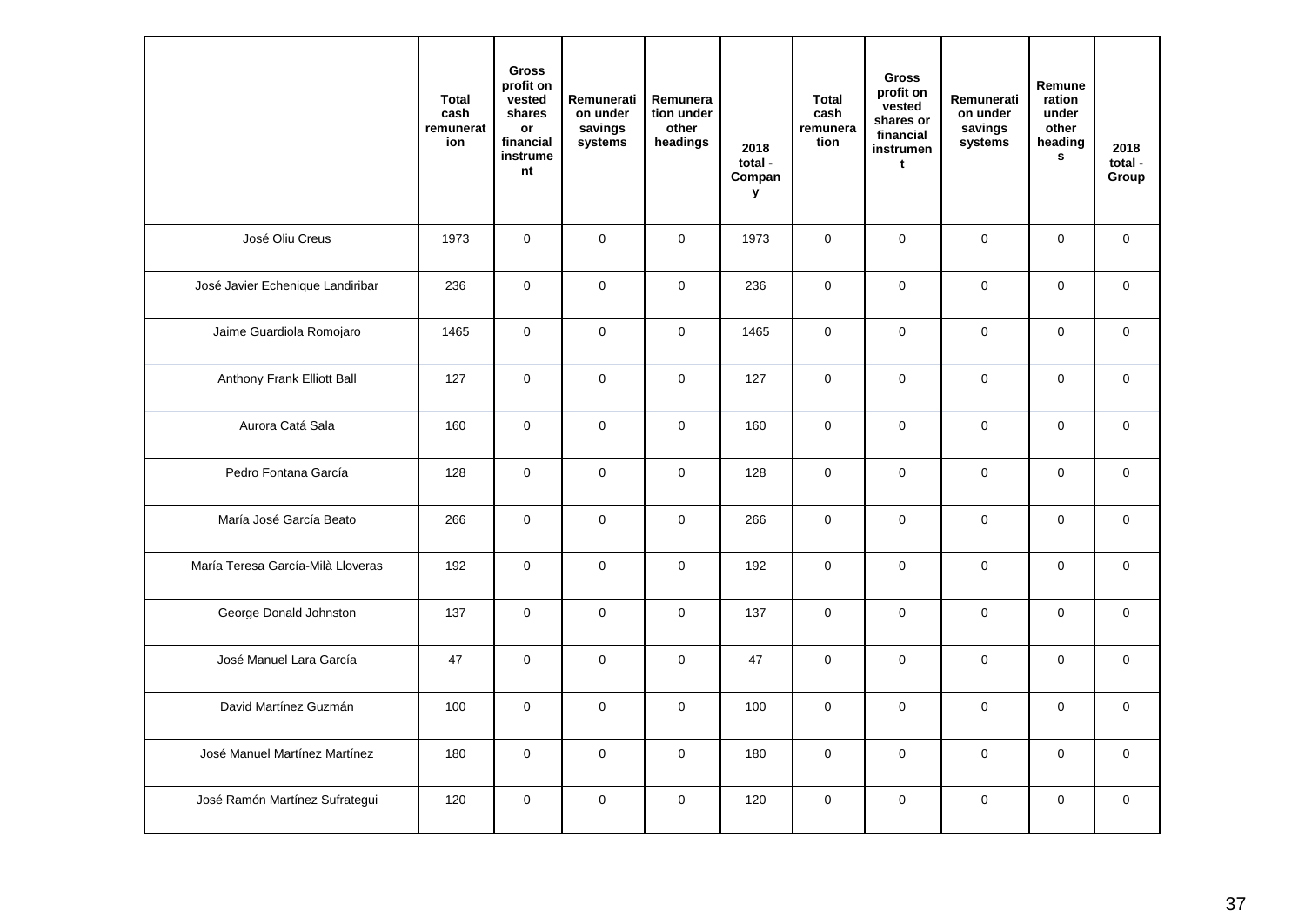| José Luis Negro Rodríguez | 987   | 0        | 0        | - 6          | 987   | 0 | $\Omega$ | 0 | 0 | O            |
|---------------------------|-------|----------|----------|--------------|-------|---|----------|---|---|--------------|
| Manuel Valls Morato       | 160   | $\Omega$ | $\Omega$ |              | 160   | 0 | $\Omega$ | 0 | 0 | O            |
| David Vegara Figueras     | 185   | 0        | 0        | <sup>0</sup> | 185   | 0 | $\Omega$ | 0 | 0 |              |
| <b>Total</b>              | 6.463 | $\Omega$ | $\Omega$ | $\Omega$     | 6.463 | 0 | $\Omega$ |   | 0 | $\mathbf{0}$ |